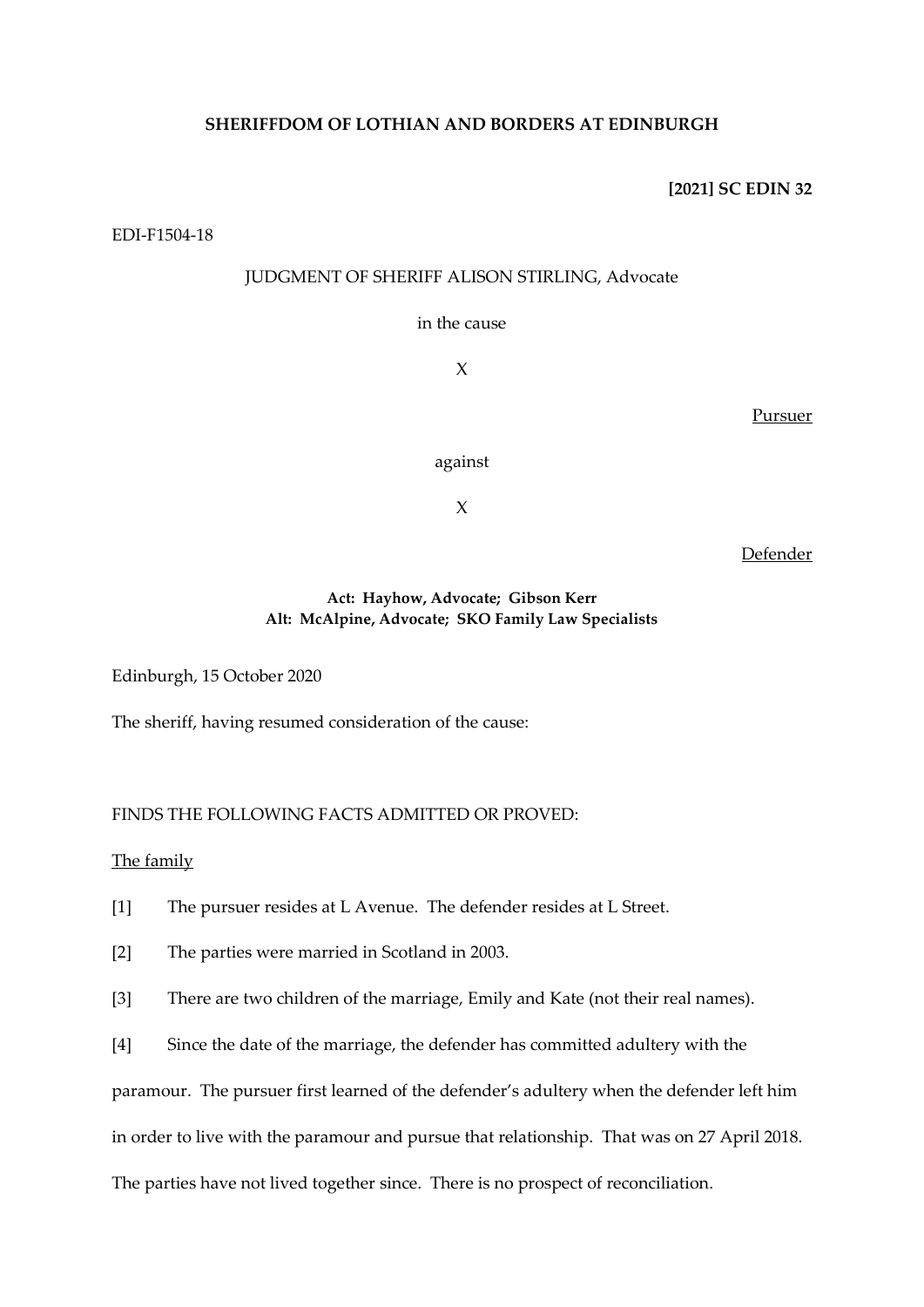#### Assets and liabilities

[5] At the relevant date the matrimonial property comprised:

(a) the matrimonial home at L Avenue, held in joint names. The value of the matrimonial home at the relevant date was £575,000. It is burdened with two standard securities in favour of Coventry Building Society, for which the parties are jointly and severally liable. The current value of the matrimonial home is £625,000. The current outstanding mortgage is £256,085;

(b) the contents of the matrimonial home, valued at nil;

(c) the pursuer's pension with Hargreaves Lansdown HL Vantage SIPP account ending 1516 with a relevant date value of £20,597;

(d) the defender's pension with Legal & General with a Cash Equivalent Transfer Value at the relevant date of £6,747;

(e) each party's 42% shareholding in Company A3. At the relevant date the value of Company A3 was £653,000;

(f) the pursuer's 51% shareholding and the defender's 49% shareholding in Company A2. At the relevant date the value of Company A2 was £68,000;

(g) the pursuer's 49% shareholding and the defender's 51% shareholding in Company A1. At the relevant date and at the current date the value was nil;

(h) the pursuer's Jaguar XF with a relevant date value of  $£19,275;$ 

(i) the defender's Mazda CX5 with a relevant date value of  $£12,825;$ 

(j) the pursuer's number plate with a relevant date value of  $£600;$ 

(k) the defender's number plate with a relevant date value of  $£526;$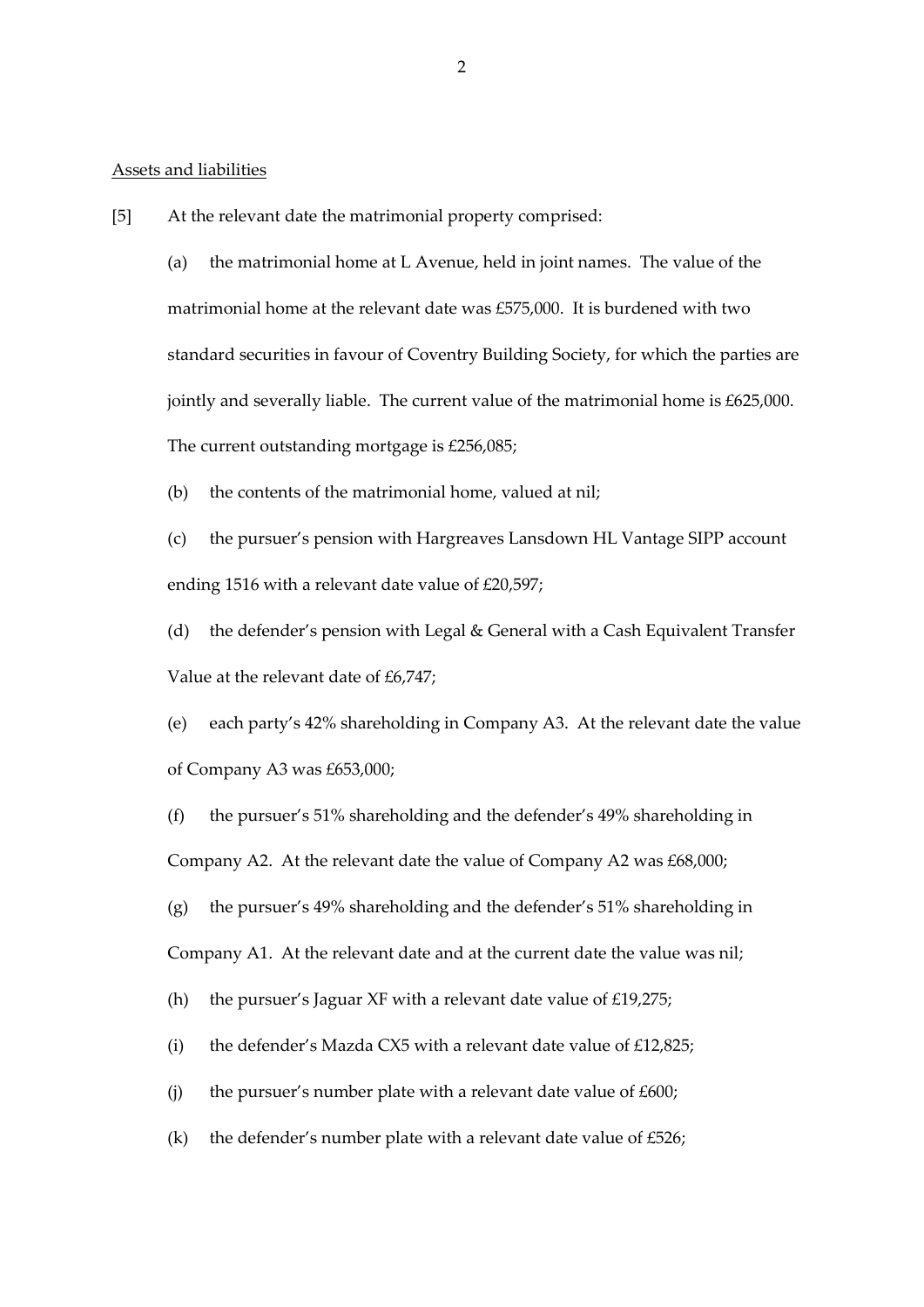(l) the pursuer's Smile account ending 9944 with a relevant date balance of £1,136.23;

(m) the pursuer's HSBC account ending 2465 with a relevant date balance of £129.88;

(n) the defender's Smile account ending 4314 with a relevant date balance of £1,350.62;

- (o) the defender's RBS account ending 9063 with a relevant date balance of £114.59;
- (p) the defender's RBS account ending 9055 with a relevant date balance of nil;

[6] At the relevant date the matrimonial debts comprised:

(a) two mortgages over the matrimonial home with outstanding loan balances of £210,361.33 and £70,355.07;

(b) the pursuer's MBNA account ending 3985 with a relevant date debit balance of £17,146.33;

(c) the pursuer's American Express account ending 53004 with a relevant date debit balance of £7,156.28;

(d) the pursuer's Smile Visa account ending 3872 with a relevant date debit balance of £7,655.14;

- (e) the debt to the pursuer's father of  $£12,000;$
- (f) the debt to Company A3 of  $£129,124$ .

[7] The following payments were made by the parties after the relevant date:

(a) direct debits totalling £554.97 taken from the pursuer's account on 30 April 2018 in respect of telephone, council tax, life insurance, gas and electricity bills incurred prior to the relevant date;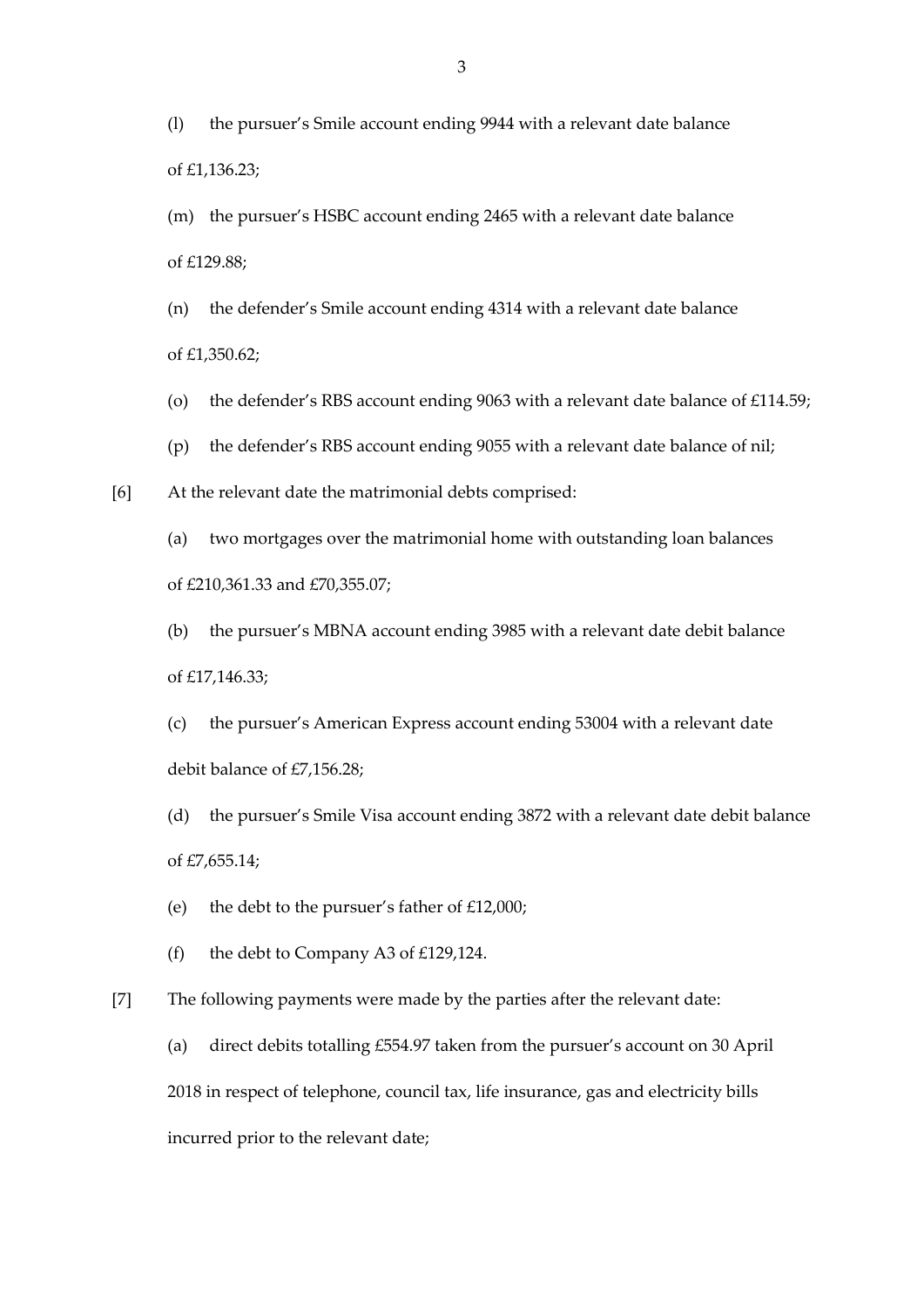(b) £3,540 paid by the pursuer in respect of a boiler which was known by both parties to be faulty before the relevant date;

(c) mortgage payments of £41,114.13 for the period from April 2018 to September 2020 paid by the pursuer;

(d) costs of  $£7,741.60$  on items required to maintain the matrimonial home including estate factor payments, building maintenance, life and critical illness cover in both parties' names, boiler checks, burglar alarm checks, roof maintenance and home maintenance for the period from May 2018 to September 2020 paid by the pursuer;

(e) director's loan interest of £7,483.69 incurred in the period from April 2018 to May 2020 and paid by the pursuer;

(f) loan interest of £900 on the loan to the pursuer's father incurred in the period from April 2018 to May 2020 and paid by the pursuer;

(g) fees paid by the pursuer to Private School 1 of  $£13,416.87$  for the spring term 2019, £6409 for the summer term 2019, £8467.10 for the winter term 2019 and £17,091.91 for the spring term 2020;

(h) fees paid by the pursuer to Private School 1 of  $\text{\textsterling}712$  for the violin for Emily and cello for Kate in April 2019 and £1,330 for the school laptop for Emily in August 2019;

(i) fees paid by the defender to Private School 1 of £13,143.82 for the winter term 2018 and £14,874.63 for the winter term 2019;

[8] In preparation for leaving the pursuer and moving in with the paramour, the defender spent £1450 towards the deposit and £1250 towards the rent of L Street, thereby reducing the value of the total matrimonial assets at the relevant date.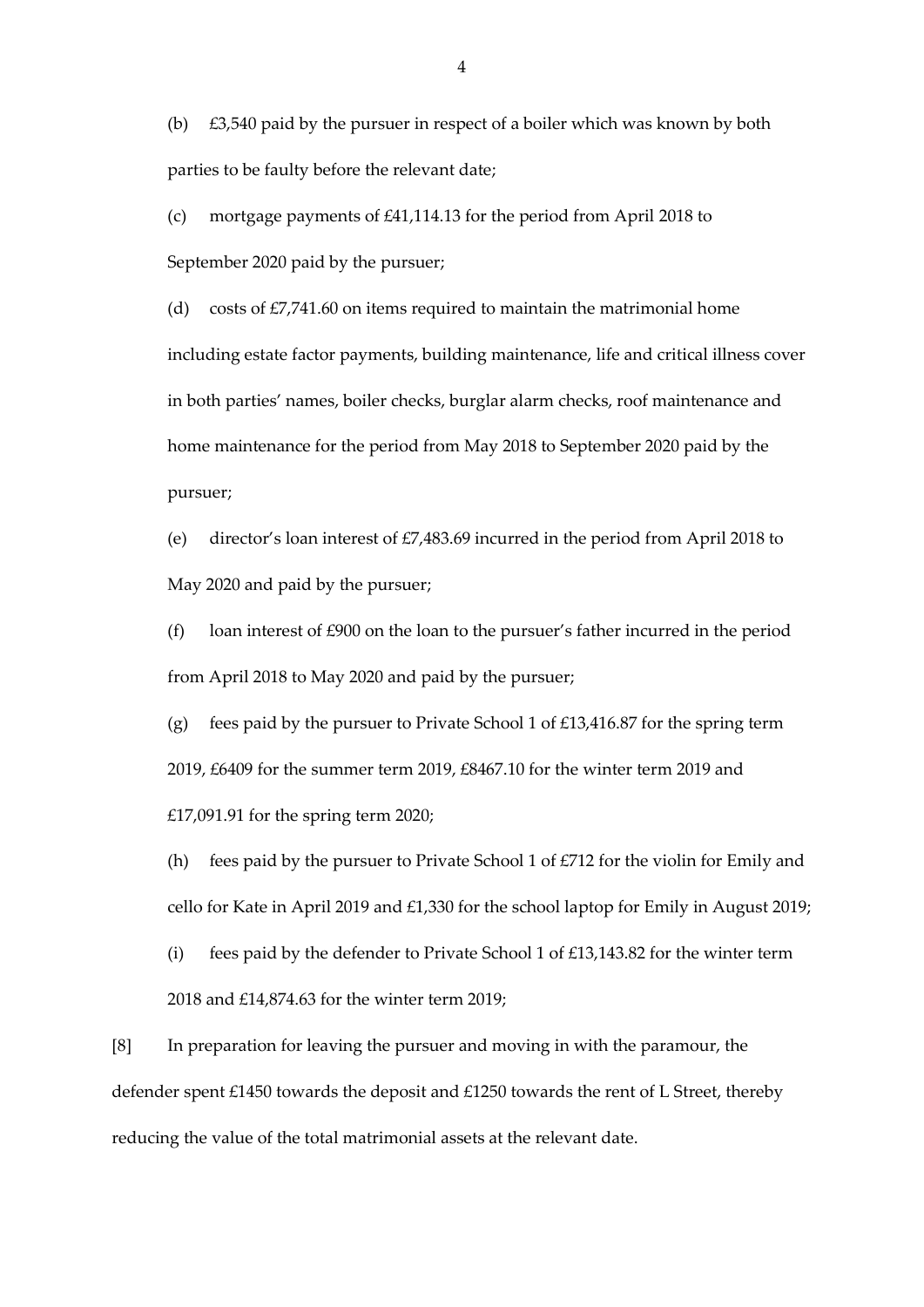[9] On 28 April 2018 the defender met the pursuer and asked if she could continue to use his credit card. The pursuer agreed. The defender spent £3,772.87 on the pursuer's credit card. That was a loan, not a gift. It requires to be repaid.

[10] The value of Company A2 has decreased since the relevant date because the defender sold Company A1's client book, worth £51,000 at the relevant date, to her Company C1 for £10,000, rendering Company A1 unable to repay its loan to Company A2 in full.

[11] The pursuer's father lent the pursuer £6,000 on 7 October 2010 and a further £6,000 on 24 April 2015 at a rate of 3% interest per annum, with interest being payable in October each year. Interest payments were made as agreed. On 1 April 2020 the pursuer repaid both the loans and the accrued interest.

[12] Both the director's loan and the loan from the pursuer's father were used to fund marital expenditure.

[13] The parties are jointly and severally liable for the children's school fees and other costs in terms of their contract with Private School 1.

[14] The heritable creditor has offered to transfer the mortgage over L Avenue to the pursuer's sole name.

#### The companies (none of the names is real)

[15] Company A1 was originally a firm Mrs  $X &$  Associates, set up by the defender as a general accountancy practice in 2007. It was incorporated in 2010. The defender was the sole director of Company A1. The defender had a 51% shareholding and the pursuer had a 49% shareholding in Company A1. Company A1's client book was valued at £51,000 in November 2019.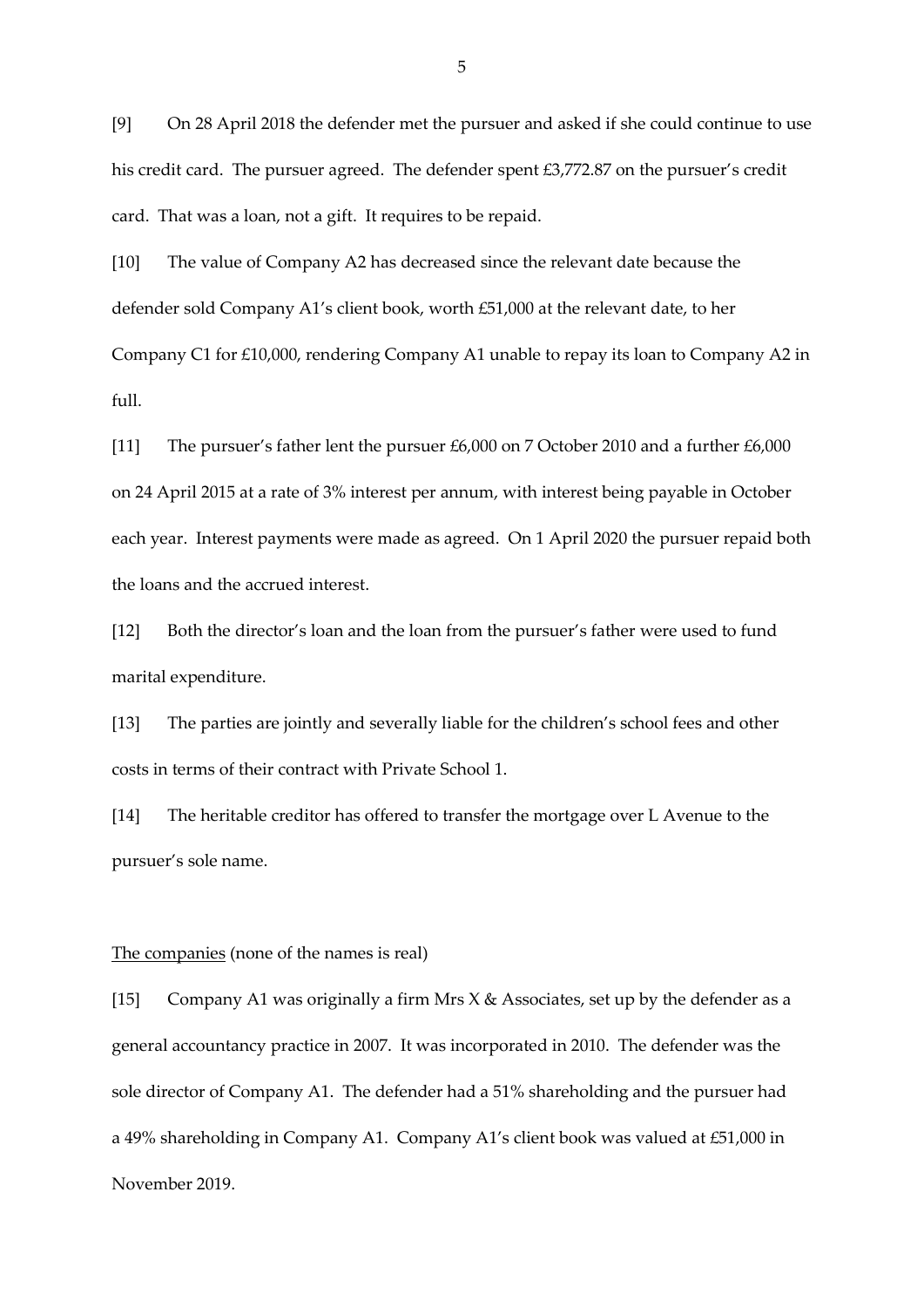[16] Company A2 was incorporated in 2010 to provide general practice accountancy services and to focus on special purpose vehicles. The defender was the sole director of Company A2. The pursuer had a 51% shareholding and the defender had a 49% shareholding in Company A2.

[17] Company A3 was incorporated in 2009 to provide financial modelling for renewable energy projects, for which the pursuer had expertise. The pursuer was the sole director of Company A3. The parties had shareholdings each of 42% and the remaining 16% of shares were owned by the pursuer's father.

[18] From November 2010 to May 2018 the pursuer was the sole director and employee of Company A3. The pursuer stopped undertaking chargeable work from Company A3 when the parties separated. He was not prepared to continue providing his own services and expertise at a sub-market rate, given the defender had a 42% share in the company. In May 2018 he set up Company B and provided his services through that company. No contracts were assigned or transferred from Company A3 to Company B. The pursuer was solely responsible for generating new work for both companies. These are his only sources of income. The core offering of both companies is financial modelling and advisory support services to standalone projects within the renewable energy sector. Until 2017 the pursuer was busy with projects coming from professional contacts, but since then the number of new mandates won and income from the core services had fallen. This is primarily due to the removal of key energy subsidies, which has resulted in a significant reduction in the number of new projects that require modelling and advisory support. The main form of subsidy, the Renewable Obligation, provided a subsidy to any project built within the timeframe. It was available to sites built by 31 March 2017. The main form of subsidy for smaller projects, the Feed in Tariff, remains in place and while it was not the subject of sudden change, it has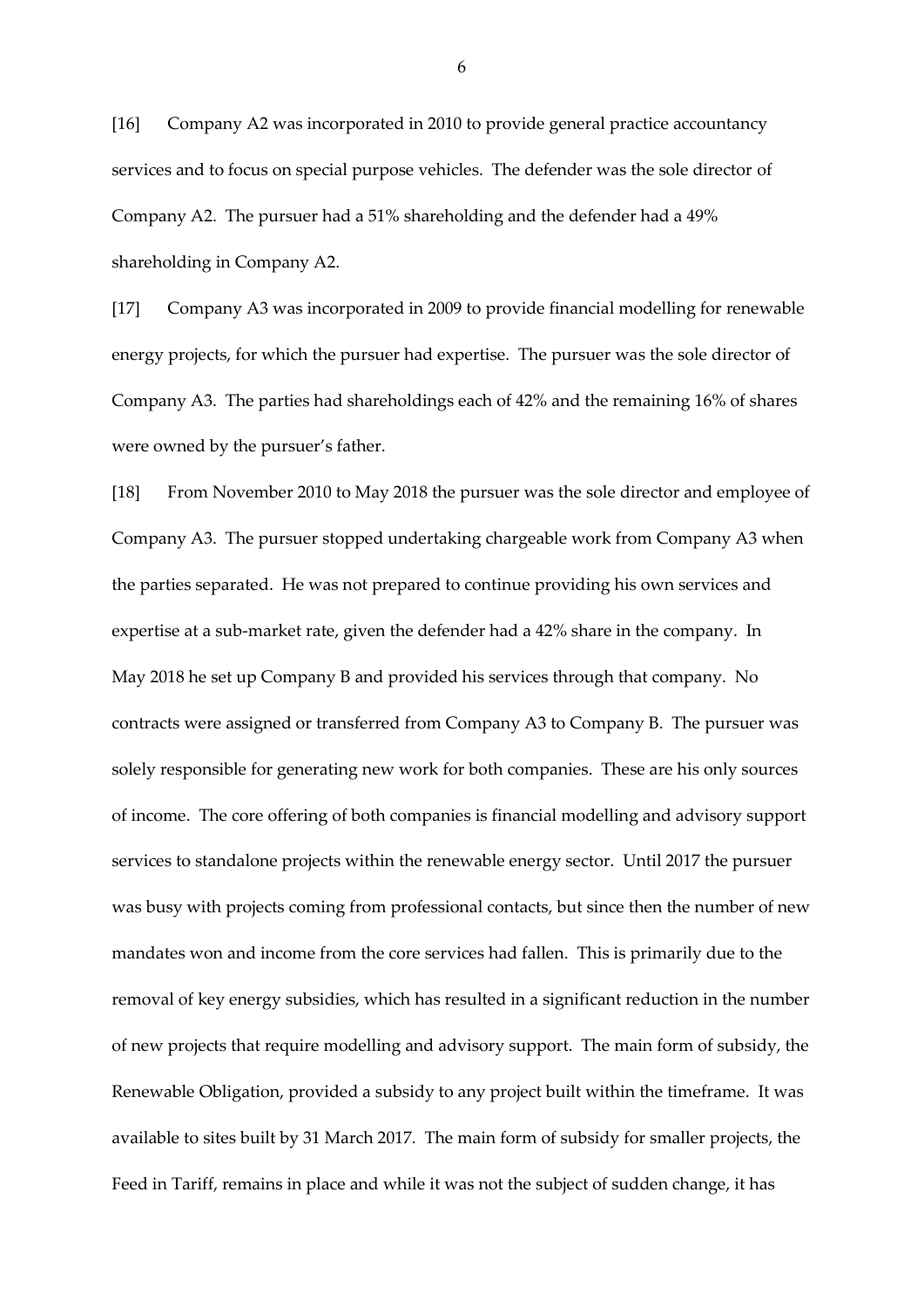declined significantly over time. For a 5 megawatt wind farm it declined by over 90% since 2010. In the year ending 31 May 2017, 727 new wind and hydro generating stations were commissioned in Great Britain, but only 43 were commissioned in the year ending 31 May 2019. The latest subsidy, the Contract for Difference, involves an auction process whereby bids are received and only some of the applicants are successful. In the past 5 years there have only been three auctions. Onshore windfarms were eligible to apply only in the first auction, and 15 larger windfarms got the subsidy. By comparison thousands of renewable energy projects obtained the previous subsidies. Windfarms were not eligible to bid in the second and third auctions. The fourth auction is scheduled for mid-2021 and while onshore wind will be included, only a small number of larger wind farms are expected to be successful. Because the pursuer's reduction in income is due to structural changes in the sector, his income from these services will continue to decrease.

[19] Brokerage contracts are not part of the core services of Company A3 or Company B but since 2015 two of the pursuer's long standing clients asked him to act as their agent in connection with the sale of their shares in four wind farm companies. The pursuer had worked for the first client to raise bank finance and subordinated finance to build the first wind farm in 2011. He provided the same services to that client on two further projects. Unlike almost all the pursuer's other clients, these clients were true developers, investing with a view to selling the projects about two years after they had been built. Those clients then brought the agent to the pursuer to sell the wind farms. The clients proposed generous fee terms based on a percentage of the sale price. The value of the windfarms increased, to the advantage of the pursuer. The pursuer has no other clients like this. Most of his clients are farmers with a turbine on their land, who do not wish to sell the land, or community groups, whose aim is to build long term revenue for the future. These projects have now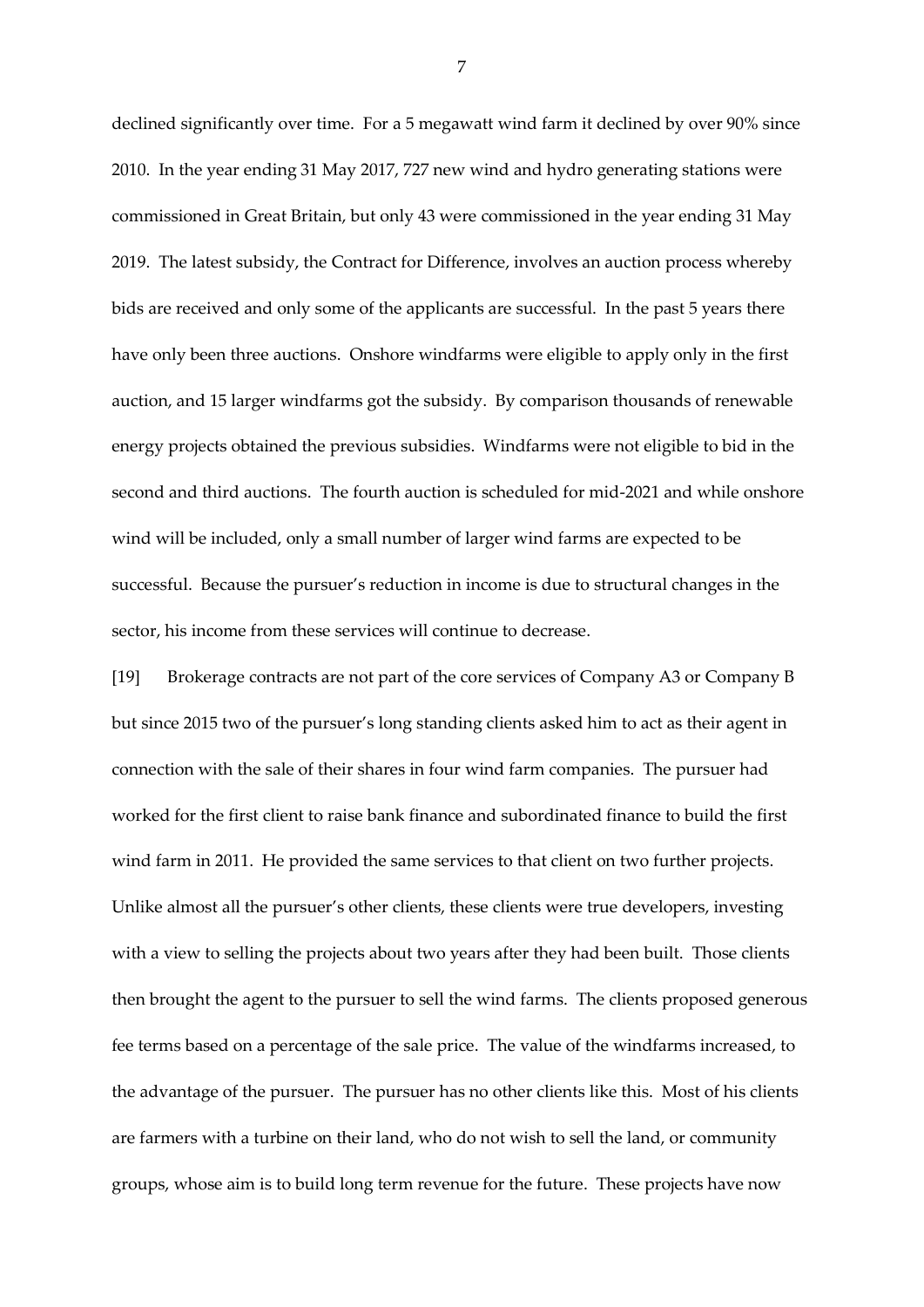been sold. Neither client has any further shareholdings in similar projects and the pursuer has no other similar developer clients. He is not a corporate finance specialist, he is not a Financial Conduct Authority approved person and neither is Company A3 or Company B, which limits the pursuer's activities in brokerage and also makes him less appealing to potential new clients. He had obtained the four brokerage contracts on the strength of his personal relationship with the syndicate despite not being as qualified for the role as others. It is extremely unlikely that he will secure any further brokerage contracts.

[20] Company A3 has accepted an offer to sell C Lane for £330,000 and the transaction is expected to settle in early October 2020. The proceeds of the sale net of sale costs of £8540 will be £321,460. In order to declare and pay a dividend, Company A3 will pay corporation tax of £17,377 due on the sale, corporation tax overdue since 1 March 2020 of £57,894 and the loan to Company B of £73,000. The cash available for distribution as dividends is £173,189. The parties will each receive £72,739 for their 42% shareholdings. The pursuer will require to pay at least £23,640 income tax on that, leaving him with net cash from the sale of £49,099. [21] The value of Company A3 after distribution of the proceeds from the sale of C Lane will be £259,357. That includes heritable property at C Road, with a current net value of £104,946. The parties will be due £108,930 each representing their 42% shareholdings. This is likely to be distributed as dividends, on which the pursuer will incur income tax at 32.5% amounting to £35,402. The balance of the proceeds will be £73,528 but the pursuer will need to repay his loan of around £68,000 to Company A3 to allow dividends to be paid. The value of the pursuer's shareholding in Company A3 will then be £5,528.

[22] Company B declared a dividend of £525,000 on 29 February 2020. The dividend was declared because the pursuer required funds. He had paid over £96,000 in legal fees relating to these divorce proceedings, over £45,000 in school fees, had incurred around £11,000 of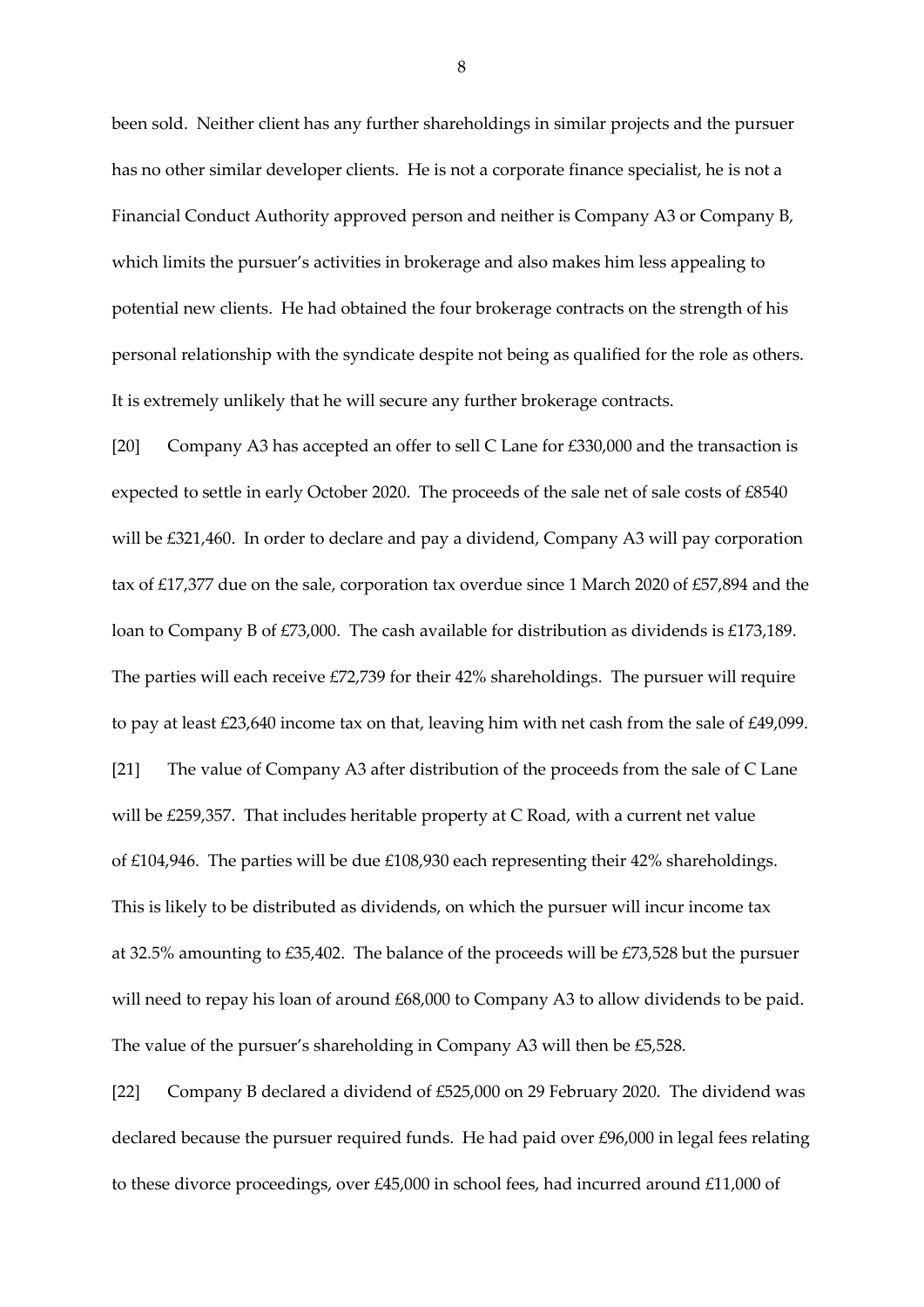interest on loan balances, and repaid over £60,000 of his loan to Company A3. That loan required to be repaid to make the dividend distribution from Company A3 agreed at the court hearing on 24 December 2019. The pursuer also repaid £30,000 of credit card debts and the £12,000 owed to his father. He paid his tax bill of £227,268. This is the same way in which the parties had funded most of their costs and living expenses since 2010, namely by accruing debt from the company throughout the year and clearing it using an annual dividend. Had he declared 50% of the dividend in the following tax year, the difference in tax payable would have been minimal.

[23] The defender has incorporated four companies since the relevant date: Company C1, Company C2, Company C3 and Company C4.

[24] Company C2 was incorporated in December 2018. It commenced trading in February 2020. It provides forensic accountancy and financial investigation services.

[25] Company C1 was incorporated in January 2019. Company C1 offers services only to small and micro businesses in Edinburgh. It started trading in September 2019. In December 2019 Company C1 paid Company A1 £10,000 for Company A1's client book. The defender was the director of both Company C1 and Company A1. She did not attempt to find any other buyer for the client book.

[26] Company C3 is a non-trading dormant company.

[27] Company C4 was incorporated in June 2020. It operates as a social enterprise on a not for profit basis to support local small businesses. It provides Company C1 and Company C2 with a business address and a meeting space.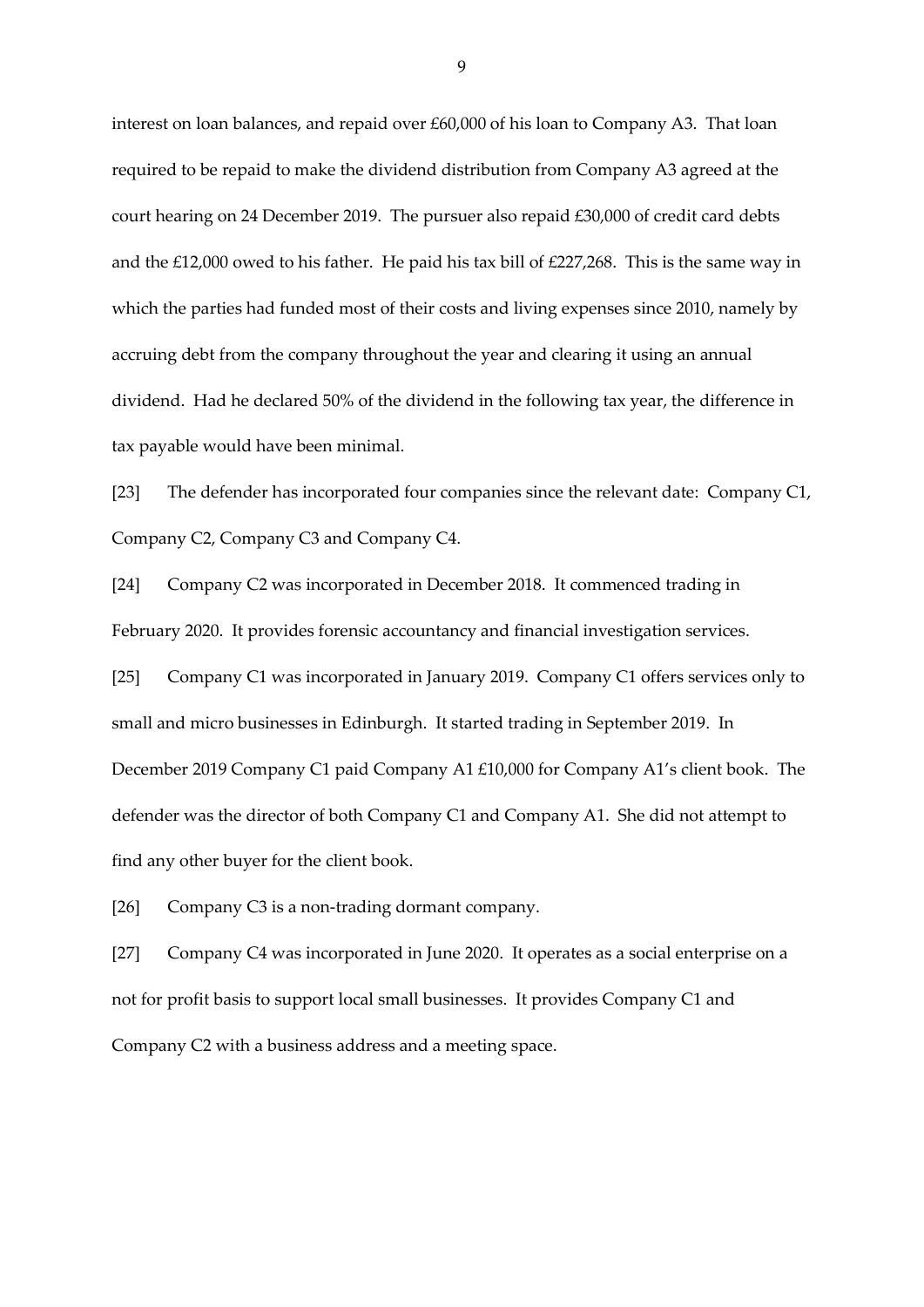#### Income and resources

[28] The pursuer's normal expenditure on ordinary living costs excluding school fees and legal fees was £70,372 for the year ending 31 May 2020. His projected normal expenditure for the following six years is £78,227. His projected income for those six years based on a salary of £12,000, equity release from Company A3 of £18,155 from the remaining £108,930 in Company A3 following the sale of C Lane, equity release from Company B of £5,089 and future net profits from Company B of £57,285 is £92,529. After payment of personal tax each year of £12,734 and repayment of the director's loan of £11,424 each year, the pursuer's forecast net income will be £68,371 for each year. After deducting his normal expenditure there will be a shortfall each year of £9,856 before school fees are considered.

[29] The pursuer has no capital resources from which school fees can be paid. His dividends from Company A3 following the sale of C Lane require to be used to pay the defender a capital sum and to pay legal fees.

[30] The defender is a fully qualified chartered accountant with nearly 20 years' experience. She has the potential to earn more as an employee in an accountancy firm than she has been earning since separation. She has not sought that work. She has chosen instead to run companies. They are not profitable.

[31] The defender has operated Company A1 and Company A2 since the relevant date, but both are being wound up and Company A1 is apparently unable to pay its debts. Company A2 has only one client, who is billed at £650 a month.

[32] Company C1 made a loss of £24,363 in the period from incorporation in January 2019 to 31 August 2020. In that 20 month period Company C1 generated income of £46,519 against a cost of sales of £56,315 and with administrative expenses of £20,281.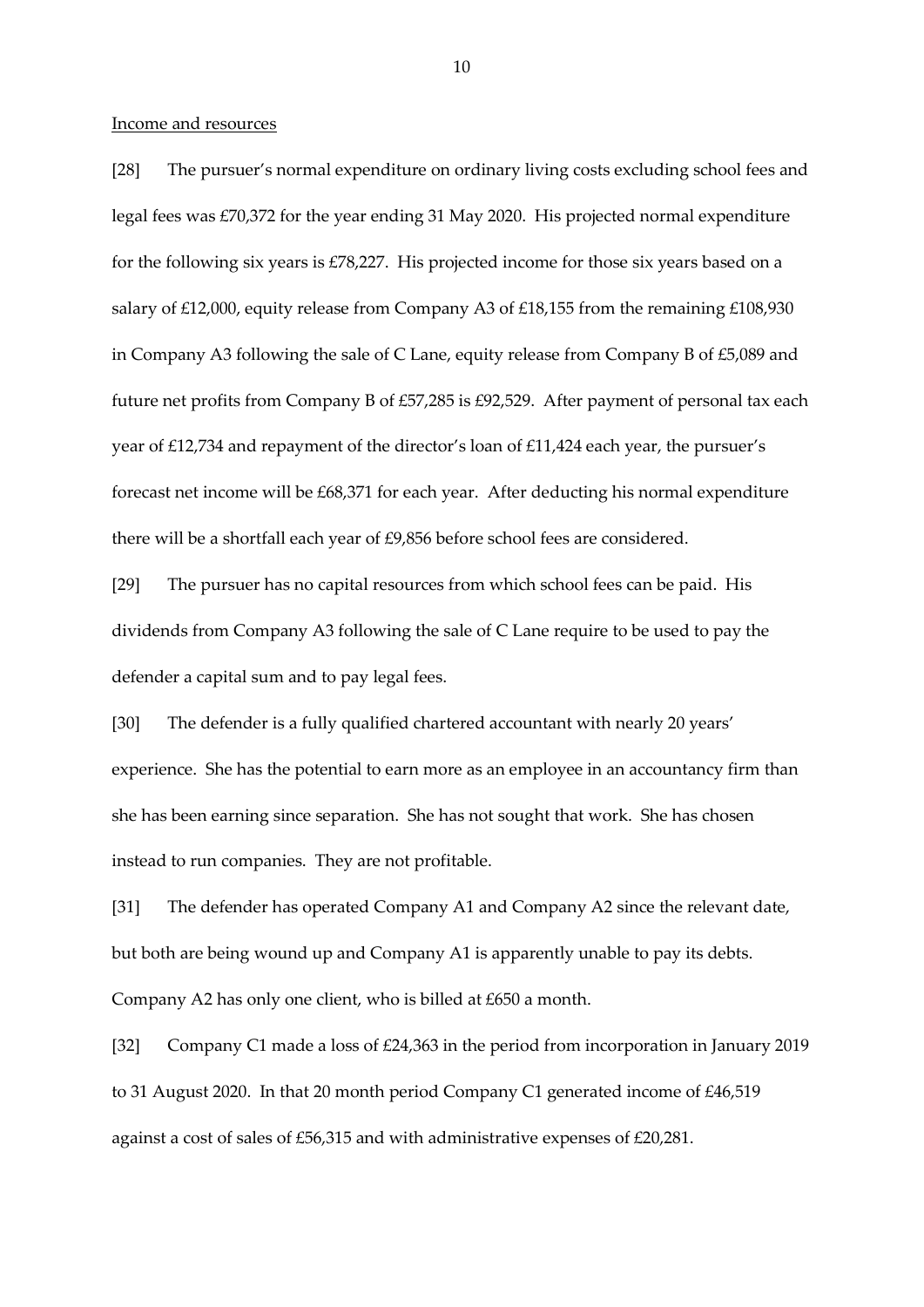[33] Company C2 made a net profit of £1,267 in the period from incorporation in January 2019 to 31 August 2020. In that 20 month period Company C2 generated income of £6,250, with administrative expenses of £4,686. The income generated came from two clients.

[34] The defender's salaried income is approximately £11,600 a year. In the year ending March 2020 she received dividend income of £132,000 from Company A3. She is likely to receive a dividend of £72,739 on the sale of C Lane. Her likely income from Company A3 in future will be £18,115 for each of the six years from 1 June 2020 based on equity release from Company A3. Tax may be payable.

[35] The defender's normal annual expenditure on rent, household expenses, car expenses and personal expenses is £19,549.60.

[36] The defender cannot pay Private School 1 fees from her own income. She used an inheritance of £7,567.76 which she received in June 2018 to pay school fees. The defender's mother paid the school fees of £13,143.82 for the autumn term 2018. The defender repaid her mother in full by April 2019 on receipt of a dividend. The defender's mother lent the defender a further £10,000 which the defender's mother paid directly to Private School 1 directly in August 2020 in respect of outstanding fees from the summer term 2020 to allow the children to return to Private School 1 at the start of the academic year 2020 - 2021. The defender raised the remaining £4,000 for the summer term 2020 by borrowing from her businesses. The fees for the autumn term 2020 have not yet been paid.

[37] The defender has no capital resources from which school fees can be paid other than the dividend £72,739 expected to be received from Company A3 following the sale of C Lane and her divorce settlement.

[38] Each party has incurred legal costs of around £100,000.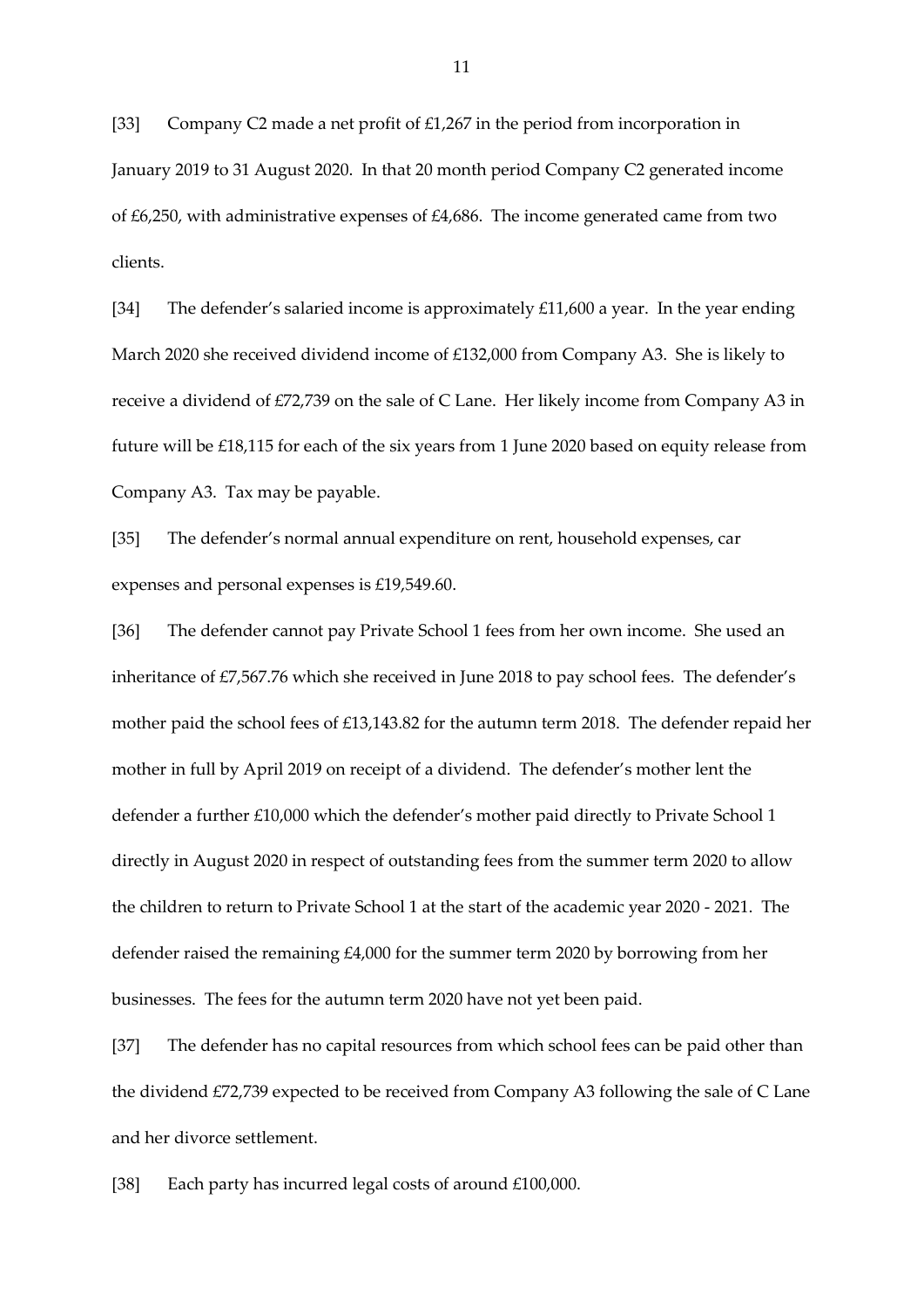#### Cost of school fees

[39] Emily is currently in Year 4 at Private School 1, and if she is to remain there she will require fees to be paid for four more years until she finishes Upper 6.

[40] Kate is currently in Year 2, and would have six more years at Private School 1.

[41] Private School 1 fees generally increase each year by about 5.4%. In light of the Covid 19 pandemic Private School 1 has set the fees for the year 2020 - 2021 at the same level as in 2019 - 2020. The fees for the academic year 2020 - 2021 are £29,925 for children in Year 3 and upwards and £17,310 for children in the lower years. If the children are to remain at Private School 1, the fees for each of them will be £29,925 excluding any inflationary increase. Private School 1 offers a sibling discount of 5% for the second child.

[42] Both children have music lessons at a cost of  $\text{\pounds}26$  a lesson for each instrument, ten lessons a term for three terms. Emily plays three instruments, but she has a music scholarship and the parties only pay for one. Kate plays two instruments.

[43] The cost of fees and music lessons for both children to attend for the academic year 2020 - 2021 are £48,710. Assuming inflationary increases of 5.4% each year the costs will be £63,982 in 2021 - 2022 because Kate will be in Year 3, £67,449 in 2022 - 2023, £71,103 in 2023 - 2024, £38,883 in 2024 - 2025 because Emily will have left school, and £40,990 in £2025 - 2026. The fees do not include the cost of school trips or uniforms.

[44] If the pursuer were to be solely liable for the Private School 1 fees of £48,710 for the current academic year, Company B would need to generate an additional profit of £89,089. This would be subject to corporation tax of £16,927 and income tax at 32.5% of £23,453. The additional profit required for subsequent years is £117,023 for 2021 - 2022, £123,363 for 2022 - 2023, £130,047 for 2023 - 2024, £71,117 for 2024 - 2025 and £74,970 for 2025 - 2026.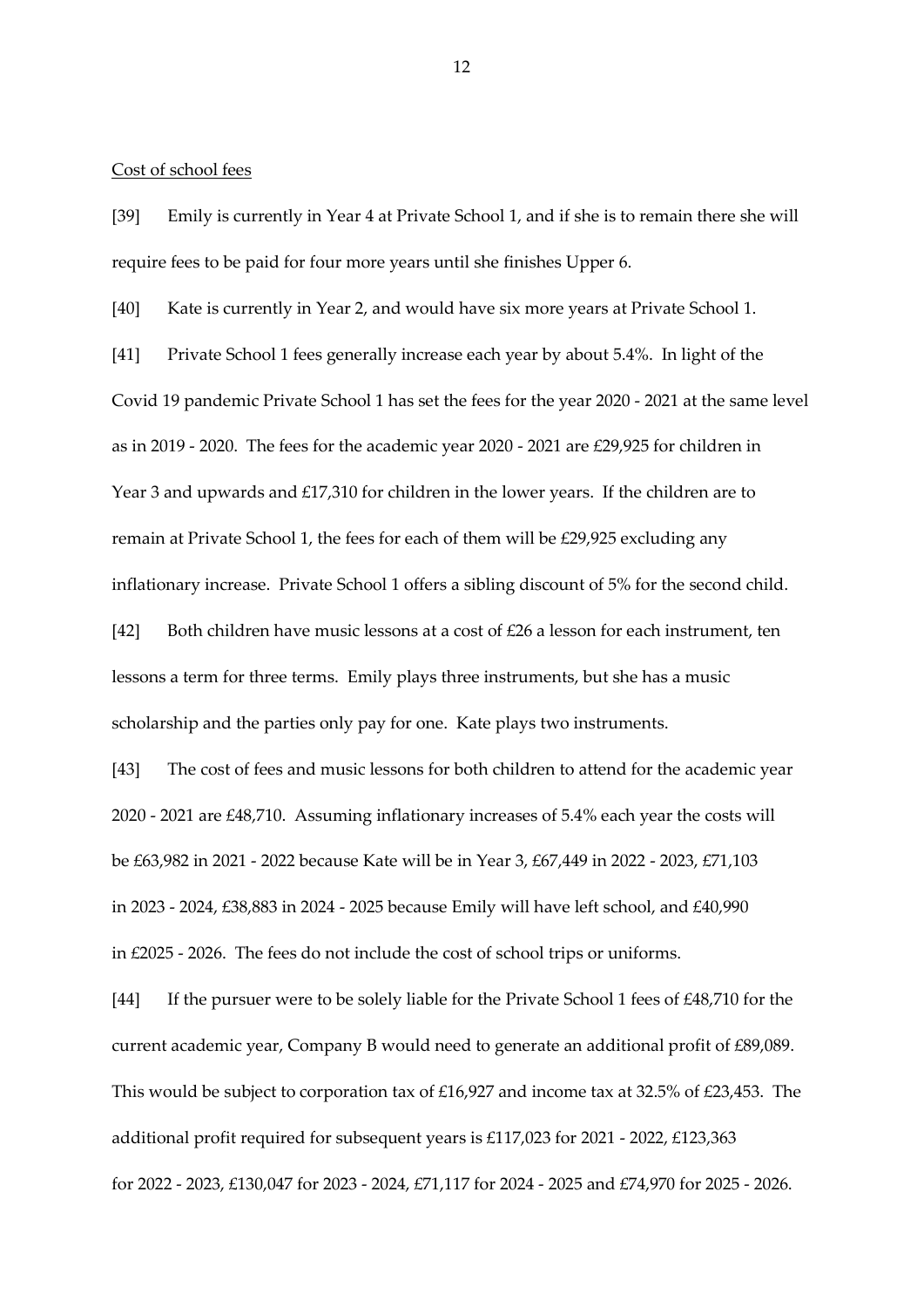[45] The parties do not have the income or resources to be able to fund the children's attendance at Private School 1.

### The dispute over education

[46] The pursuer sought to discuss the affordability of Private School 1 school fees with the defender in the summer of 2018. The defender refused to do so. Fees were paid late from 2018 onwards. In November and December 2019 the pursuer sought to discuss moving the children to less expensive private schools with the defender but she refused. Following the November 2019 request, the defender collected the children from school and told them that they would not have to move.

[47] The pursuer was concerned that he would not be able to pay the school fees. He sought permission from the court for the children to sit entrance exams for less expensive private schools with a view to their starting their new schools in August 2020. Starting the new schools in August 2020 would have allowed Emily to start the National 5 curriculum and would have meant that her preparation for the National 5 exams would not be interrupted, as opposed to starting the GCSE curriculum at Private School 1 in the autumn term. It would have allowed Kate to start at the beginning of S1, when there is traditionally a large intake for schools. Both children required to sit entrance exams before places would be offered. The fees at these schools were less than half the fees at Private School 1. The defender opposed the pursuer's requests to have the children sit entrance exams for Private School 2, Private School 3 and Private School 4. She refused the pursuer's proposal to make a joint application for a bursary to Private School 1. Following the discharge of the April 2020 proof, the defender refused the pursuer's proposal of arbitration which would have allowed the matter of the children's education to be determined before the start of the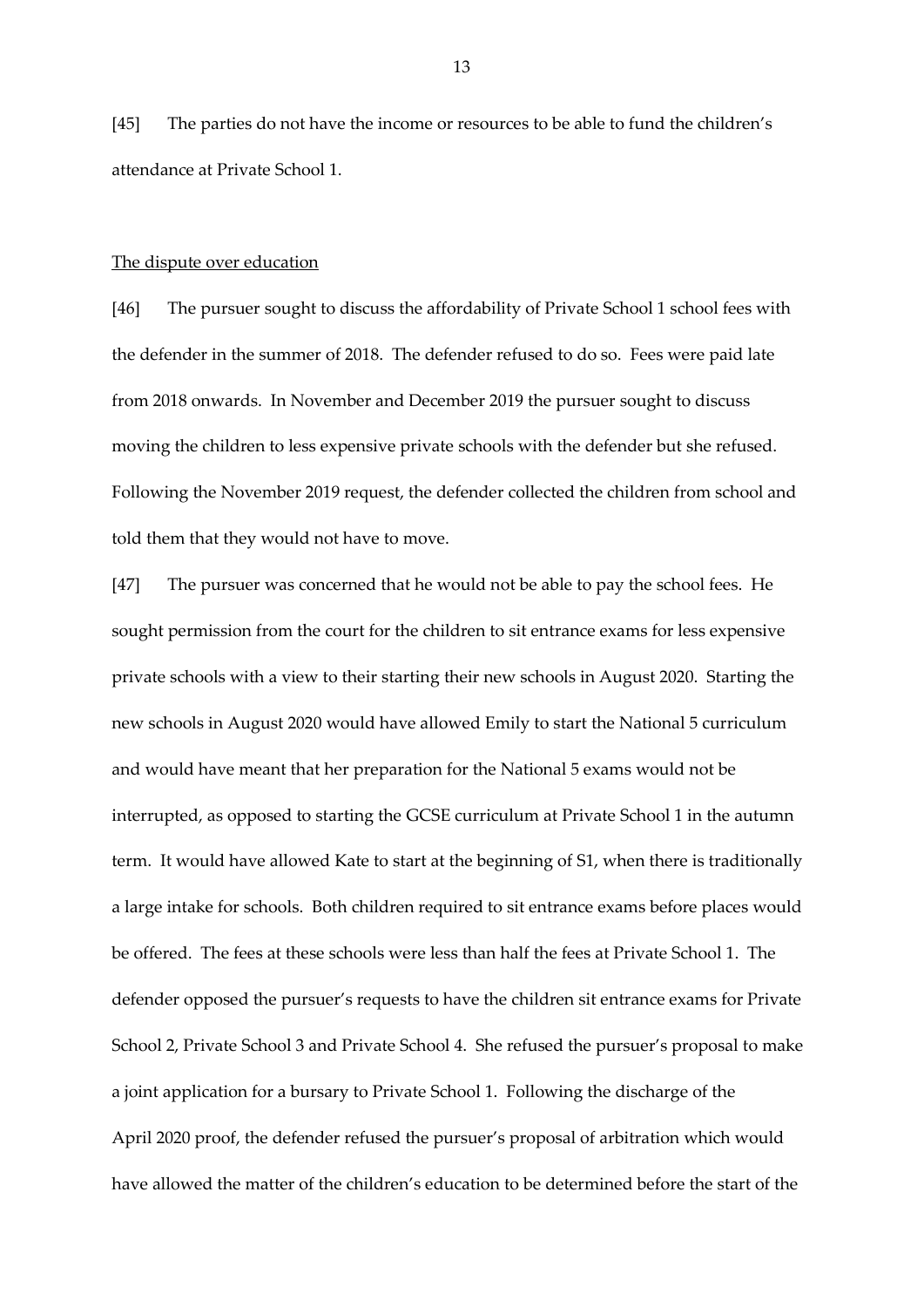academic year. She opposed the pursuer's attempts to make arrangements for the children to attend state schools. Her actions have resulted in a situation whereby the children are unable to attend Private School 2, 3 or 4 and will require to move schools during the academic year.

[48] The defender now agrees that applications should be made to Private School 1 for bursaries. She now agrees to the children sitting exams at the Private School 2, 3 or 4.

[49] Even if the parties were able to afford the fees for two more years at Private School 1, it would not be in the children's best interests to remain there in the hope that bursaries could be obtained or entrance exams sat at less expensive private schools. That would necessitate Emily sitting GCSE's in the English system in the summer of 2022 and starting at a new school in August 2022 and having to catch up with the Scottish syllabus in time to sit her prelims in early 2023 with her Highers in the summer of 2023.

[50] The uncertainty about the children's future schooling has been a source of anxiety for them for almost a year. The parties have been unable to resolve the issue of their children's education to date. If the matter is not decided definitively now, it is likely that the disputes will continue to the detriment of the children.

## The children

[51] The parties share the care of the children. The children reside with the pursuer from Sundays until Wednesdays and every alternate Saturday, and with the defender at other times. Holidays are split between the parties on an ad hoc basis.

[52] Emily is academically very able. She has just started her GCSE courses, taking subjects in English language and literature, maths, biology, chemistry, physics, Chinese, economics, music and PE studies. If she were to remain at Private School 1 her mock exams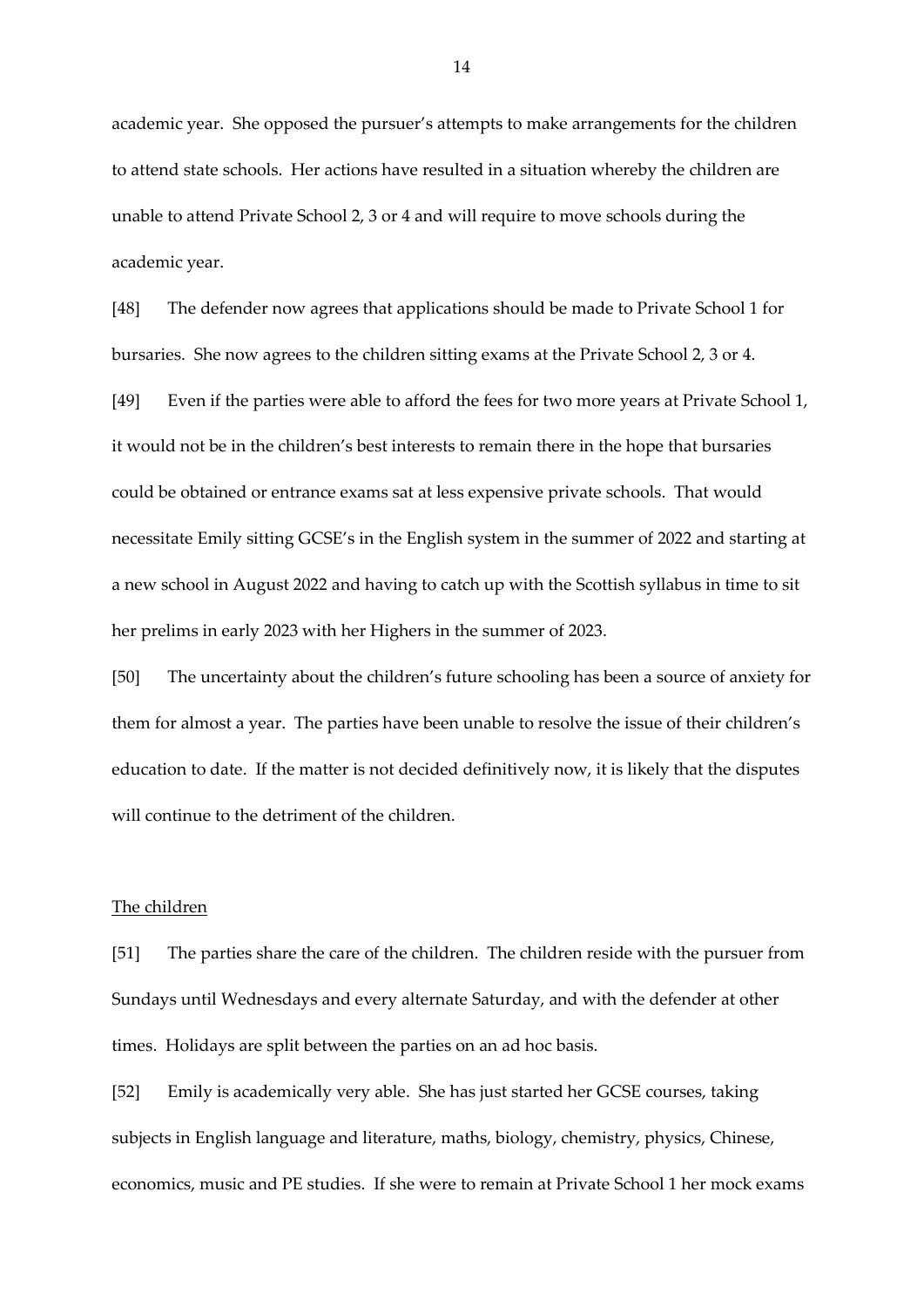would be in February 2022 and her final GCSE exams in May 2022. She received the music exhibition award at Private School 1 in recognition of her musical abilities and participation in violin, singing and piano. She is an all round sportswoman and is particularly talented in hockey. Emily is very happy at Private School 1 and would like to board there. Emily feels part of the Private School 1 community. Private School 1 has provided stability for Emily throughout the two years since the parties separated. She has found the separation and divorce proceedings very difficult emotionally.

[53] In January 2020 Emily saw "no harm" in sitting the exam for Private School 2 in case she required to move school and she preferred to do this than to have no "back up". She had a mild preference for staying at Private School 1 as opposed to returning to Private School 2. She had a strong preference to move to another private school rather than a state school, such as State School 2 or State School 1, which she described as a "big shift".

[54] Kate is very academic, sporty and musical. She is in the scholarship class, which would give her the opportunity of obtaining a scholarship in the senior school. She plays cello and piano. She has a good group of friends at school. She is mature, well-mannered and very organised. Kate is very happy at Private School 1. She has not sought out her form teacher to discuss the parties' separation.

[55] In January 2020 Kate had "nothing against" sitting the entrance exam for Private School 3 "as a backup plan" in case she could not remain at Private School 1. She thought it would be "good to do the entrance exam" to have Private School 3 as a second choice, as she would not like to go to State School 1 or State School 2.

[56] Both children very much want to stay at Private School 1. Both children find the prospect of transferring to a state school daunting.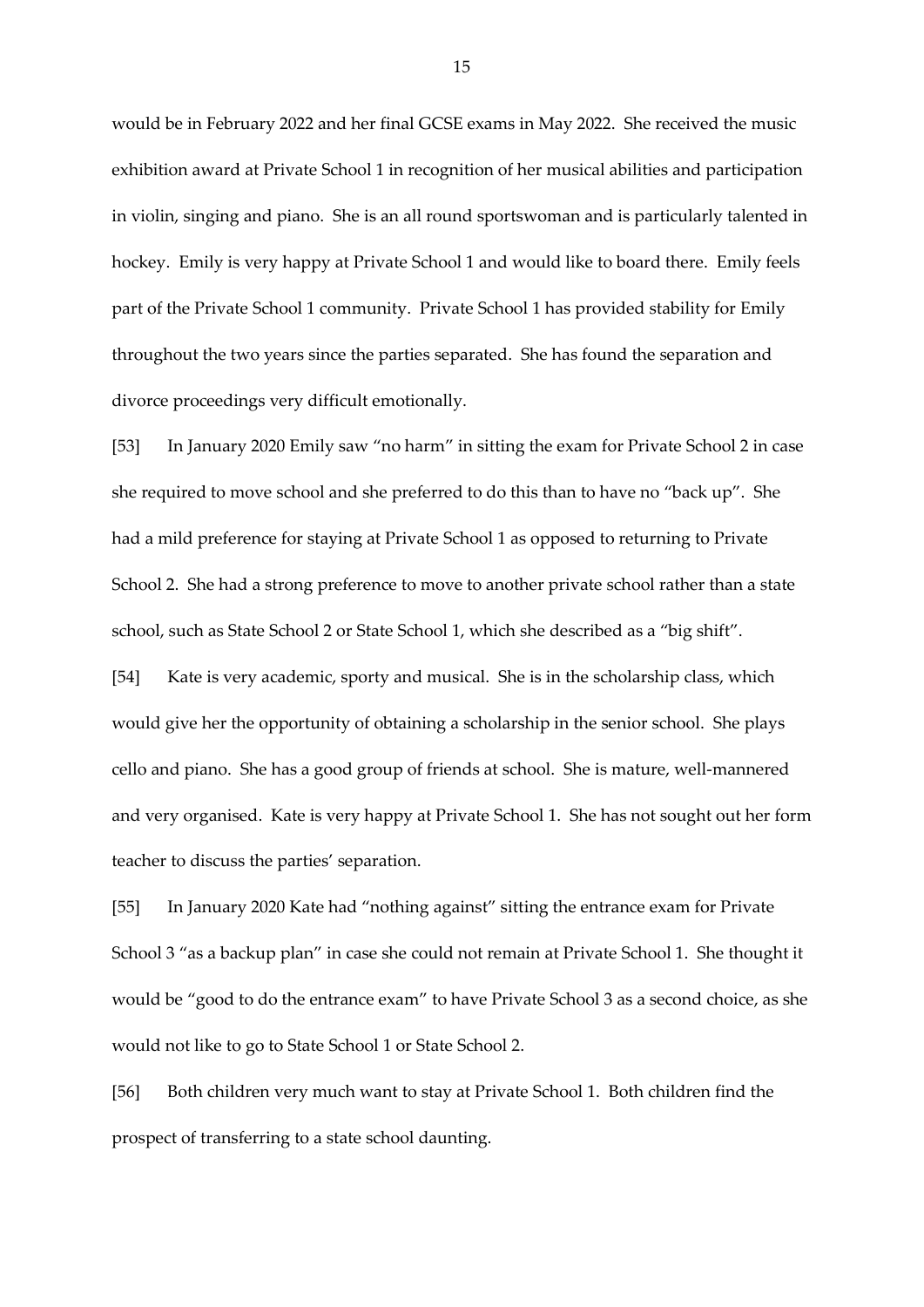[57] State School 1 is a good school. It is in the top 10% of Scottish schools for exam achievements. It offers extra-curricular activities including hockey and music. It offers trips, such as treks to South America for final year pupils. It is within walking distance of the matrimonial home.

[58] Emily will catch up quickly with the National 5 and Higher curriculum. She is keen on hockey and plays for a local club. She can continue playing hockey at the local club along with pupils from across the city if she leaves Private School 1. State School 1 offers hockey and has at least one other pupil in Emily's year who plays in the regional team.

[59] Kate is younger and does not face the issue of changing curriculums.

[60] It is in the children's best interests to start at State School 1 immediately after the October break 2020. That will allow Emily to change from the GCSE curriculum to the National 5 curriculum as soon as possible. It will allow Kate to join in with the many new pupils coming together at S1 stage at an early stage in the year when friendships are being made. It will allow the children to have certainty.

#### FINDS IN FACT AND LAW

1. This court has jurisdiction.

2. The marriage has broken down irretrievably as established by the defender's adultery with the paramour.

3. The parties separated on 27 April 2018, which is the relevant date in terms of the Family Law (Scotland) Act 1985.

4. There are special circumstances which justify a departure from the equal sharing of the matrimonial property in favour of the pursuer in terms of section 10(6) of the Family Law (Scotland) Act 1985.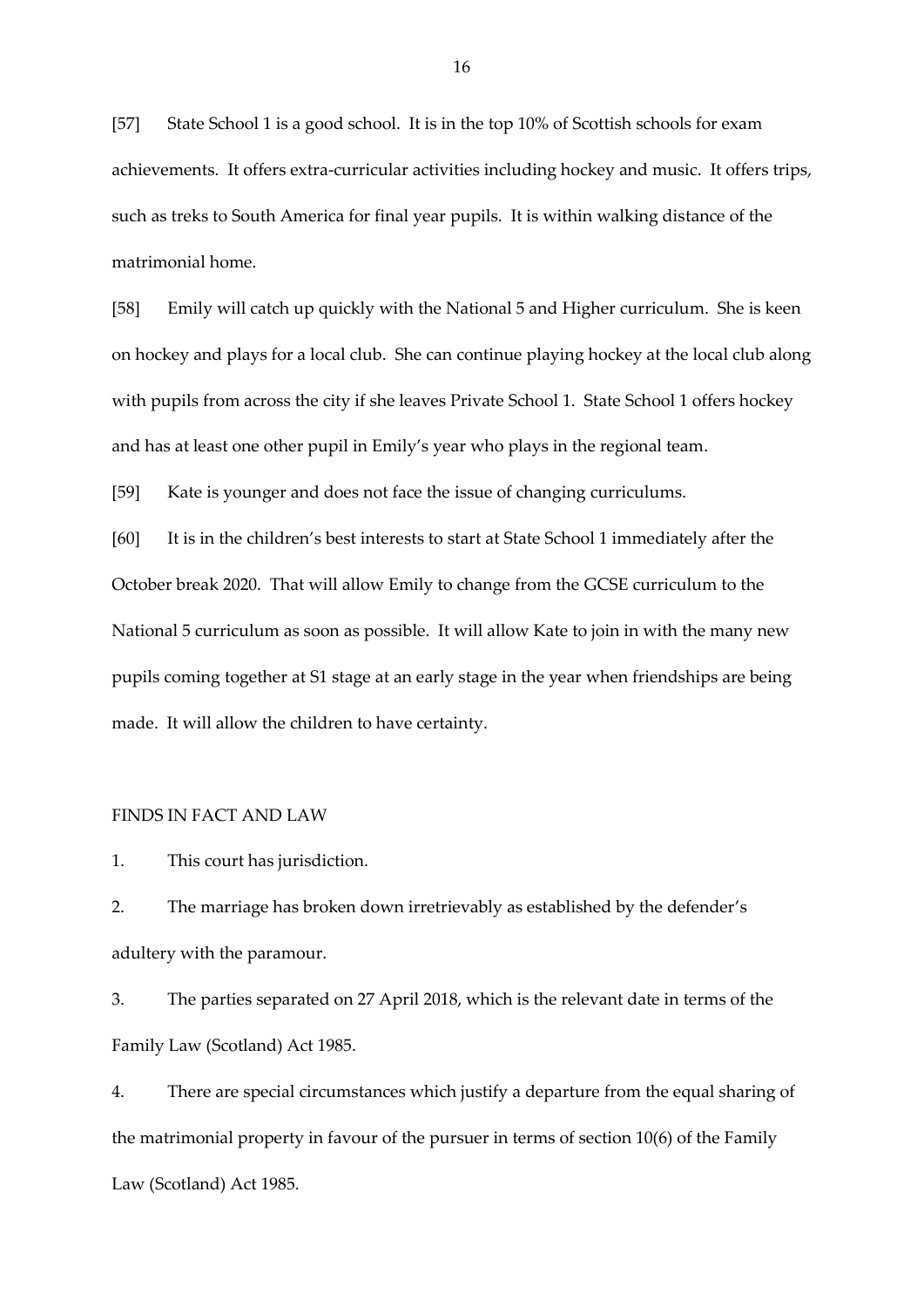5. Orders for transfer of the matrimonial home and the furniture and plenishings therein by the defender to the pursuer in return for a capital sum payable by the pursuer to the defender are justified by the principles set out in section 9(1)(a) of the Act and reasonable having regard to the pursuer's resources.

6. The orders sought regulating the payment of school fees are not reasonable having regard to the needs and resources of the parties, their earning capacities and all the circumstances of the case.

7. It is in the best interests of the children that they transfer from Private School 1 to State School 1 to enable them to start at State School 1 immediately after the October midterm break 2020.

8. It is better for the children that orders regulating their school attendance are made than that none should be made.

9. There is no apprehended wrong requiring the protection of interdict.

## THEREFORE:

1. sustains the pursuer's 1<sup>st</sup>,  $2<sup>nd</sup>$ ,  $4<sup>th</sup>$ ,  $7<sup>th</sup>$ ,  $8<sup>th</sup>$  and  $9<sup>th</sup>$  pleas in law and sustains in part the pursuer's 6th plea in law; sustains the defender's 1st and 2nd pleas in law in part; *quoad ultra*  repels the parties' pleas in law;

2. divorces the defender from the pursuer;

3. orders the defender to transfer to the pursuer the defender's whole right, title and interest in and to the property known as L Avenue, and the furniture and plenishings therein; and ordains the defender to sign and deliver to the pursuer a valid disposition of her whole right, title and interest in and to the property known as L Avenue, within 28 days hereof, which failing dispenses with the signature of the disposition by the defender and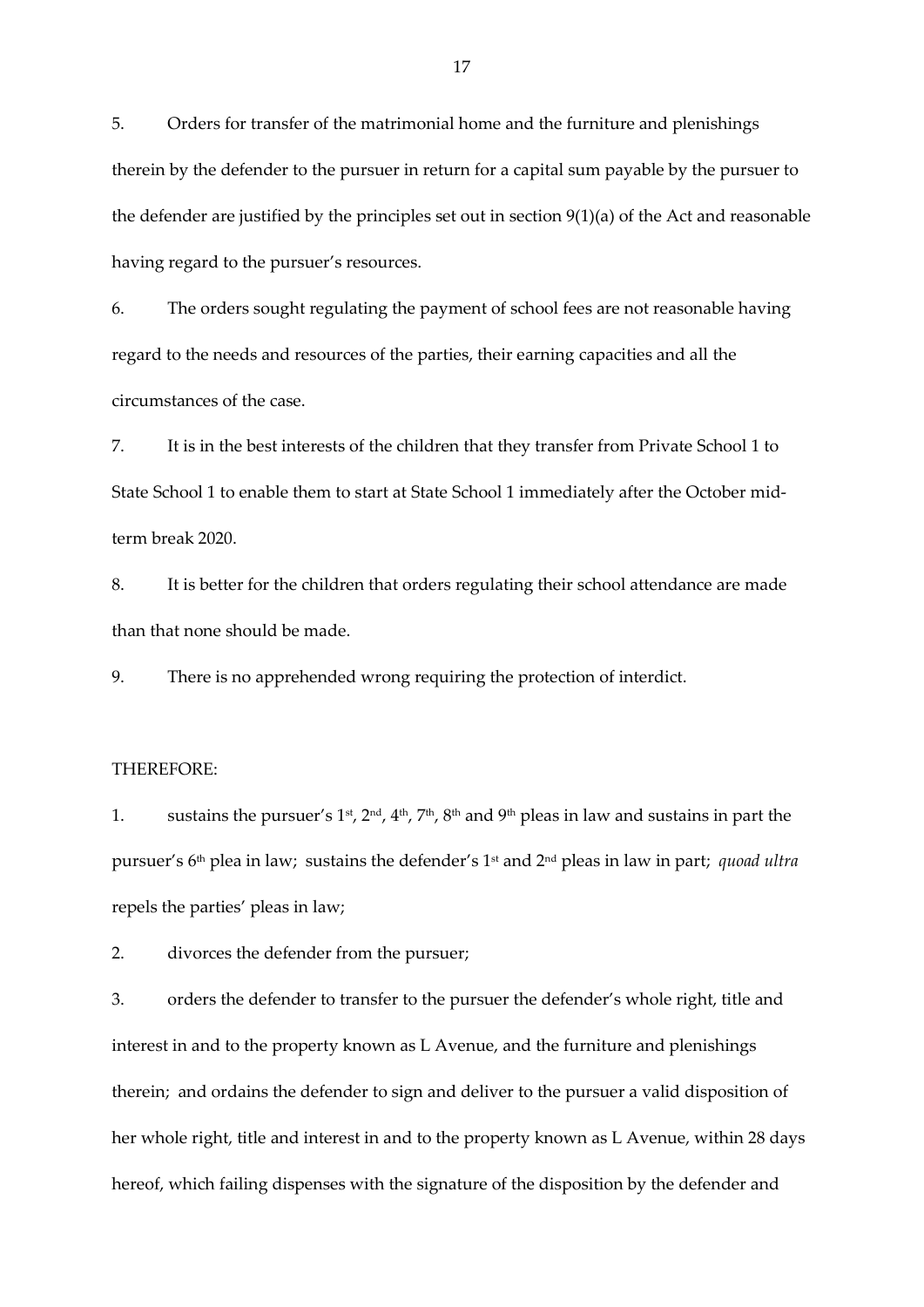directs the sheriff clerk to sign the disposition or any other documentation necessary to effect transfer;

4. grants decree against the pursuer for payment to the defender of a capital sum of THIRTY THOUSAND SEVEN HUNDRED AND EIGHTY FOUR POUNDS AND EIGHT PENCE (£30,784.08) STERLING payable on the date of transfer of L Avenue, with interest thereon at the rate of eight per cent a year from the date on which the same falls due until payment;

5. makes a specific issue order directing that notice of termination of studies shall be given to Private School 1 forthwith in relation to the attendance there of the parties' children Emily and Kate; and directing that the children shall commence attendance at State School 1 for the furtherance of their secondary education when term resumes after the mid-term holiday in October 2020;

6. reserves the question of the expenses of the cause to a hearing on a date afterwards to be fixed.

### **NOTE**

[1] This is a divorce action in which the main issues between the parties are the extent of the capital sum to be awarded to the defender and whether the parties' two children should continue to attend Private School 1.

[2] The action has a lengthy procedural history, with a series of contested hearings about where the children should go to school.

[3] On 24 December 2019 the court refused the pursuer's opposed motions to allow the children to sit the entrance exams for Private School 2 or Private School 3. On that date the pursuer gave an undertaking to the court that he would pay the fees for Private School 1 for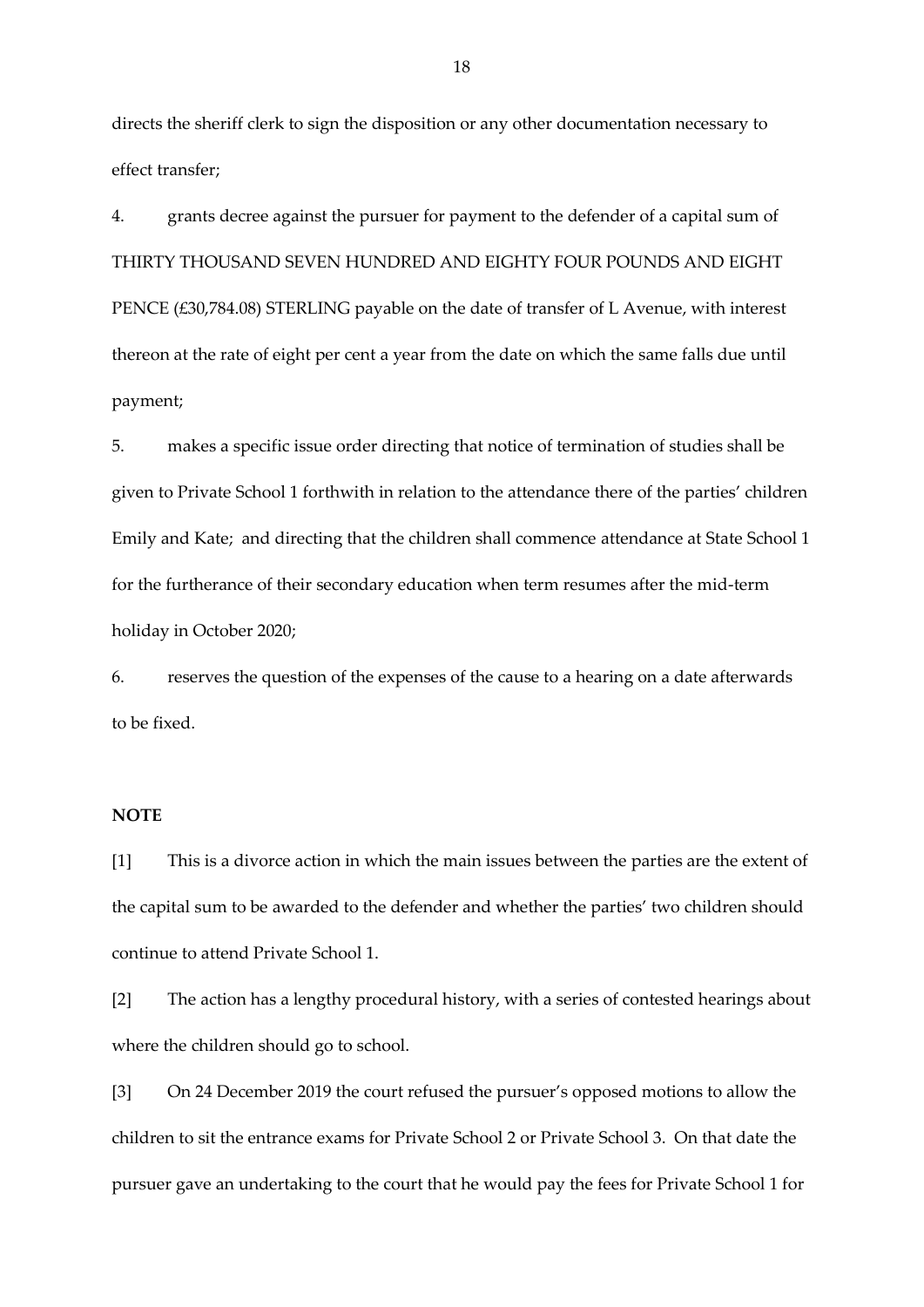the next term but that he was not setting a precedent regarding payment of school fees. He also gave an undertaking that Company A3 would issue a dividend to the defender of £30,000 on or before 30 March 2020, following which the defender dropped her motion for payment of the school fees and aliment of £1,300 a month. On 14 January 2020 the court refused the pursuer's motion for Emily to sit the entrance exam for Private School 2 and Kate to sit the exam for Private School 3 in January 2020. On 31 January 2020 the court refused the pursuer's opposed motion to allow the children to sit the entrance exams for Private School 4 on 3 February 2020. On 24 March 2020 the five day proof set down for 27 April 2020 was discharged in light of the Covid pandemic. On 5 August 2020 the pursuer gave an undertaking that the children would not be taken to State School 1 pending the determination of the defender's opposed motion to interdict him from doing so. On 12 August 2020 the court granted the defender's opposed motion and interdicted the pursuer *ad interim* from removing the children from the school roll at Private School 1 and from taking any steps whatsoever to enrol the children at State School 1.

[4] The cause called before me for proof on 28 September 2020 and the four following days. The pursuer gave evidence himself and led Greig W Rowand, Chartered Accountant, as an expert witness. The pursuer also relied on his own affidavits, the affidavit of his father and the affidavit of Calum McLennan, private investigator (number 5/6 of process). The defender gave evidence and led Iain D C Webster, Chartered Accountant, as an expert witness. She relied on her own affidavit and affidavits from her mother and from two teachers at Private School 1. Parties had also entered into a joint minute of admissions. I also had available to me a report from Marion Foy, the curator ad litem appointed to the children on 12 August 2020. On 2 October 2020 having heard submissions I made avizandum.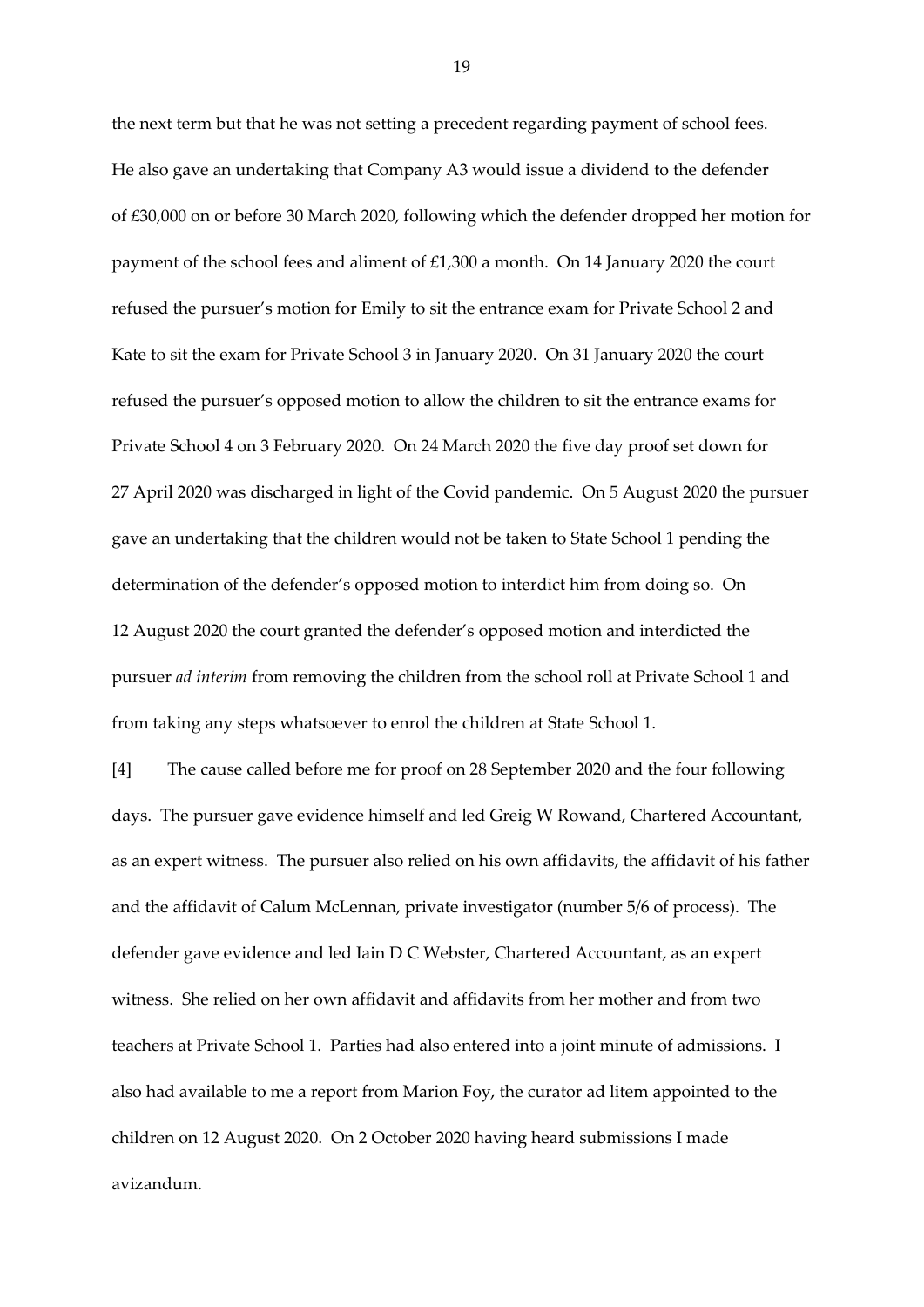[5] During the course of the proof the children had asked to board at Private School 1, rather than spend half of the week with each parent while they were litigating against each other.

[6] Having heard all the evidence it seemed to me that the children might have to leave Private School 1 and continue their education at State School 1 for financial reasons. If that were to happen, then preliminary steps required to be taken with each school on a provisional basis to allow any transfer to take place at the start of the half term following the October break and for the transfer to be as smooth as possible. An early start date would be required to allow the older child as much time as possible to catch up with the transfer from the English system of GCSEs to the Scottish system of National 5s. Having raised the matter with counsel, I appointed the pursuer alone to be responsible for contacting the schools, standing the evidence I had heard about the defender's lack of cooperation with applications for bursaries and entrance exams, and I recalled the interim interdict granted on 12 August 2020. This is in the children's best interests. It is also in their best interests to be told now what might have to happen. Again, having regard to the evidence I heard about the defender's response to previous developments, whereby she pre-empted a discussion the pursuer was going to have with the children by removing them from school in November 2019, I took steps to try and make sure that the pursuer was the person who spoke to the children first. Parties reached agreement that he would collect the children from school the following day and tell them, and that the defender would not discuss it with them in advance. I did not consider it appropriate to ask the curator to do this, standing the terms of her report in which she appears to have prejudged the financial issues and concluded that the pursuer is able to pay the fees. I recalled her appointment having regard to the stage of the proceedings.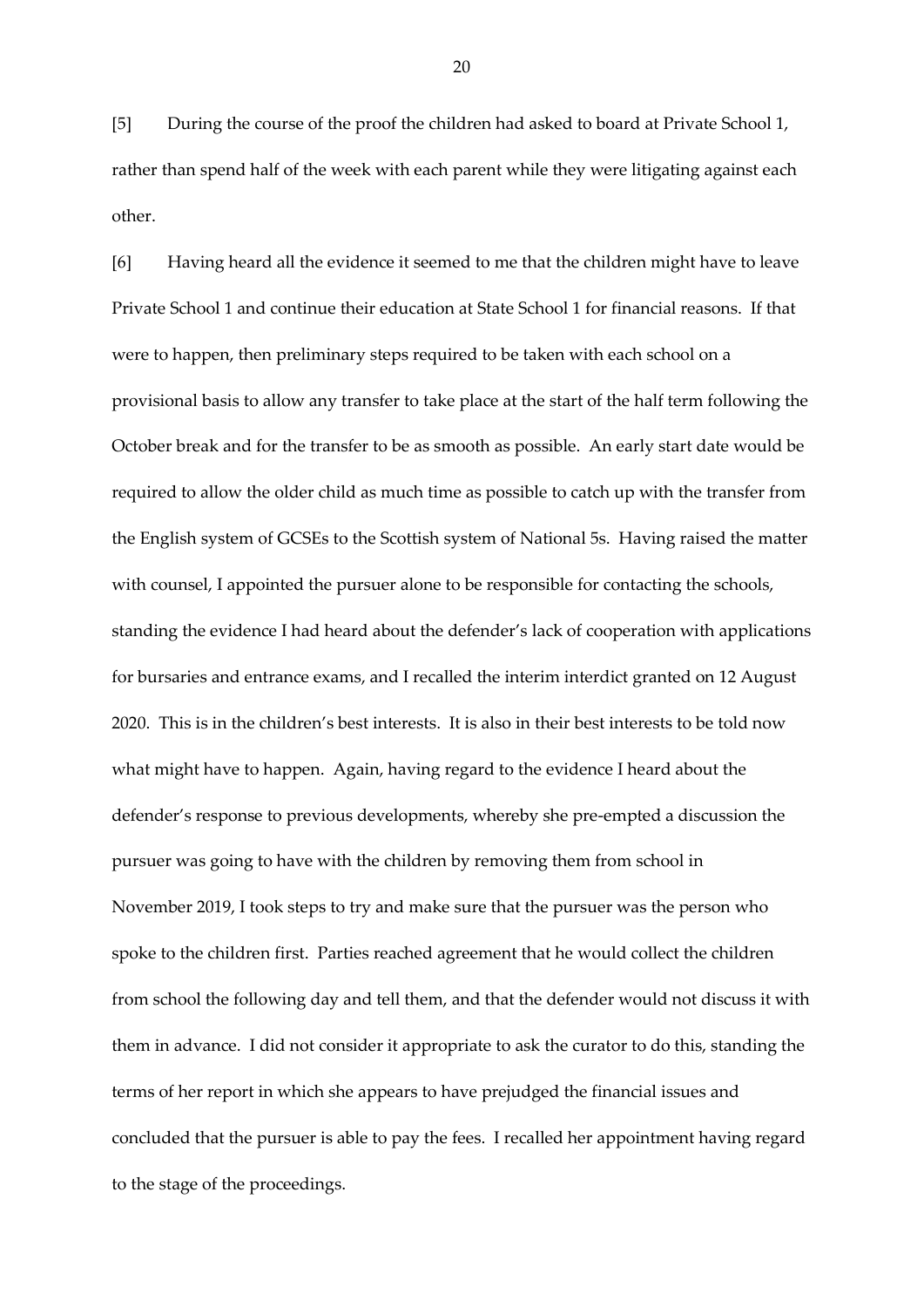## **Submissions**

#### *Pursuer's submissions*

[7] Counsel for the pursuer spoke to his written submissions and his proposed division of the matrimonial property. He invited me to grant decree of divorce, order the transfer of the matrimonial home to the pursuer, make a specific issue ordering that the children should leave Private School 1 and attend State School 1, and find the defender entitled to payment of a capital sum of £30,130.

[8] Counsel submitted that decree of divorce should be granted having regard to the pursuer's affidavit para 2 and the affidavit of Calum McLennan.

[9] Having regard to the law on financial provision, Counsel referred to the Family Law (Scotland) Act 1985 sections 8, 9, 10, 27. He referred to *Little* v *Little* 1990 SLT 785 at pp786L-787C, *Whittome* v *Whittome* (No 1) 1994 SLT 114 at p126, *Jacques* v *Jacques* 1997 SC (HL) 20 per Lord Jauncey at 22 paras 2 and 3 and Lord Clyde at 24 paras 2 and 3, and *Watt* v *Watt* 2009 FamLR 62 at para 160 and in the commentary by Ms Dowdalls. Both parties agreed that a fair division would be achieved by an equal sharing of the matrimonial property, but the pursuer argued that special circumstances existed arising out of the sale of the Company A1 client book to the defender's new firm at undervalue and the defender's use during the marriage of matrimonial funds to pay rent and deposit for her post separation flat she shared with her boyfriend.

[10] Regarding the issue of the schools, Counsel referred to the Children (Scotland) Act 1995, section 11. He referred to the paramountcy of the children's welfare, to the no order principle and to the requirement to have regard to the children's views. If court were to decide that the children could remain at Private School 1, it would be necessary to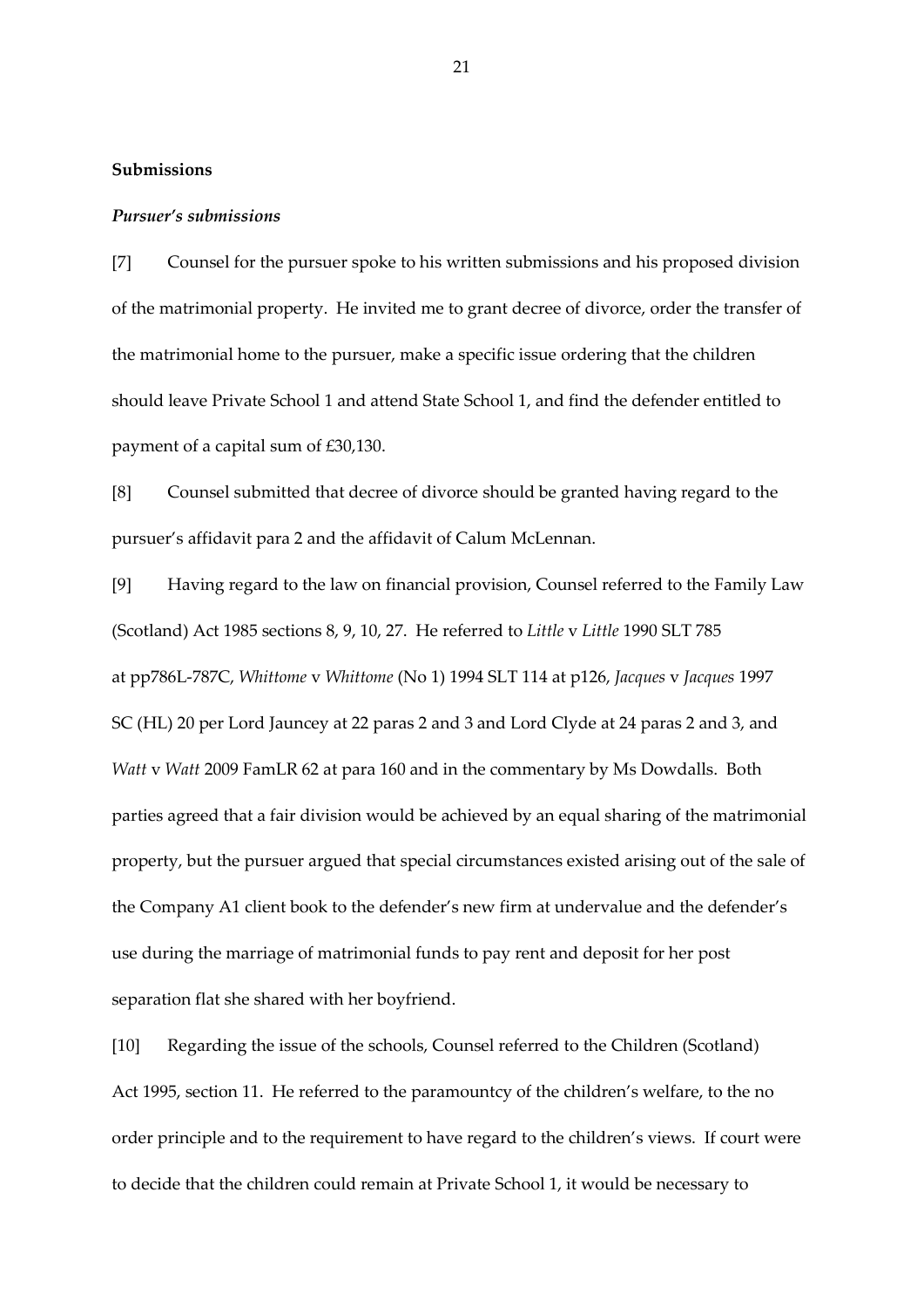consider how the fees should be paid. That is an alimentary issue, for which the court retains responsibility in terms of the Child Support Act 1991 section 8(7)(a). The rules applicable to decisions about school fees were those governing the payment of aliment between parents and children generally, as set out in section 4 of the 1985 Act. The parties' respective needs and resources, their earning capacities and the whole circumstances of the case required to be considered. There was no order of liability between two or more persons owing an obligation of aliment.

[11] Counsel then considered the curator's report. He accepted the curator's findings that the children are old enough and mature enough to have views about their schooling, that they have views and that they would much prefer to remain at Private School 1 if it could be afforded. He submitted that the weight to be attached to children's views was very limited because they did not have the information or the wider perspective necessary to be able to decide which school to attend. In particular they did not appreciate that continued attendance at Private School 1 would necessitate the sale of their home. The pursuer had not discussed this with the children because he did not want to make them anxious.

[12] Counsel submitted that all that could properly be taken from the curator's report was her recording of the children's views, and the rest of the report should be rejected. The curator had expressed further views in the report but these exceeded her remit. In terms of the interlocutor of 12 August 2020 appointing her, her role was to take and comment on the views of the children and consider how best to safeguard their interests. Instead she had adjudicated on the issues in dispute between the parties as to finances when she was not in a position to do so, and furthermore she had entirely misunderstood the pursuer's position and misrepresented it in several important respects. She had not understood that in seeking the authority of the court for the children to sit entrance exams for Private School 2, Private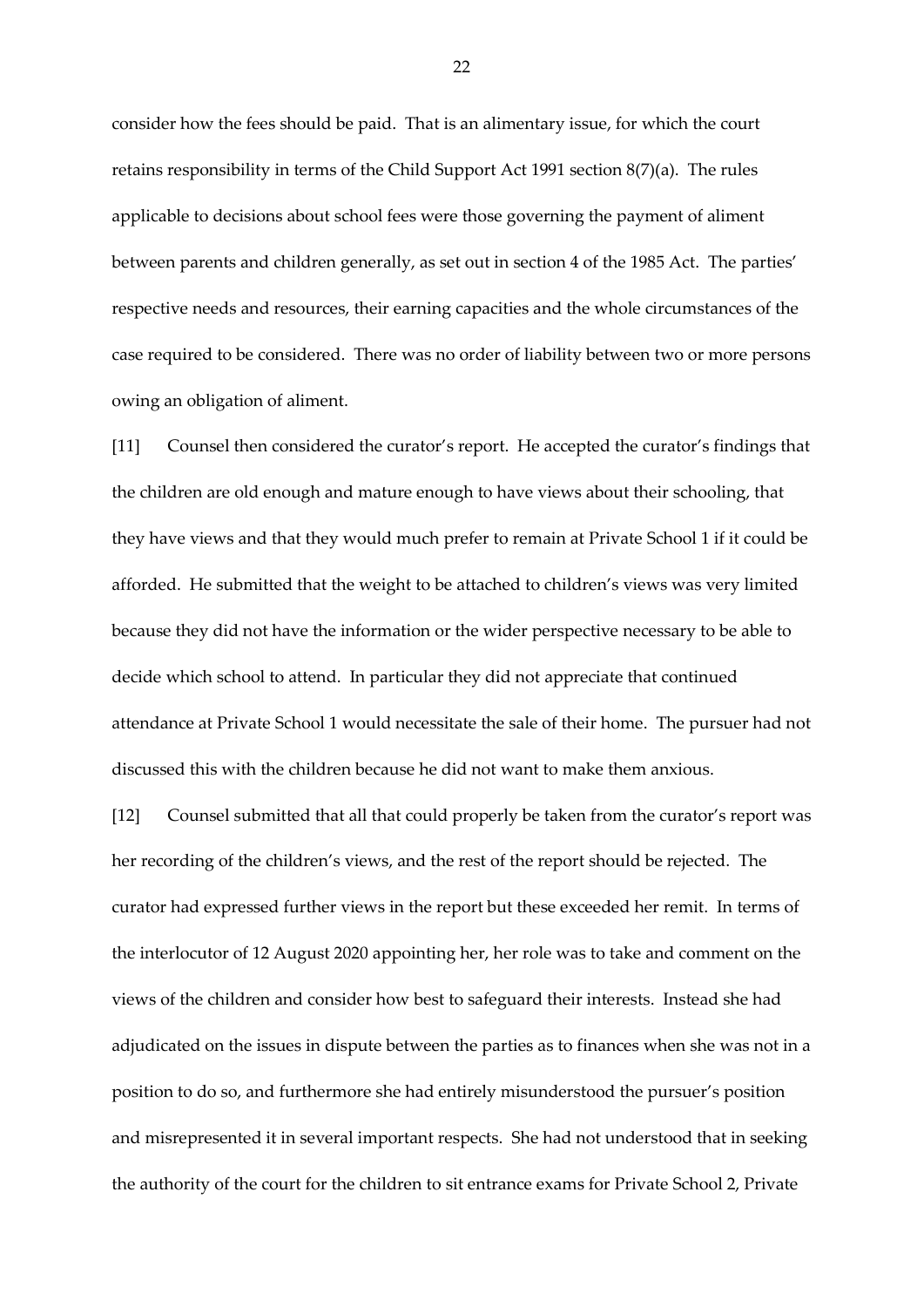School 3 and Private School 4 in December and January, the pursuer was not seeking their immediate removal but rather their transfer 9 months later when their education would suffer the least disruption. Nor was the pursuer prevented from preparing his case for proof (originally expected to take place before the start of the academic year) by establishing that places existed at state schools, that being a central issue between the parties. He had a legal obligation to educate the children, there were arrears of fees to Private School 1 preventing their return in September 2020 and he was correct to have enrolled them at State School 1. The pursuer had been entitled to apply for places at a state school and the curator's description that his explanation "stretches credulity" displayed a failure of understanding of the chronology of events, or of the whole background or both: the interlocutors prevented him applying to private schools to have the children sit entrance tests. Tests are not required for state schools. She had also sought to judge the central issue in the proof on the basis of some financial documents she had seen. In her report she had come close to usurping the function of the court at proof, particularly in relation to credibility and reliability. Reference was made to pages 16, 29 and 30 of her report.

[13] Counsel invited me to accept the pursuer's evidence in his entirety. He gave his evidence in a manner which was conspicuously fair, balanced and measured. He did not assume that the defender was lying about the existence of her director's loan to Company A1, saying that she might be mistaken. He conceded points against his own interest, accepting that the pastoral care at Private School 1 was good and that it had helped the children after the separation. His evidence was thoughtful and considered, and his position as to future income was justified by objective independent evidence.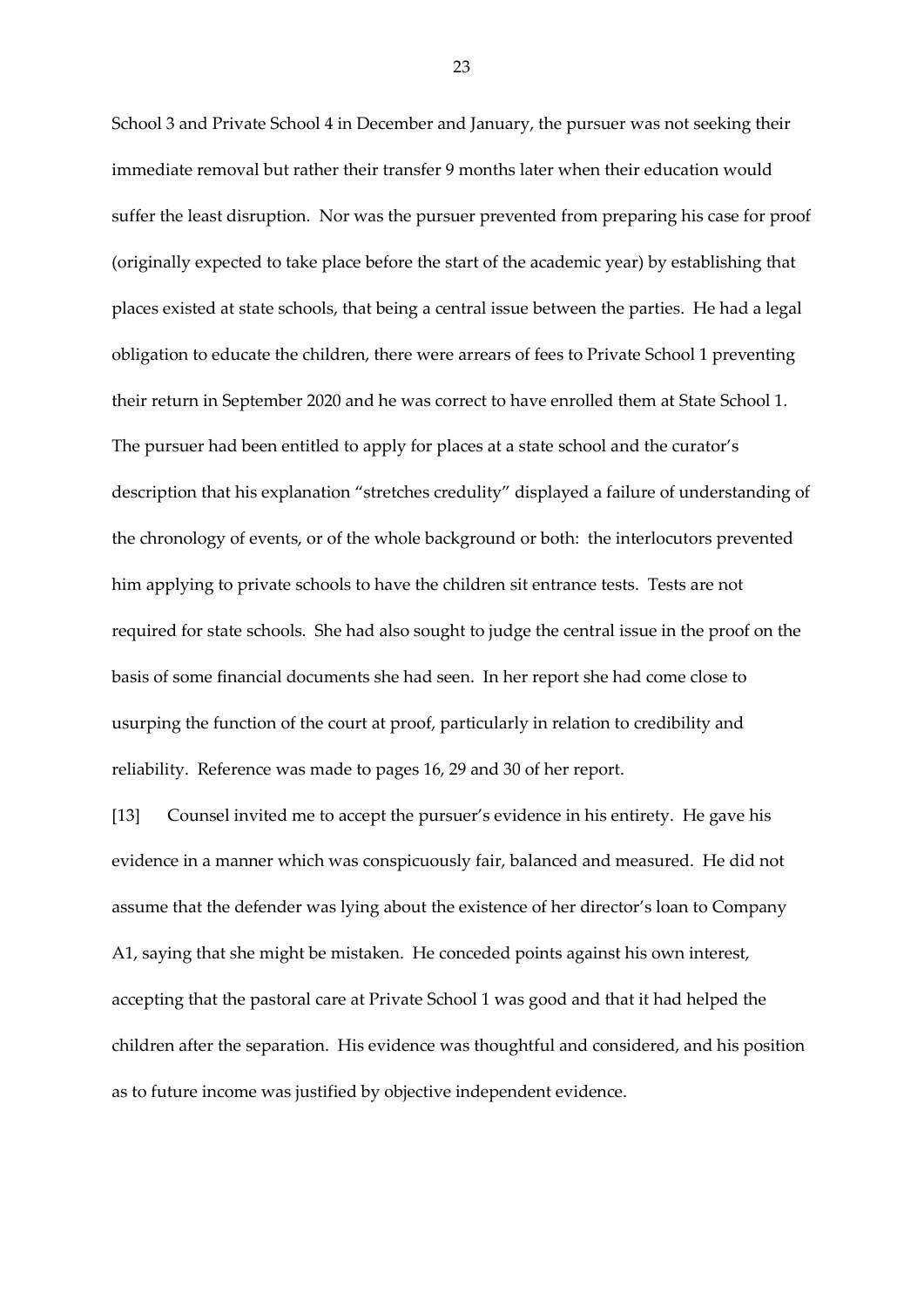[14] Mr Rowand gave his evidence honestly and straightforwardly, restricting it to areas in which he had the necessary expertise, and his evidence should be preferred to that of Mr Webster.

[15] The defender was not a reliable witness. The pursuer's evidence should be preferred in all cases where there was a factual dispute. Her evidence was tainted by her antipathy towards the pursuer. In cross-examination she claimed that she could not say that the pursuer loved the children. She rejected the possibility that the pursuer could be motivated by the best interests of the children. She had refused the pursuer's proposals for arbitration as a means of resolving the school fees issue which would have allowed the matter to be decided before the commencement of the academic year. She had irrationally refused to allow a joint application in 2019 to Private School 1 for a bursary to see if the fees issue could be resolved that way, claiming that the offer was made in bad faith as a trap for her in the litigation. She accepted in cross examination that a bursary application might now be successful based on hardship to the children arising from the divorce. She had deprived the children of the option of bursary funding, and this was not in their best interests. Her opposition to the children sitting tests for Private School 2, 3 or 4 was similarly irrational and detrimental to the best interests of the children as it removed the option for the children to be educated at less expensive private schools. She rejected the pursuer's financial position. She declared that she did not believe the pursuer would obtemper any award of school fees made against him. His vouching "represented nothing that is real". She said he had deliberately manipulated his finances in a complex "course of conduct" over many months to deprive himself of liquid funds and to show he could not pay school fees. She believed the notice to quit from Company A3 to Company A1 and Company A2 was motivated by the pursuer's desire to cause her difficulties, notwithstanding the letter sent setting out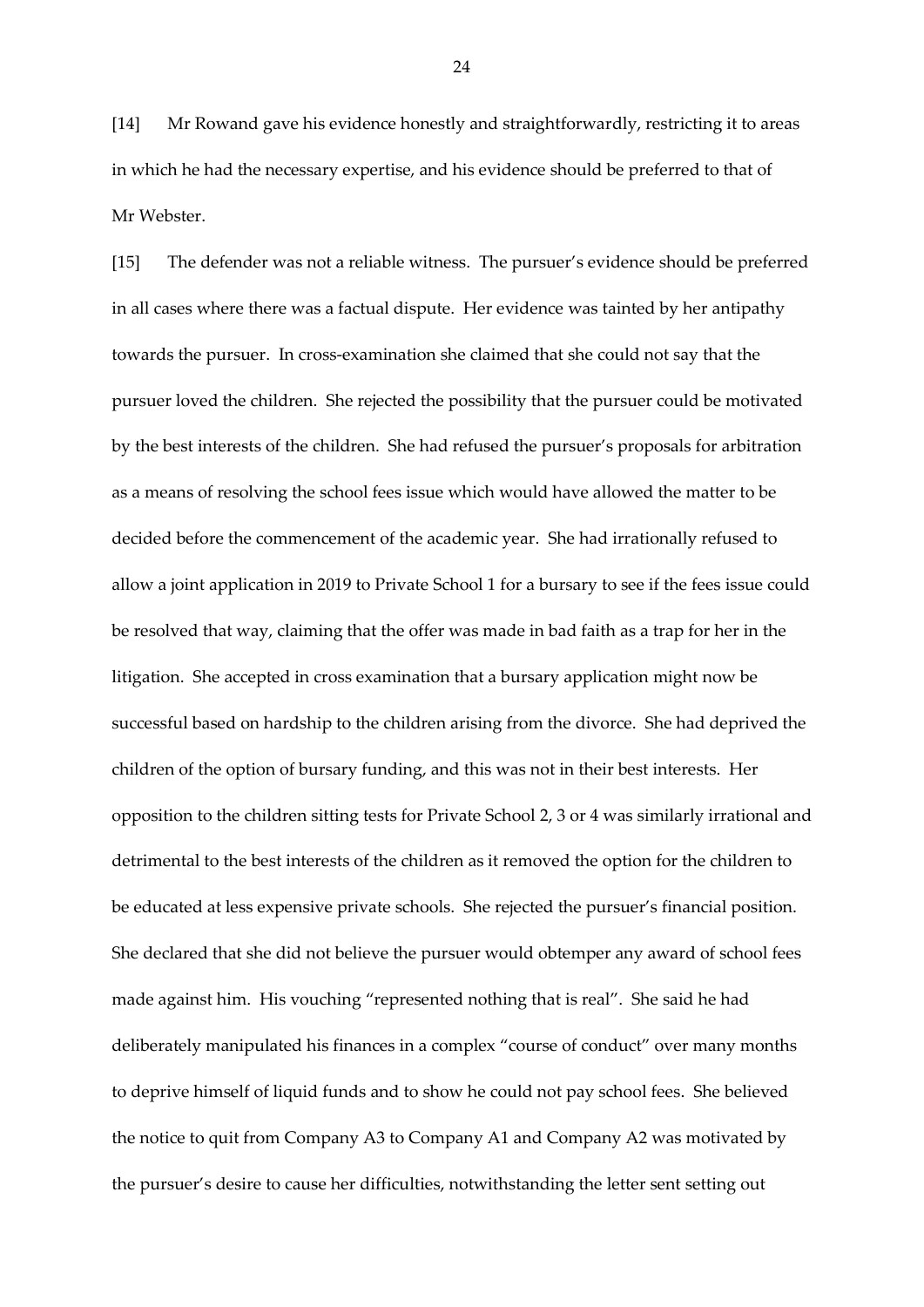reasons which she had to accept were valid. Where the extensive financial evidence produced by the pursuer did not fit with her goal, she rejected it as rigged by him to achieve his ends, and yet expected her own position to be accepted without objective justification or vouching. Throughout the litigation the defender had reacted to everything with opposition, and often attributing malign motives to the pursuer. She thought she was right and had never opened her mind to any alternative. She had blinded herself to the possibility that the pursuer has the best interests of the children at heart and might be right. [16] Mr Webster was a wholly unsatisfactory witness and his evidence should be rejected in its entirety. He had given evidence in *Watt* v *Watt* and had been criticised for lacking the necessary independence, having made assertions without checking facts, expressing views beyond his area of expertise and acting as an advocate for his client, resulting in his evidence being rejected by Lady Smith. He had fallen into the same errors in this proof. He had erred by valuing Company A3, Company A2 and Company A1 on the basis of his understanding of the specific proposed arrangements for the transfer of shareholdings in those firms between the parties rather than carrying out a valuation on the basis of a notional sale. His initial valuation of Company A3 had wrongly included the whole net asset value of Company B and was motivated by a desire to improve the price which might be paid to the defender on transfer to the pursuer, which the pursuer had sought at the time of the first report. His justification for the subsequent removal of the Company B assets was illogical: if litigation were required, it would have been required at either date. His failure to comment on the transfer from Company A1 to the defender's new company, Company C1, of the Company A1 client book at a price substantially below the market value was a significant omission. He initially suggested that he knew nothing of the sale when he completed his second report, but eventually accepted that he had had information which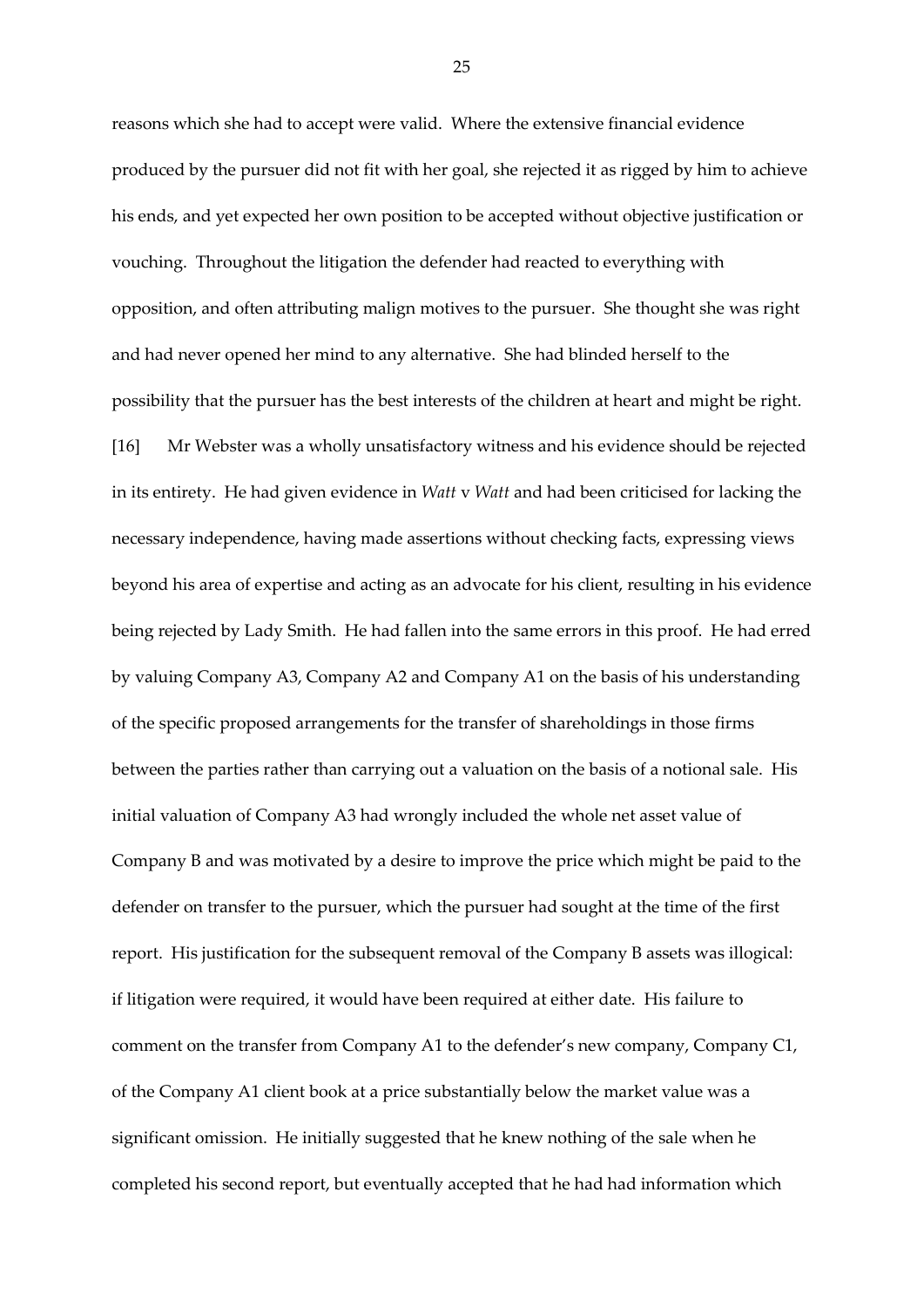would have allowed him to comment prior to its completion. He had no specialist knowledge or expertise from which he would be entitled to provide expert evidence as to the pursuer's future income prospects in the renewable energy field. The evidence he gave about there "not being any slowing down in the activity in the market" was explicitly contradicted by the very articles he produced in support of his proposition. He eventually accepted that he was not in a position to gainsay the pursuer's evidence as to his projected income. By offering evidence on that subject he had shown a complete lack of understanding of the difference between the objectivity and specialist knowledge required of an expert and the role of an advocate for one of the parties. He had no specialist knowledge or expertise which would equip him to comment on the pursuer's income and expenditure, and he had misunderstood the nature of the productions to which he referred in his attempt to do so. His second report contained arithmetical and computational errors, and was the vehicle for conjecture and advocacy in support of the defender's position in numerous areas.

[17] The nature and value of the whole matrimonial property at the relevant date was agreed with the exception of whether the pursuer owed his father £12,000 and whether the defender owed a director's loan to Company A1 and if so, how much. Counsel made oral submissions on the loan to the father with reference to the father's affidavit and to the defender's evidence. As regards the alleged Company A1 director's loan, the evidence as to its existence and amount was entirely unsatisfactory. The defender had produced a single page of accounts for Company A1 (6/9/20) which did not vouch the existence of a loan, and the note did not explain it. Mr Webster's evidence of a loan cannot be relied on. Mr Rowand appeared to have been provided with an analysis of transactions on the director's loan account and used a figure of £40,827 corresponding to the figure on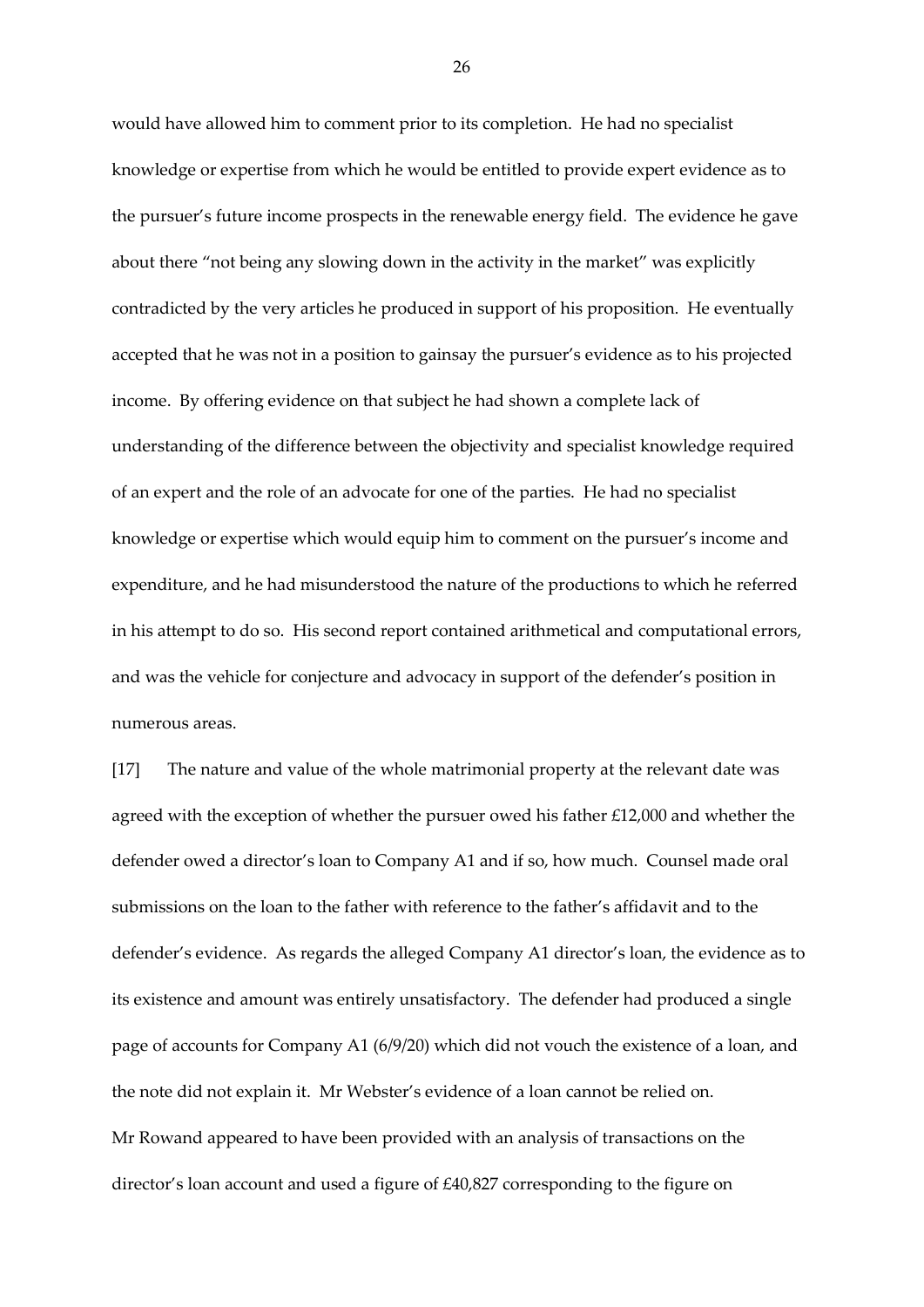production 6/9/43, but he could not say what the adjustments referred to and he could not recall how he came to the view expressed in his report. Production 6/9/43 is virtually illegible. It has no opening or closing balance. It is not in chronological order. It is insufficient to establish whether any sum was due or how much. The defender offered no explanation of the purpose of the loan, such as a car or a holiday, and when it was taken and in what instalments. The evidence was insufficient to allow a finding that there was a loan outstanding at the relevant date.

[18] Counsel referred to his possible scheme of division. Various adjustments were proposed to the sum notionally due to the defender for an equal share. The defender should be allowed half the share of the increase in the matrimonial home post separation, the half share being £25,000. The pursuer should be reimbursed £3772.87 for the spending on his credit post separation by the defender, he having agreed she could use the card provided he was reimbursed. The pursuer should be reimbursed a half share of the costs of post separation maintenance of the matrimonial home including the mortgage. The mortgage payments were not aliment: the defender had not insisted on aliment, and she was sharing her living costs with her boyfriend. The defender had benefitted from his payment of the mortgage by sharing in the equity in the property which had increased due to his payments. Parties should be reimbursed half shares of their expenditure on school fees. Both the mortgage and the school fees were joint and several obligations. The pursuer should be credited with having paid for boiler repairs required before separation but paid for after separation. He needed the boiler to be repaired for the children and also to maintain the property and its value. Other bills were incurred before separation and there was no basis for the defender to avoid responsibility for them. The defender had used matrimonial funds to pay towards a deposit and rent for the flat she had rented in contemplation of and in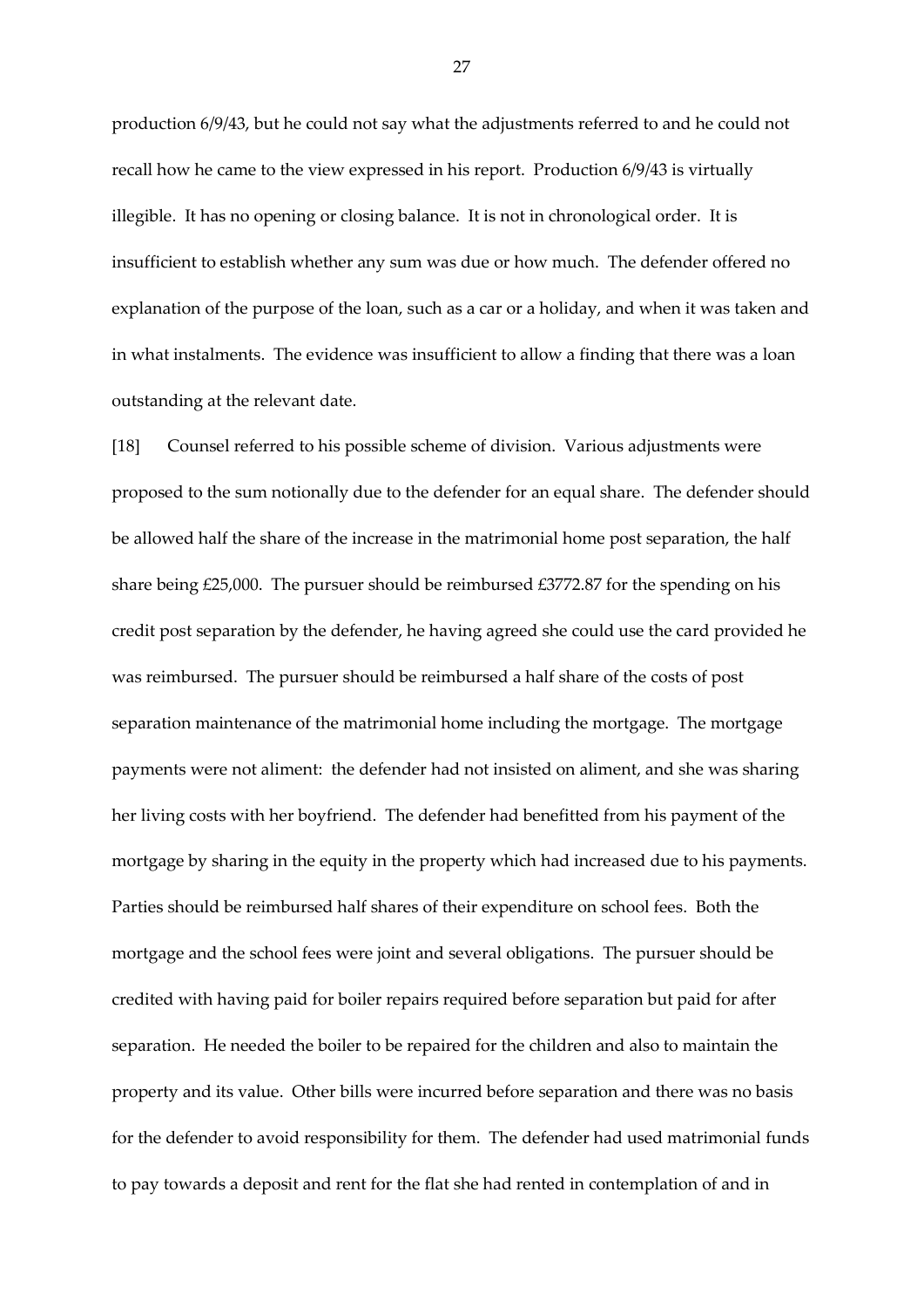preparation for her new life with her boyfriend, and the pursuer should be reimbursed that sum. He should also be reimbursed his 49% share in the £41,000 underpayment by Company C1 for Company A1's client book. The defender had made no effort to maximise its value by advertising it for sale. She had produced no vouching that clients had been leaving the firm or to support the value of £10,000 she attributed to it. Even Mr Webster was not prepared to say that the price paid for it was the true price.

[19] Parties were agreed that if there were sufficient funds from income and resources to keep the children at Private School 1 until the end of their secondary education, that should be done. There were none. The pursuer's income forecasts depended significantly on his analysis of the market for the accountancy services he provides in the renewable energy sector. He has acknowledged expertise in this niche area. The highest value work which he had had (brokerage) was generated by his personal relationship with certain individuals who had no future projects. He had prepared detailed forecasts and produced vouching showing the reduction in his work stream since 2015, his income forecast from Company A3 and Company B, his anticipated disposable income from employment, and the shortfall in his anticipated income measured against the school fees required each year until Kate completed her education. All but £2,160 of his income had been expended as at 16 September 2020. He has no savings. Both the defender and Mr Webster recognised that they did not have the necessary expertise to comment on the level of his projected income. His income is insufficient to allow the pursuer to pay Private School 1 fees.

[20] His other foreseeable resources were in the release of value in Company A3 to the parties. The pursuer regarded Company A3 as insolvent as it was unable to pay its debts as they fell due. He considered that he had no right to declare and pay a dividend before paying Company A3's creditors. His tax advisors advised him that corporation tax was due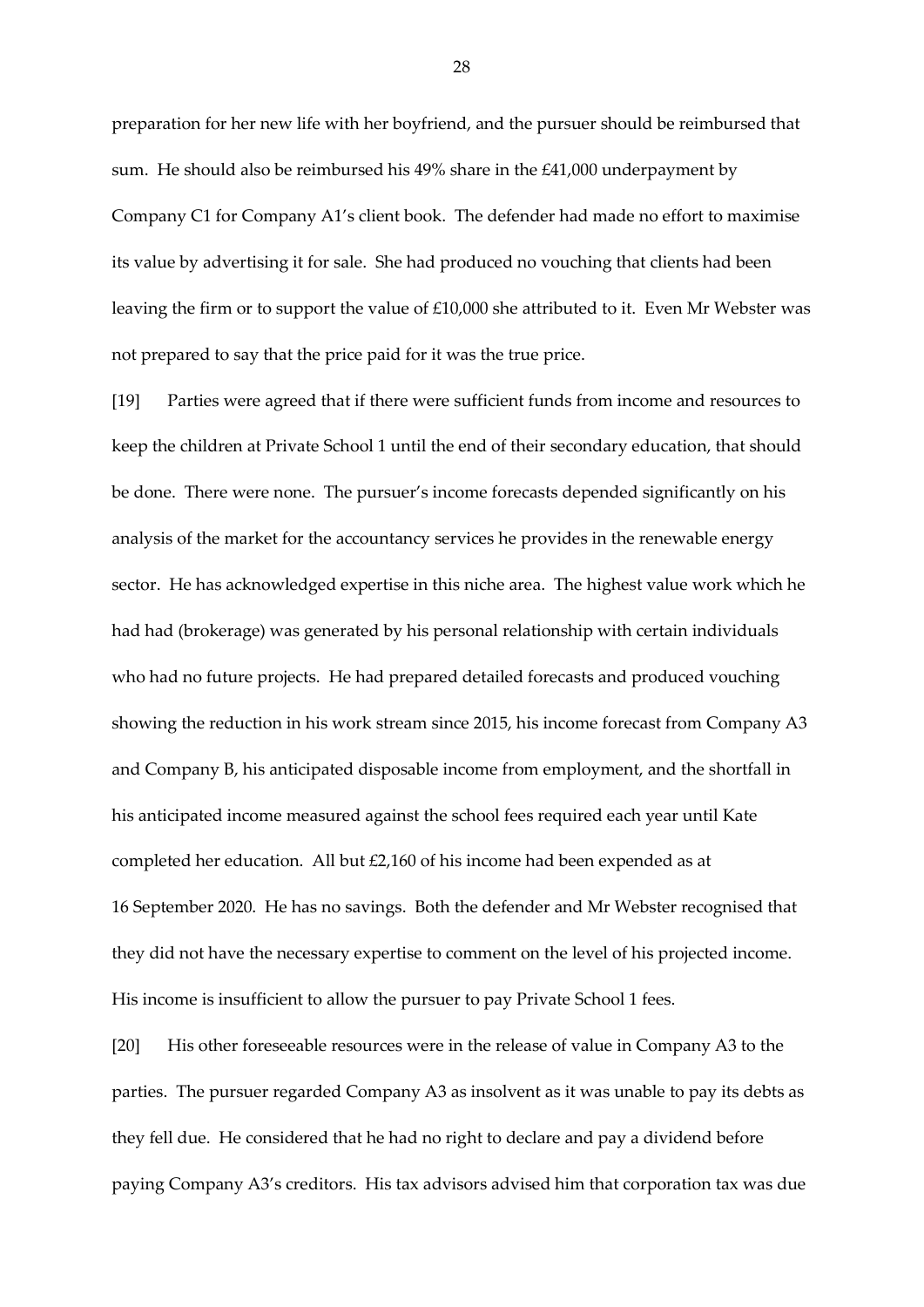and should be repaid. He followed that advice. This was prudent and responsible corporate management. The defender's position involved Company A3 ignoring its obligation to pay its creditors, HMRC and Company B. Mr Webster considered that the tax bill could be ignored but that Company B should be paid. The defender's view was that £127,000 could be paid as a dividend to her if the creditors were ignored, but no computation of this was provided by her. It was not clear how the pursuer would obtain payment of that dividend, though she suggested it might be applied to his loan account. Her proposal ignored the pursuer's statutory responsibilities as a director. In any event that sum would not meet the fees of Private School 1.

[21] The defender had no future income or resources to pay the school fees. She currently earns about £11,600 a year. She claims to be able to earn £100,000 - £200,000 a year with an accountancy firm, but has not done so. She operated Company A1 and Company A2 since the relevant date, but both are being wound up and Company A1 is apparently unable to pay its debts. Of her new companies, Company C1 is loss making and Company C2 made £6,000 in 20 months. Her forecasts as to her future income are not vouched. As an accountant herself, one would have expected that she could have produced management accounts, bank statements and ledgers, all of which ought to be readily available and the like but there was nothing. The court should be very slow to accept she would ever be in a position to contribute to the costs of school fees from income. Her proposals to "contribute" to fees were unspecific and meaningless.

[22] The court could not be satisfied that the parties can meet the school fees. The children have to leave Private School 1. Their options have been limited by the defender's refusal to apply for a bursary and by her refusal to allow the children to sit tests for Private Schools 2, 3 and 4. The remaining option is State School 1, which is an excellent school. The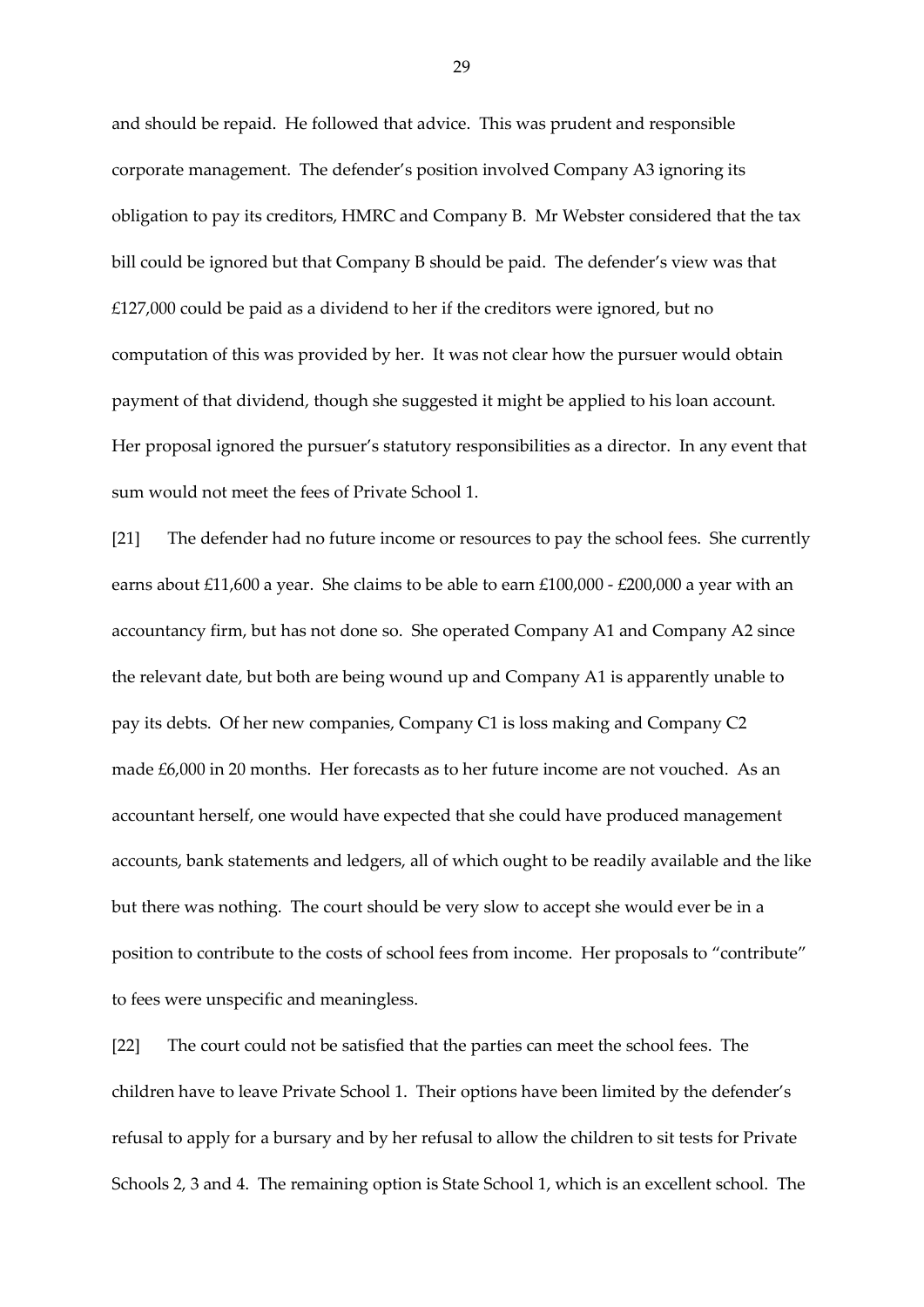children are likely to adapt and thrive quickly. The defender's proposal that the children should remain at Private School 1 for a further two years was the worst of all worlds. It would foster uncertainty and cause further anxiety. Emily might require to change from GCSEs under the English system to the Scottish system. It will almost inevitably lead to future disagreement and litigation, causing emotional turmoil and expense. In any event it cannot be afforded.

#### *Defender's submissions*

[23] Counsel for the defender spoke to his written submissions and his proposed division of the matrimonial property. He invited me to make an order for payment of a capital sum of £107,090.90 to the defender, make a specific issue ordering that the children should attend Private School 1, interdict the pursuer from removing the children from Private School 1 and from taking steps to enrol them in any other school, and make an order regulating liability for the Private School 1 fees.

[24] The defender was both credible and reliable. She gave her evidence in a clear and straightforward manner. She explained the basis of her criticisms of the pursuer. The chronology of the litigation was important. I was invited to have regard to notes sheriffs Sheehan and Holligan had attached to various interlocutors and take these into account. They provided a factual record of events. There was a background to the criticism of the defender. The timing at which information was disclosed was important. In particular the pursuer's 17th and 18th inventories of productions were made available when he was taking steps regarding State School 1, Private School 1 fees were outstanding and there was an apparent change in behaviour associated with the size of the dividend declared in February 2020, the "massive" tax bill it generated, the early payment of that tax bill and then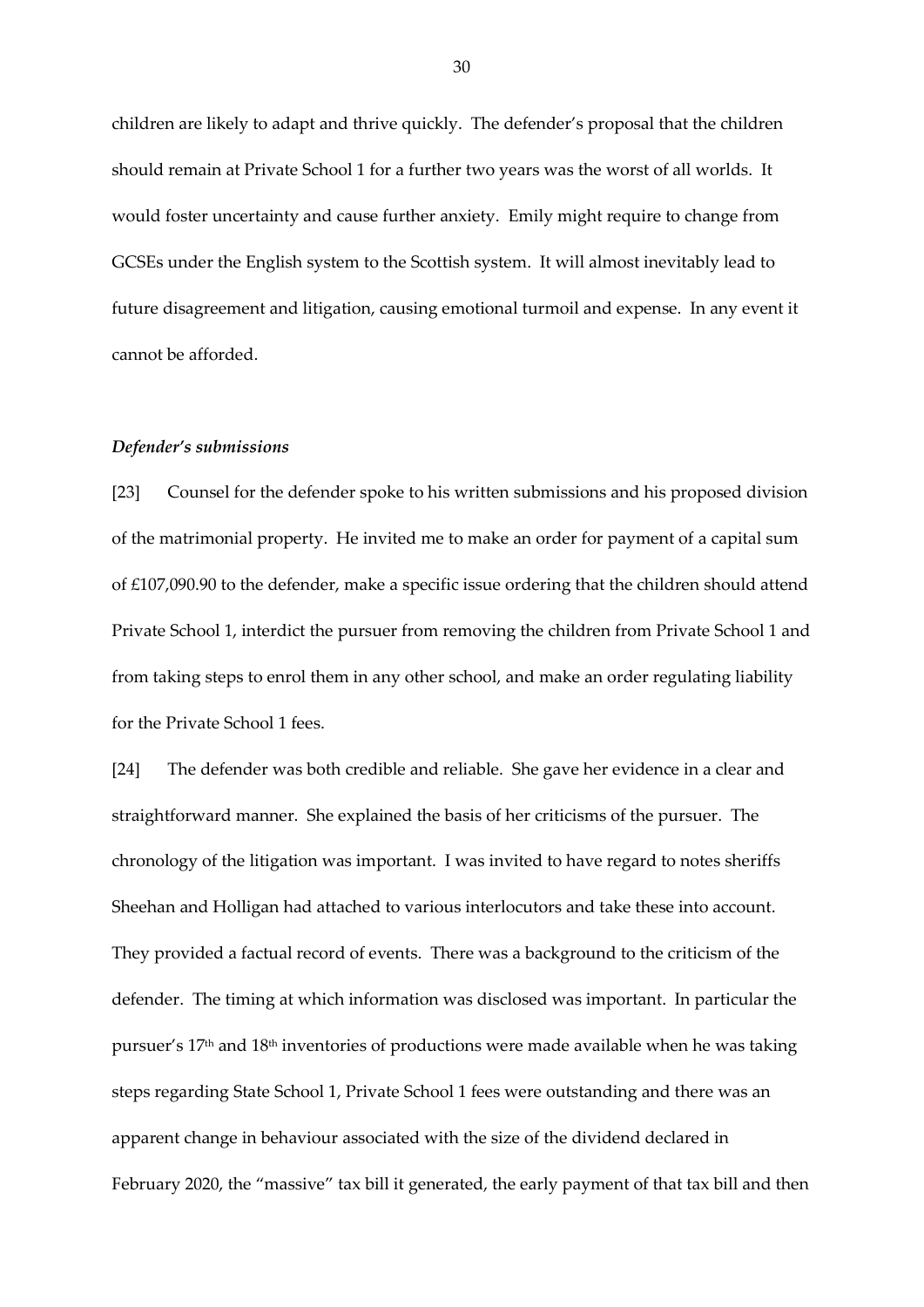the early payment of corporation tax shortly before a hearing. The defender was criticised for a lack of vouching of her future income, but she had explained that in a clear and cogent way. She had said that projections were just numbers on a page, anything could have been projected, she could have projected anything but had not done so. Standing Mr Webster's concession that he was not an expert in the provision of accountancy to the renewable sector, his opinion as to the pursuer's future income was not relied on. It was not accepted that Mr Webster lacked independence or was an advocate for the defender. The evidence in the affidavits from the defender's other three witnesses should be accepted.

[25] The majority of the matrimonial property had been agreed in the joint minute of admissions number 45 of process. The current value of the matrimonial home was agreed at £625,000. The loan of £12,000 from the pursuer's father was no longer disputed. The balance of the defender's Company A1 director's loan account remained in dispute. The defender had referred to this in her affidavit at para 7 and also from the witness box. For vouching reference was made to Mr Webster's first report, Mr Rowand's report and to production 6/9/43 where there was a figure of £40,827 which corresponded to the figure used by Mr Rowand. Although there was a discrepancy in the figures, neither expert questioned the existence of a loan. Although the defender said in evidence that £40,827 was more likely to be accurate, her affidavit gave a figure of £39,000 and this is the figure which should be used. The lower figure would also give the pursuer the benefit of the discrepancy between the two figures.

[26] Reference was made to the Family Law (Scotland) Act 1985, sections 8, 9, 10 and 27, and to *Little* v *Little* 1990 SLT 785 at p787B-D. The pursuer had not advanced a special circumstances argument on record, though evidence had been led and submissions made to that effect without objection. Counsel characterised the deductions sought by the pursuer in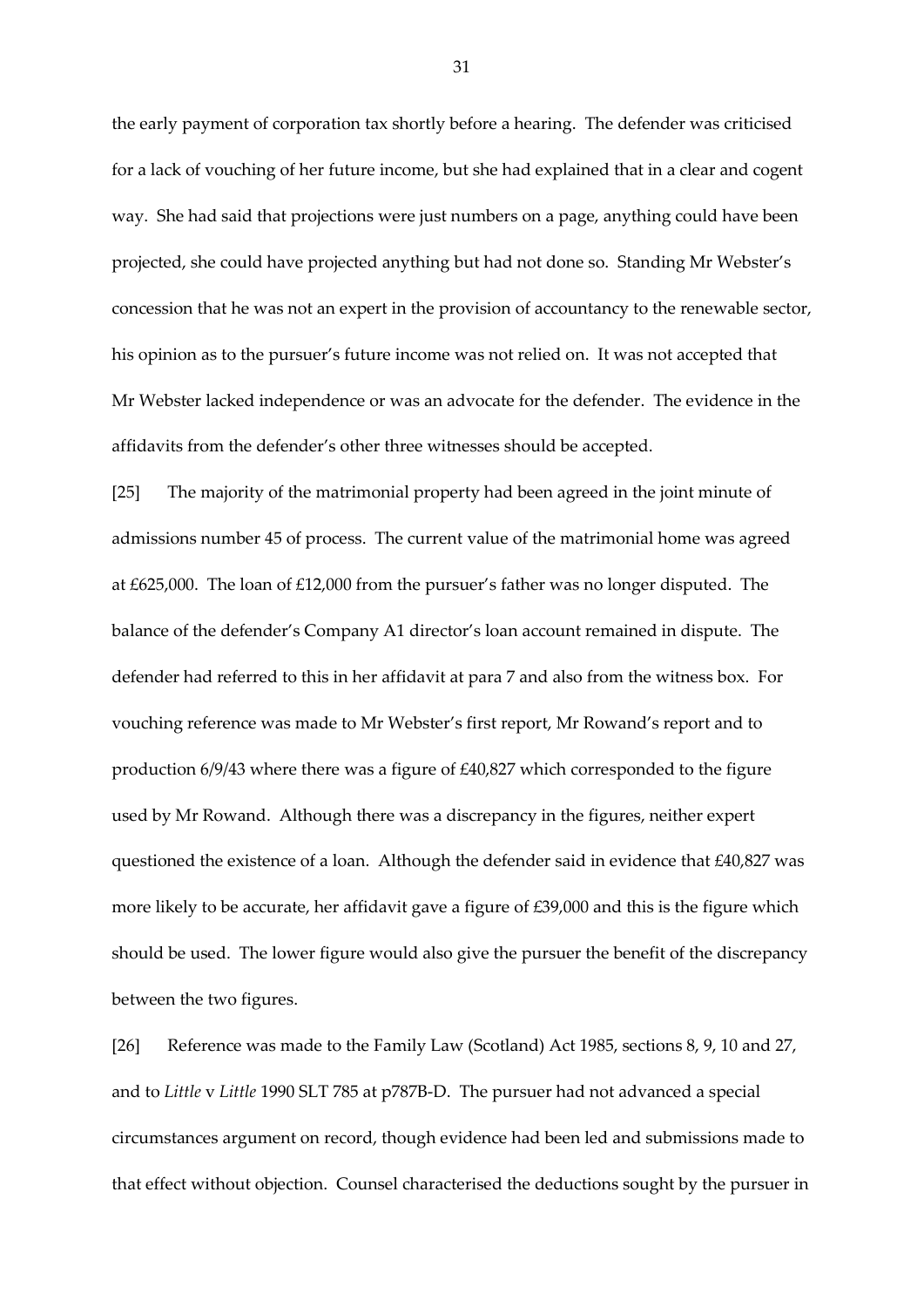respect of certain expenditure as being economic advantage and disadvantage arguments. During cross-examination the defender had conceded that it would be appropriate and fair for the pursuer to be credited with what was, in effect, her part of the joint obligation of the mortgage. The way that should be reflected was by crediting the pursuer with a balancing payment of £8,500 in respect of the mortgage. This figure was based, not on a refund of half the payments made by the pursuer, but with reference to the extent to which those payments had reduced the level of the mortgage since the relevant date. The defender had included the current day value of the matrimonial home in the schedule. The pursuer's claim for the boiler costs was rejected on the basis that no economic advantage arose, and in any event the pursuer's continued occupation of the property allowed him the benefit from this expenditure. No adjustment should be made for the deposit and rent for the defender's new flat because it provided accommodation for the children too. The £3,772 credit card figure should not be deducted, because there had been no agreement between the parties that this would be repaid and the defender's evidence on this should be preferred. The defender accepted that the various direct debits that had accrued prior to the relevant date should be shared. The post relevant date costs of £7,741 in respect of the matrimonial home should be rejected, as these were essentially his costs of living. There was nothing on record by the pursuer about the sale of the Company A1 client book to Company C1, but the evidence having been led without objection it was a matter for the court. The defender had acted in good faith and had not disadvantaged the pursuer. It did not amount to a special circumstance. After the relevant date things had moved on. Issues with Company B had affected the position of Company A3, and if the court were minded to penalise the defender in respect of Company A2 matters should be looked at in the round.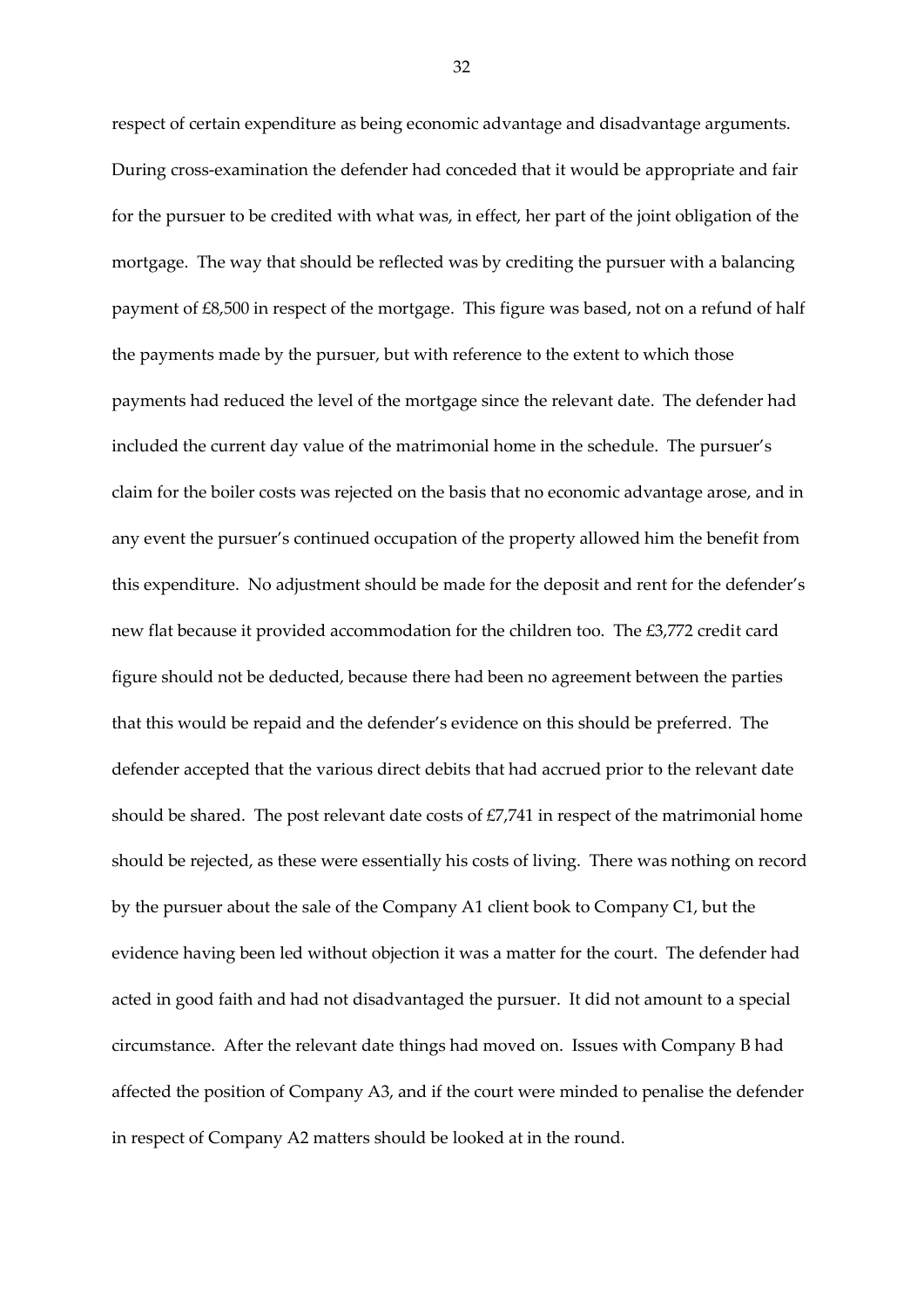[27] Counsel referred to section 11 of the Children (Scotland) Act 1995. In support of the order sought he referred to the defender's evidence and affidavit, and the affidavits of the teachers and the defender's mother. He referred to the curator's report which contained the views of the children, and he invited me to attach significant weight to the curator's recommendations.

[28] The order for school fees was an award of aliment: sections 3(1)(b) ,4 and 5 of the 1985 Act. It could be varied by the court on a material change of circumstances. Reference was made to *Maclachlan* v *Maclachlan* 1998 SLT 693, but the decision there that school fees were a revenue expense did not apply in the present case because the defender was not seeking additional financial provision on divorce to meet the fees. *MacDonald* v *MacDonald* 1993 SCLR was distinguishable and not relied upon.

[29] The defender had set out in her affidavit at paras 104 - 105 the basis of her calculation of the school fees. The pursuer had produced no independent evidence to support the proposition that his earnings would drop substantially. His projections were based on other projections he had made. He was in control of the level of salary he set, and he set it low for tax purposes. He was the director of Company A3 and controlled how and when the second dividend would be distributed following the sale of C Lane. He was also the director of Company B and the extract forecast of its future net profits was simply a number on a page determined entirely by him and vouched by other documents prepared entirely by him. Although the pursuer was an accountant, the court should be wary about making findings in fact based on his professional opinion in his own case.

[30] The defender's resources and earning capacity also required to be considered, including capital. She had not prepared schedules or projections, as such documents are numbers on a page only and can be made to show different outcomes depending on the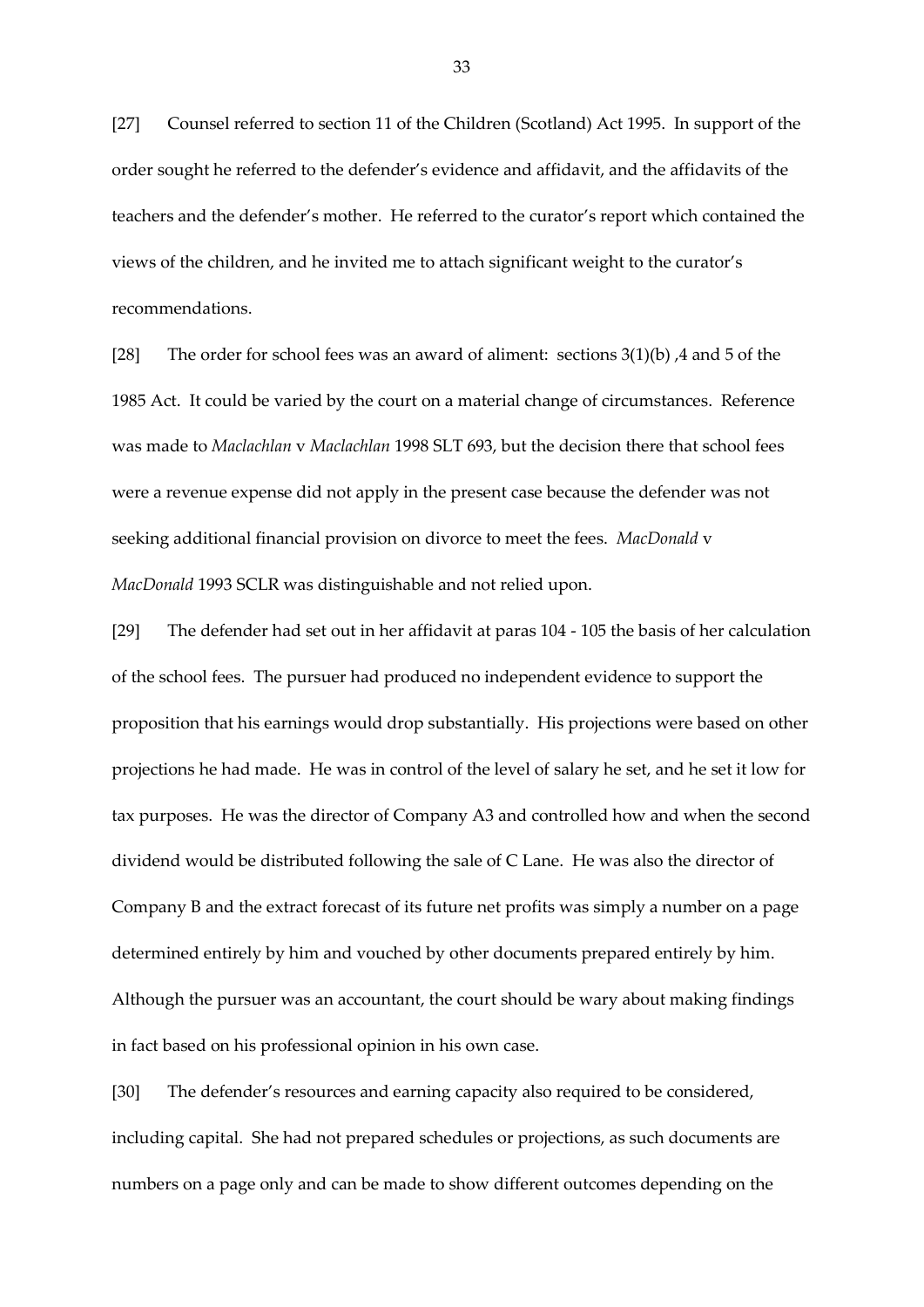information put into them. She expected to earn a good income in future and contribute to the school fees. Ultimately both parties expected to receive around £180,000 from Company A3. The pursuer's corporation tax figures were disputed by Mr Webster, as there would be section 455 refunds. The defender was prepared to use her share of Company A3 towards school fees if the pursuer was not made solely liable for them.

[31] If the full order for school fees was not made, then it should be made for a period of at least two years. That is in the best interests of the children and is supported by the curator. It was affordable. It would allow the older child to sit her GCSEs and the defender to apply for bursaries. The issue of transparency of finances could be dealt with then. If it was not financially viable the children's views could be taken and applications might be made to Private School 2, 3 or 4 or arrangements made for transfer to another school. Summary removal of the children now was the worst option for the children.

#### *Response for the pursuer*

[32] The question of resources arose if a capital sum in the region of £107,000 was made. Evidence had been led about foreseeable resources in the context of school fees. Resources could not be spent on both school fees and a capital sum. Reference was made to the resources in the pursuer's affidavit number 39 of process in paras 9 and 10. The pursuer had set out the use he expected to make of the anticipated dividend, and he could just afford to pay £30,000. He could not afford anything approaching £107,000. All he had was the house and a car and it was not appropriate to sell either to meet the claim.

[33] There were no pleadings about the Company A1 client book. It was not clear until 22 September 2020 with the receipt of the defender's affidavit and productions that it had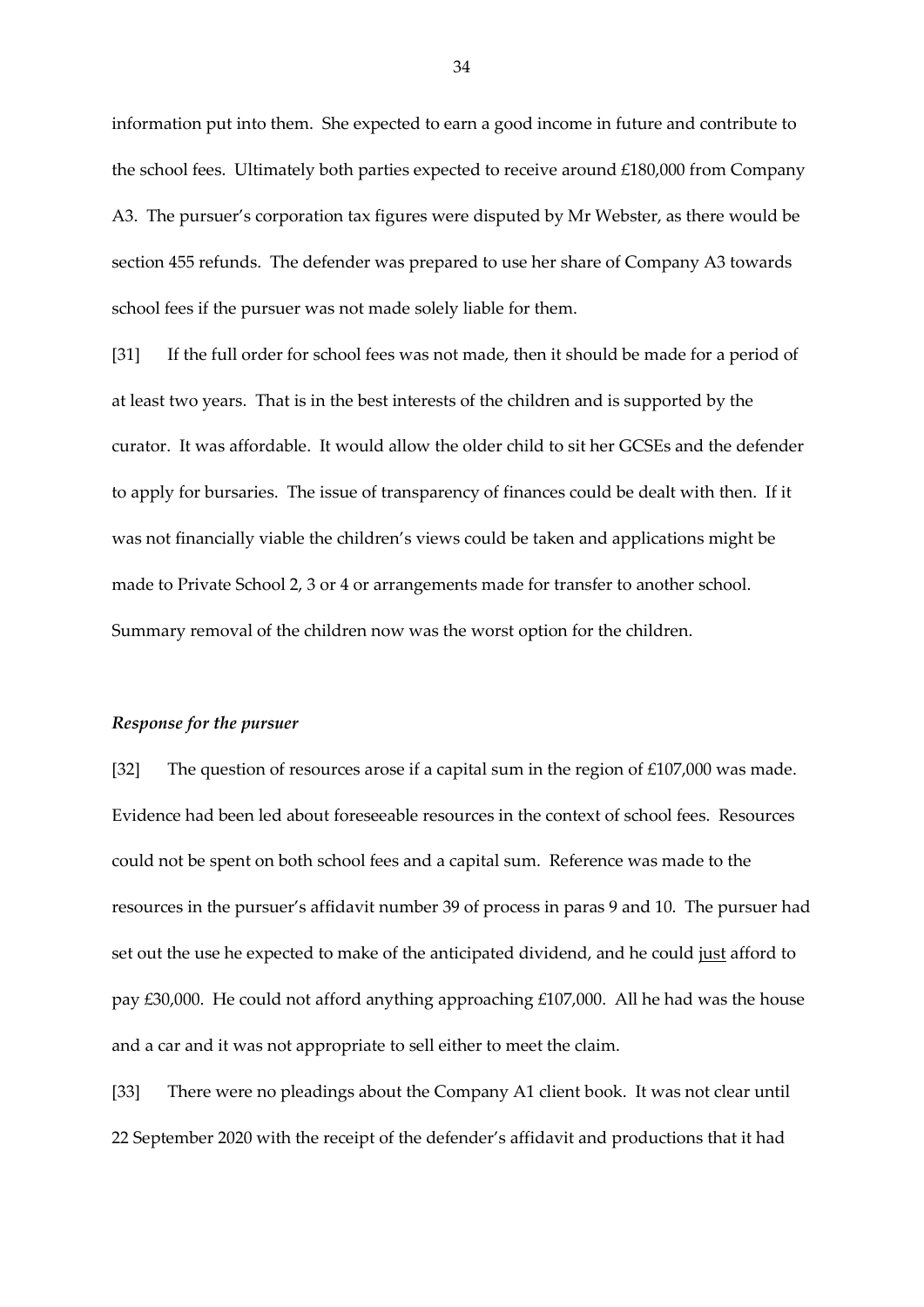been sold at under value. It was plain on the evidence that there was an issue arising, and the evidence was not objected to.

### **Witnesses**

[34] I have made findings in fact from each of the witnesses who gave evidence by affidavit.

#### *The pursuer*

[35] The pursuer is a 43 year old chartered accountant and a Member of the Institute of Chartered Accountants for England and Wales. He has been qualified for 15 years. He adopted his affidavits, numbers 5/13/1, 39 and 43 of process.

[36] The pursuer was an impressive witness. He had produced a considerable amount of information vouching his position. He had analysed his past income and expenditure, provided vouching for that, and made projections as to his likely future income and expenditure based on that. He had had the benefit of four very lucrative brokerage contracts in recent years, and he explained convincingly why it was extremely unlikely that he would have any more of these contracts. He explained the changes to the subsidy rules which again would affect his financial position.

[37] He had also prepared a projection for the school fees based on previous years' fees and historical increases. He had included music costs.

[38] Cross-examination was lengthy but did not undermine his evidence. He had not sought to avoid paying school fees by paying his income tax or by paying corporation tax months before the tax deadline: the tax bills would have been due in any event and he would have had to make provision for them. He would not have been paid interest on his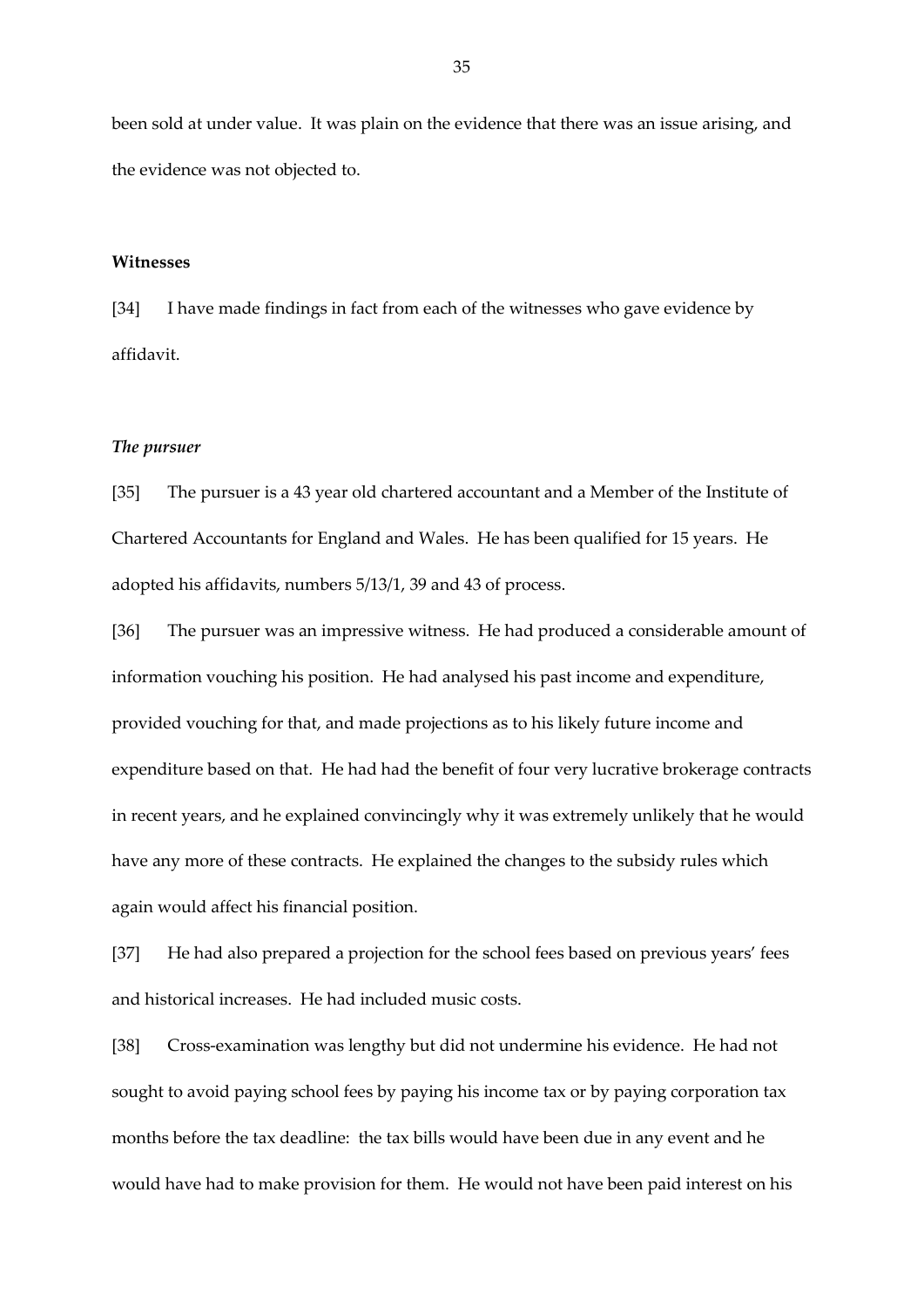own current account or the company account due to the low rates of interest. Nor had he sought to avoid school fees by paying off the mortgage over C Lane in October 2018. That mortgage was coming to the end of its fixed rate period and moving onto a variable rate of about 7%. It made no financial sense to hold cash which would earn interest at the rate of about 0% when the mortgage could be paid off. C Lane was sold in October 2020 and the mortgage would have required to be repaid on sale in any event before the free proceeds were available. That money was not available for school fees.

[39] By paying interest on his directors loan to Company A3, he was not paying money to himself. The parties were shareholders of 42% each in Company A3 and the interest paid would be shared equally by the parties when a dividend was declared. His accountant had advised him that it was a prudent step in the management of Company A3 to pay the interest, as otherwise HMRC charged a fee.

[40] He had repaid loans due to Company A3 and Company B as prudent management of the companies in order to avoid higher rate corporation tax and personal charges, and also to allow a dividend agreed with the defender to be declared to pay for school fees and other costs incurred.

[41] It was suggested to him that as director of Company A3 larger dividends could be paid to the defender if not all the corporation tax or the debt to Company B was paid. He explained that that would amount to preferring the shareholders to the creditors and was not permitted. It was suggested to him that he should not have paid tax 9 months before the absolute deadline, but he explained that the tax would have been due in any event and could not be spent on school fees.

[42] The pursuer explained that his legal obligations precluded declaring a dividend while a company was insolvent, in other words when it could not pay debts which were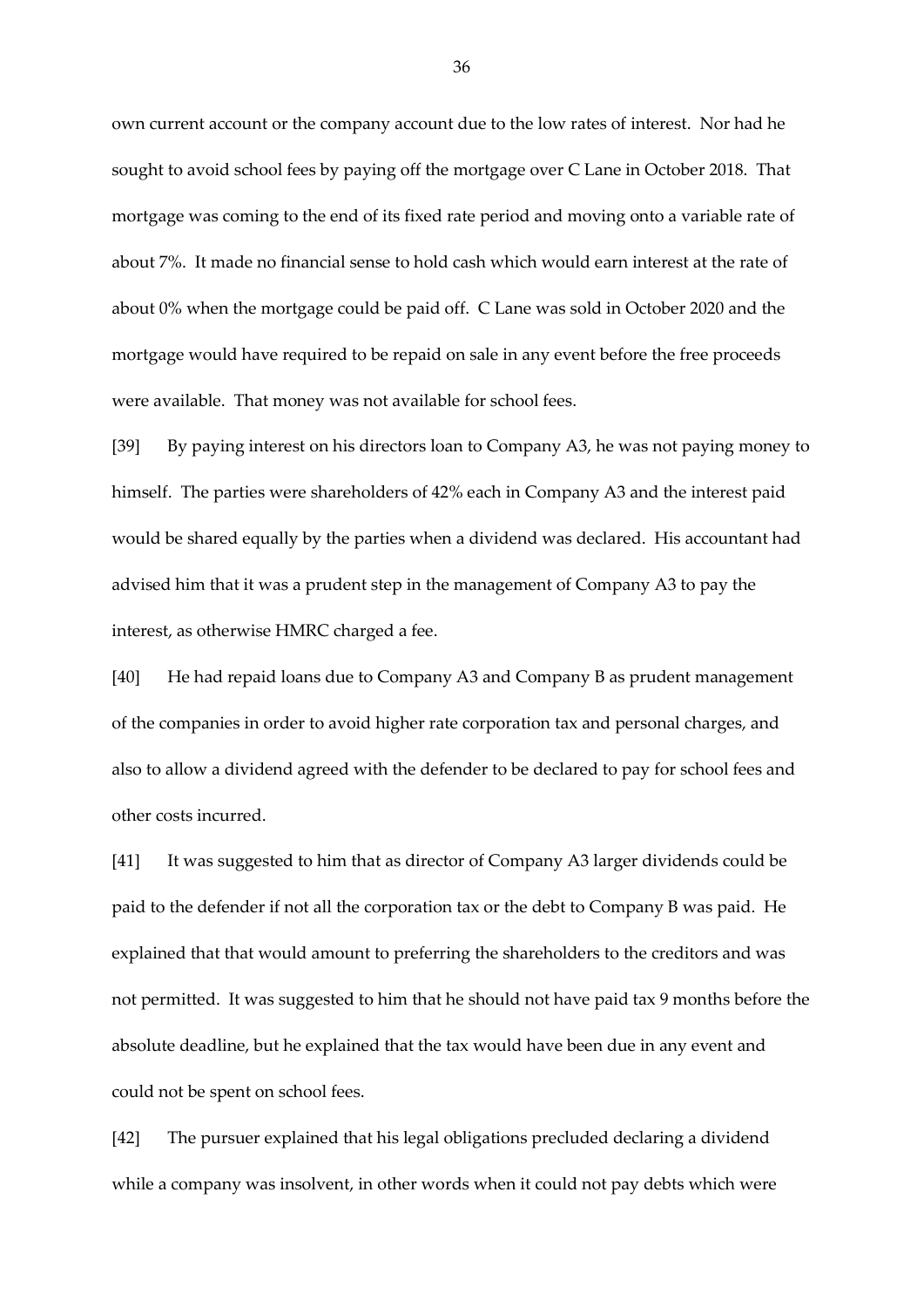due. Company A3 owed corporation tax to HMRC and a loan to Company B, and as director of Company A3 he was not allowed to issue a dividend. Following the sale of C Lane by Company A3 the corporation tax due on the sale, the overdue corporation tax and the sum due to Company B required to be paid. In particular the latter two debts required to be paid before any dividend could be paid. To pay the dividends before paying the tax and the loan would be to prefer Company A3's shareholders to Company A3's creditors and was against the law.

[43] The pursuer had set up Company B after the parties separated because he was no longer to work for Company A3 on the same basis as before. He accepted that it would have been in Company A3's shareholders' interests for him to continue working for Company A3 at what was a submarket rate, but he was not prepared to do so. His responsibilities as director of Company A3 did not oblige him to work there. He had not removed any contracts from Company A3: it was his services which went through Company B.

[44] He admitted having made mistakes, volunteering that he had approached State School 2 about places when he had intended to approach State School 3.

[45] He did not take the opportunity to criticise the defender. When he was asked directly whether he thought the defender was lying to the court about the loan due to Company A1 of £39,000, he said that he did not think she would lie to the court, although she had lied to him. He thought she might simply be mistaken.

[46] Both Mr Rowand and Mr Webster accepted that the pursuer had expertise in the renewables market for the services provided by him via Company A3 and Company A2 and that he was a very capable and reputable operator.

[47] I do not think that the pursuer has manipulated the figures in an attempt to avoid paying Private School 1 fees. In contacting the Private School 2, 3 or 4 regarding exams and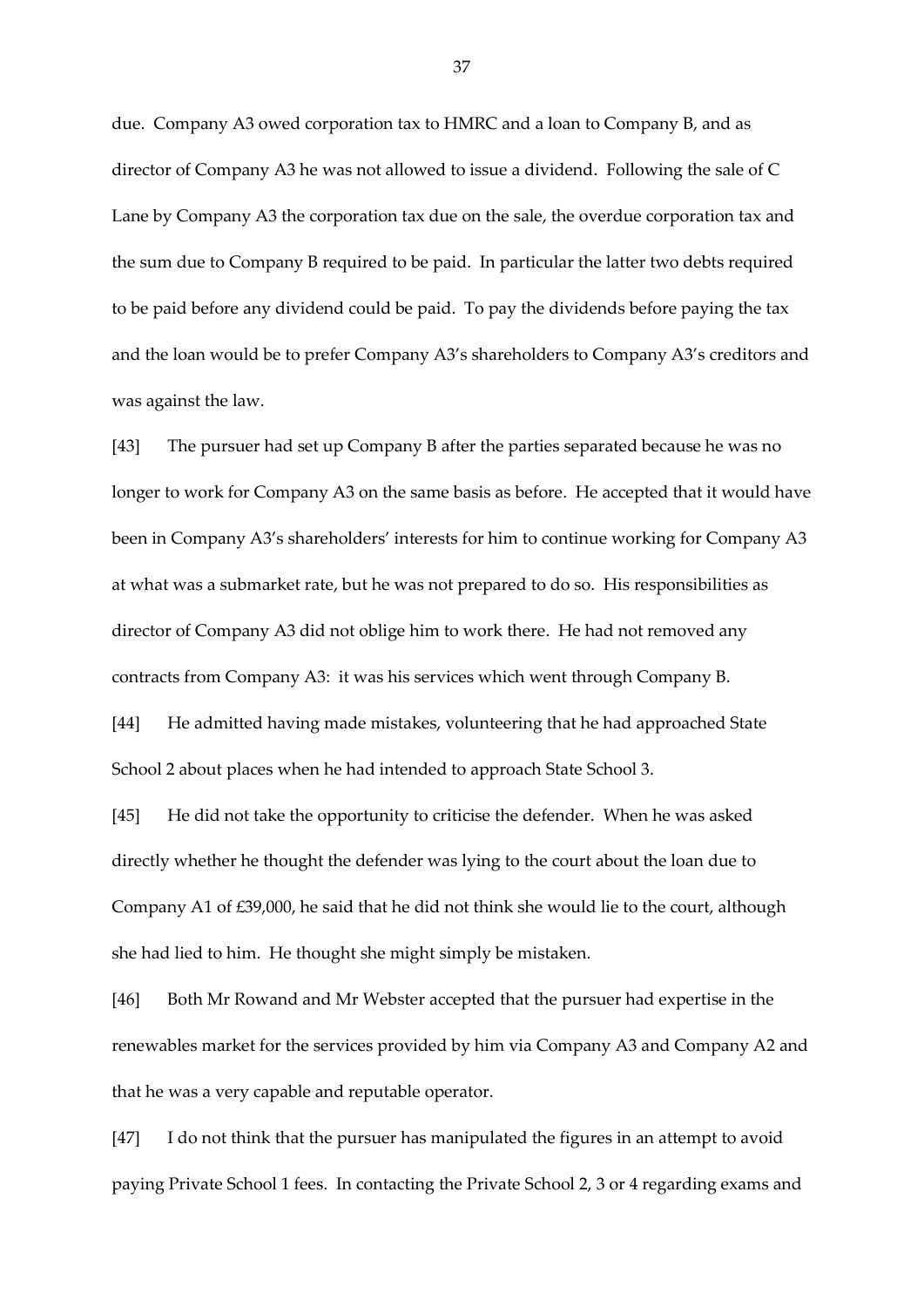in contacting the state schools thereafter I do not think that the pursuer was doing anything other than acting in the children's best interests. I accept his evidence that he was trying to create options for them pending proof. Sitting and passing the exams for private schools would not have committed them to attend. Nor would being offered places at state schools. [48] I have no difficulty in accepting his evidence as credible and reliable. I preferred his evidence to that of the defender. I have made findings in fact based on his affidavits and his oral evidence.

### *The defender*

[49] The defender is a fellow of the Institute of Chartered accountants for England and Wales.

[50] She adopted her affidavit number 35 of process.

[51] The defender was not an impressive witness. She admitted in cross-examination that there had been "a level of deception" surrounding the breakdown of the marriage because of her adultery. She is therefore someone who is prepared to lie in her own interests. There were inconsistencies within her own evidence. She was asked about whether it was fair to expect the pursuer subsidise the payments she made during the marriage to the deposit and rent on the flat she had obtained to further her relationship with her boyfriend as they were not costs connected to the parties' life together and she said "it was the only way I could leave that relationship … I was forced to incur it due to safety concerns before I could reveal I was leaving". I understood this to be a reference to domestic violence, and yet the defender met the pursuer the day after she had left him to request the continued use of his credit card. She also returned to the office at C Lane on the Monday. Both the meeting on the Saturday and the attendance at the office on the Monday appear inconsistent with a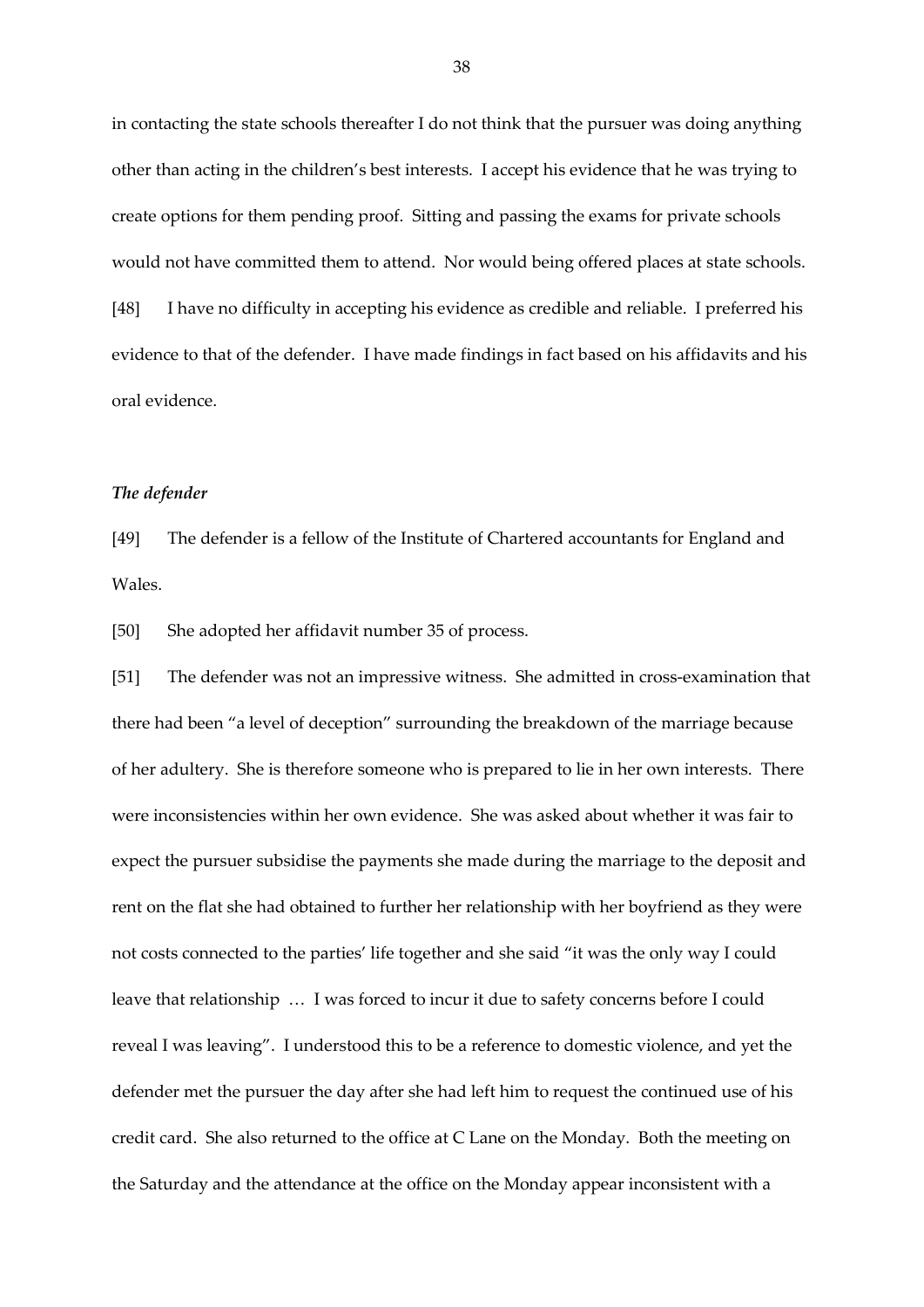suggestion that her safety was at risk. Her affidavit refers to the circumstances of her moving out but makes no reference to her safety (para 5). On several occasions she referred to the pursuer as "controlling", but that is inconsistent with her having a clandestine affair for some time of which he was completely unaware. Her evidence about the difficulty for Company A1 and Company A2 having to search for new premises conflicts with the ease with which she appears to have found accommodation to move into with her boyfriend without the pursuer even knowing.

[52] Cross-examination was prolonged by the defender's responses. Very few questions received a straightforward answer. She was extremely argumentative, fenced with questions and failed to concede matters which she should have conceded. Much time was taken up with para 9 of the pursuer's affidavit number 39 of process. She argued that the overdue corporation tax and debt to Company B did not need to be paid before the dividend was paid, and that this would allow a dividend of £127,000 to be paid to her. She was insistent that a dividend could be paid even when company debts were outstanding, and yet later accepted as accurate the guidance for directors of companies and accountants set out in the *Introduction to the Law on Dividends* produced by her own regulatory body (5/20/2 of process). That included a director's duty, before recommending or paying a dividend, to consider whether the company would, following the payment of the proposed dividend, be solvent and continue to be able to pay its debts as they fell due, the possibility of personal liability on the director if the company became insolvent after paying dividends, and the change in the director's duty from promoting the success of the company in the interests of the shareholders to a duty to consider or act in the interests of the creditors if the company was or was likely to be insolvent. Ultimately she conceded that if she were given a dividend of £127,000 as she suggested, then the second tranche of dividends in para 10 of the affidavit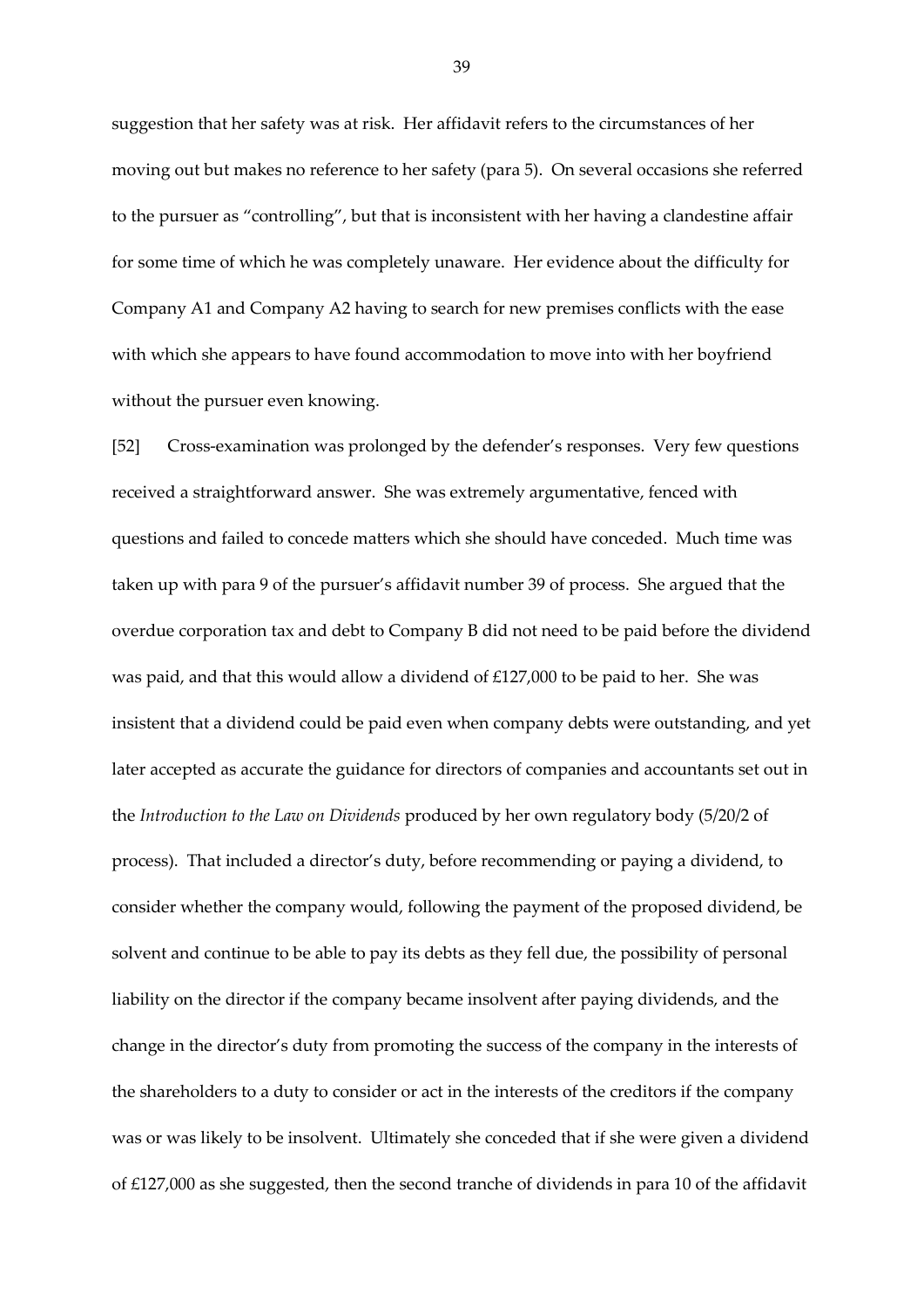would be reduced, the total amount she would get on the realisation of Company A3 would be £180,000 in any event and it was only a question of timing.

[53] The defender disputed at length the need for the pursuer to pay corporation tax in particular 9 months before the deadline. She appeared to suggest that the pursuer had embarked on a course of conduct to dissipate assets. She seemed to find it difficult to accept that if the corporation tax had not been paid in May 2020 then money would have had to be set aside to pay it in March 2021 and that it was not an asset that she could use for school fees. She did not accept that the pursuer was being prudent and presenting her with an accurate picture of the liabilities. She saw him as controlling the finances. She complained that she had not had full disclosure. The same issues arose with the pursuer's payment of personal tax and the repayment of the mortgage over C Lane in 2018. The defender said that the important point was not whether the mortgage was ever due to be repaid, but the spending in advance of court hearings. The mortgage could have been recovered from the sale of C Lane after the court hearings. She said the pursuer had acted as he did to support his argument against paying school fees. She thought the suggestion that the company had prudently reduced its monthly outgoings to meet the projected downturn in the forecast stretched credulity. She was asked if it was a conspiracy, and her response was that a conspiracy needed more than one person. She was asked if it was fraud, and she said that it was not: the pursuer had not done anything against the law.

[54] She criticised the pursuer's projections as just "numbers on a page" and said of the pursuer's 6 year budget prepared on the assumption that there would have been an earlier distribution to Company A3 shareholders following the sale of C Lane (number 5/19/17 of process) that "it represents nothing that is real". Her own documentation was scant and unvouched. She relied on production 6/9/43, a barely legible document lodged by her at the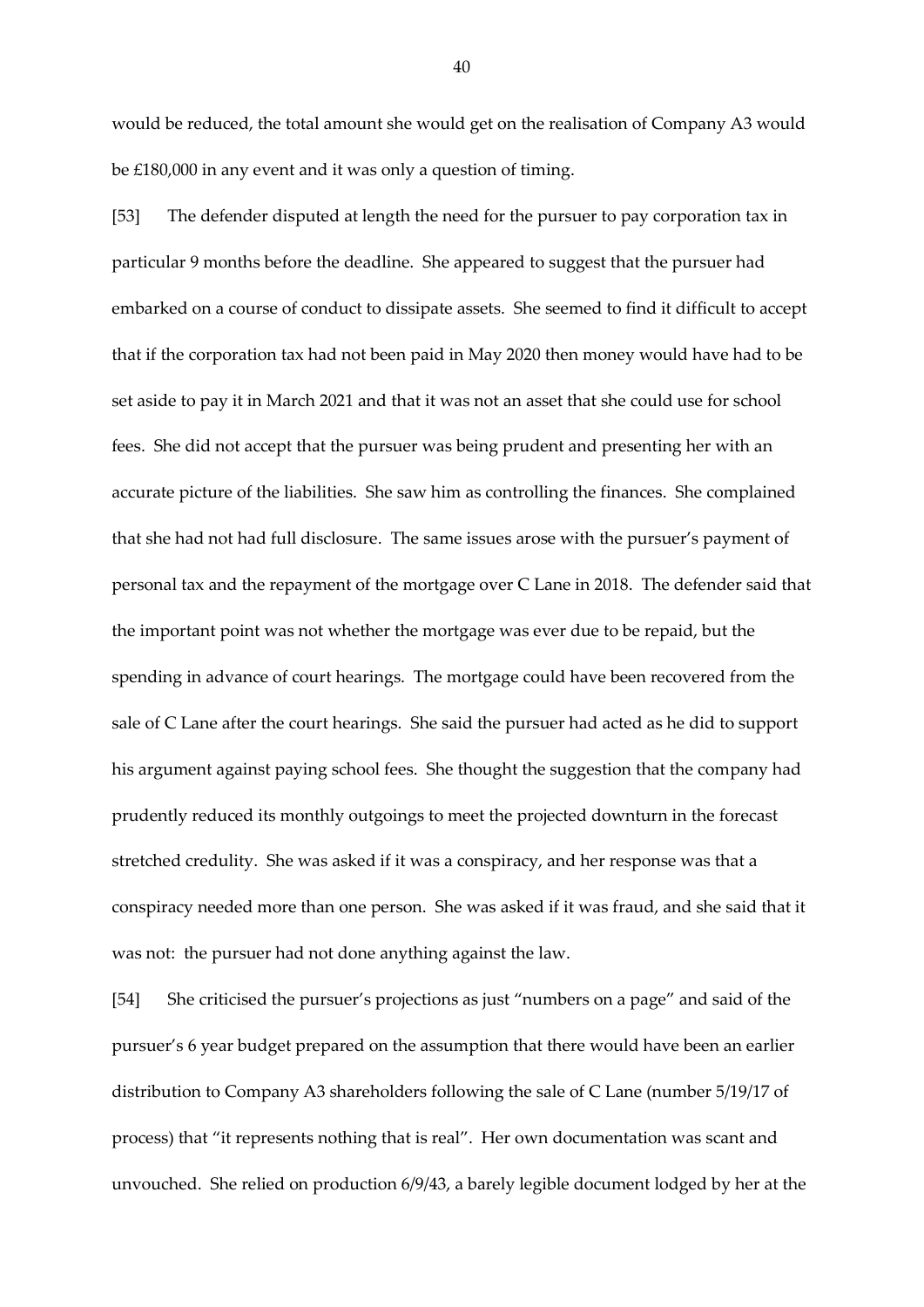bar for the purpose of cross-examination of the pursuer, to vouch her loan of £39,000 or £40,000 to Company A1. It was not a document starting with the director's loan balance at the prior year end and showing the transactions going into it up until the relevant date. Rather it was a series of unspecified payments over a number of years which were not even in chronological order. There were also four adjustments which were not explained, totalling over £20,000. It does not vouch a loan. I find it surprising that she, as an accountant herself, claiming that she could walk into an accountancy firm and earn £100,000 to £200,000, would have produced a document which was so unhelpful. I cannot rely on her figures.

[55] The defender went to proof seeking transfer of the pursuer's shares in both Company A1 and Company A2 to herself. She departed from that during cross-examination. She disputed during cross-examination that the pursuer's father's loan of £12,000 was outstanding, but her Counsel conceded this on day 5 of the proof after Counsel for the pursuer had concluded his submissions. These significant changes of her mind at a late stage are further indication of that she cannot be relied upon.

[56] The defender demonstrated unnecessary hostility towards the pursuer during her evidence. She said that she could not speak to whether the pursuer loved the children and said that it was her firm belief that the pursuer was not motivated by the best interests of the children, and that would seek to remove the children from Private School 1 even if he did have the money. She said his suggestion that they jointly apply for a bursary was made in bad faith. She accused him of being in potential breach of duty as a director of a company by making improper use of Company A3 funds to pay for eviction in his own personal interests. She accused him of mismanaging company and personal finances: while she recognised that the decisions he had taken were not illegal and were decisions open to him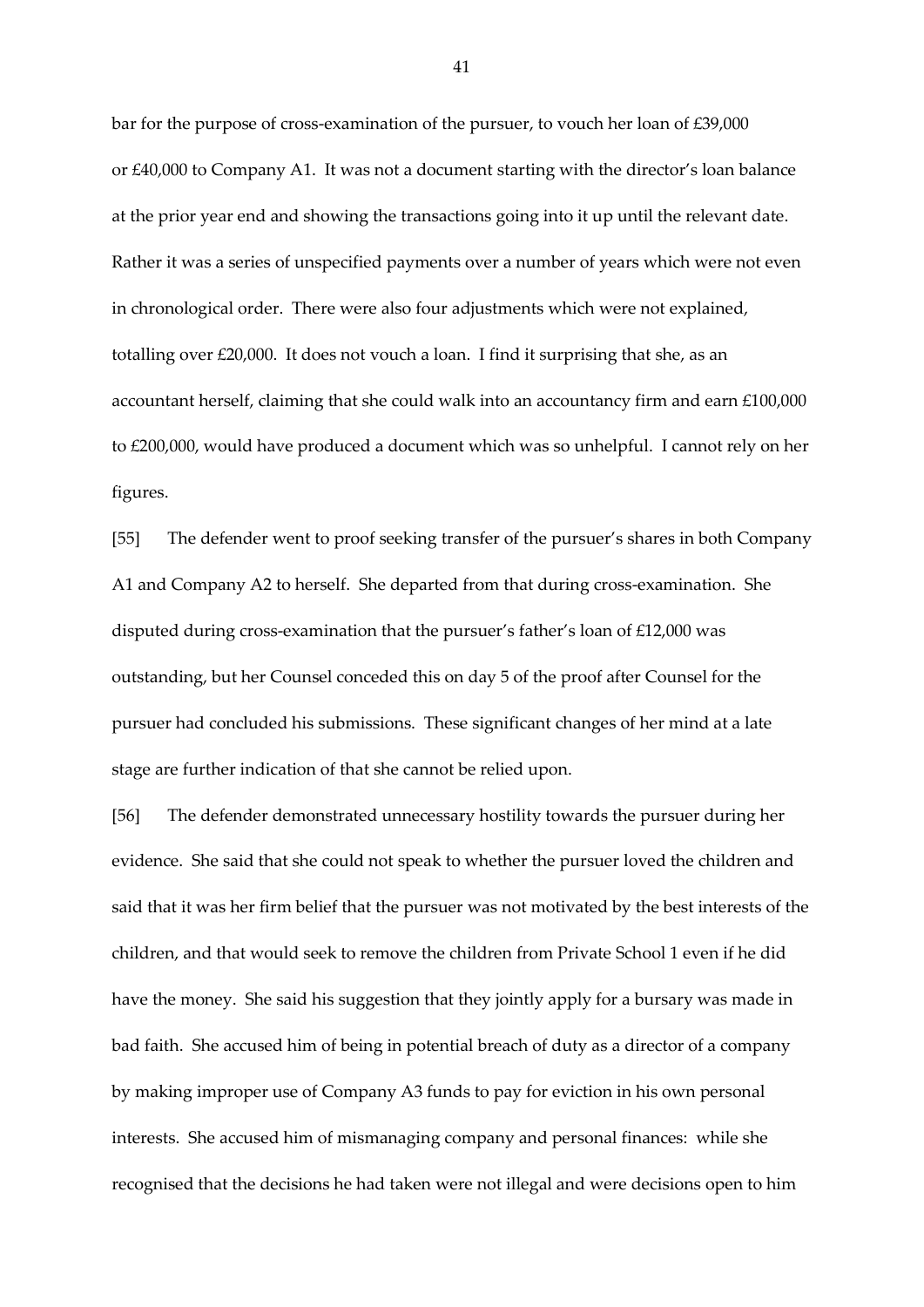to make, the mismanagement was, she said, by deliberately not organising the funds in the best interests of the children. She gave the example of paying the disputed amount of £12,000 to his father (a loan she conceded following the submissions for the pursuer had concluded). She suggested the pursuer had no interest in what school the children attended and that this could be seen from his "scattergun" approach to the selection of schools. [57] I have not relied on the defender's evidence other than in relation to her possible income streams and ability to pay school fees. No other witnesses could speak to this, and findings in fact were required about her resources.

#### **Experts**

### *Greig Rowand*

[58] Mr Rowand has a Bachelor of Commerce (Honours) degree from Edinburgh University. He has been a Member of the Institute of Chartered Accountants of Scotland since 1990. He specialises in Forensic and Investigative accounting and reporting and also in Corporate Finance. He works with many firms of litigation lawyers and with Counsel as an independent expert providing valuations for the purposes of divorce and other disputes. He has given expert evidence in the Court of Session, High Court and the sheriff court on 16 occasions since 1997, including in divorce actions. He has participated in mediations, arbitrations and independent determinations of disputes, including appointments by the President of the Institute of Chartered Accountants of Scotland. He assists with the Faculty of Advocates training, and in particular with share valuation.

[59] He had prepared two reports: the first is a report dated 28 October 2019 (number 5/10 of process) and the second is a letter dated 25 September 2020 (number 5/20/1 of process) and he adopted these as part of his evidence.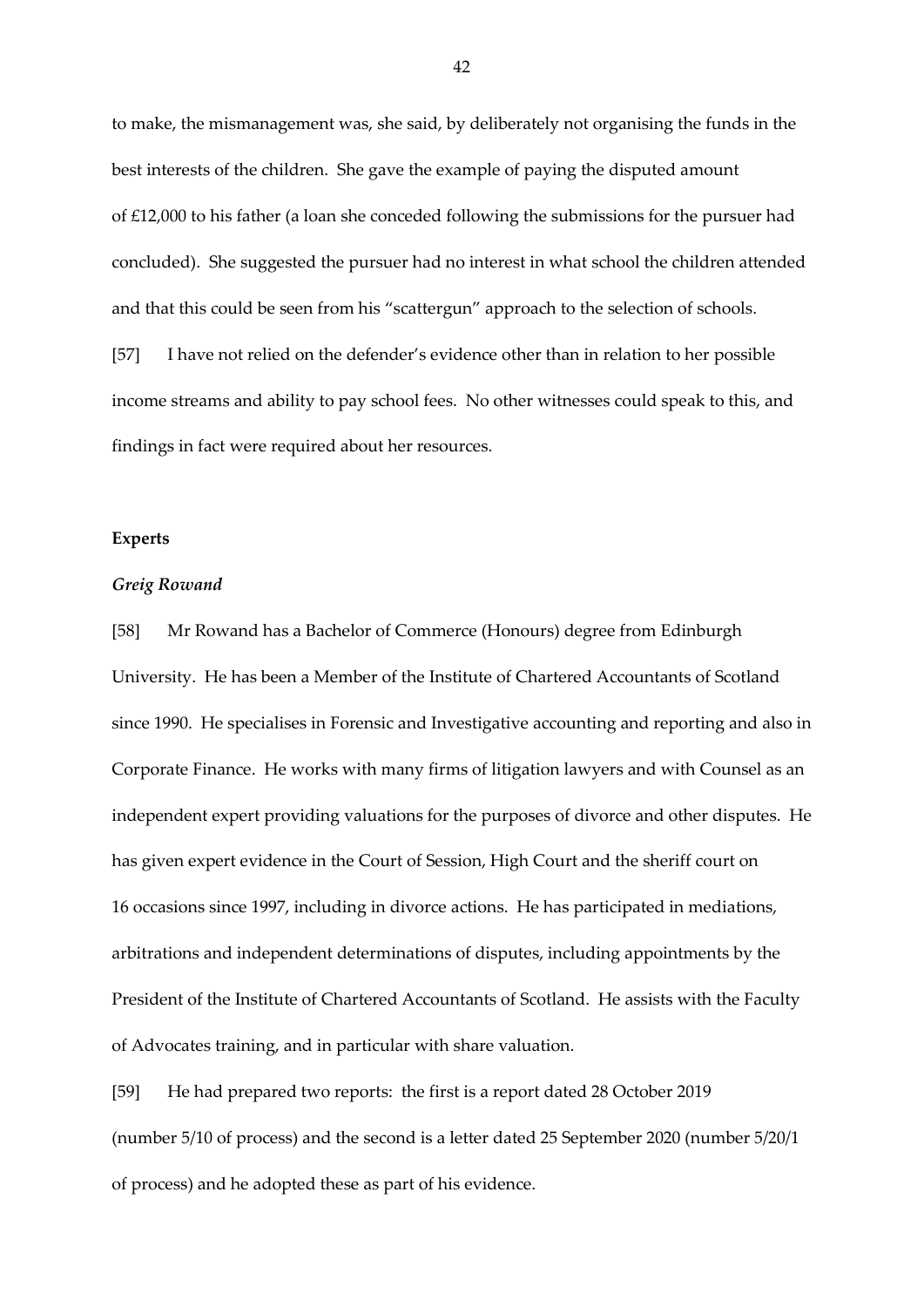[60] Mr Rowand had been instructed to value the defender's share in Company A3 and the pursuer's shares in Company A2 and Company A1 at the relevant date. He had been provided with a copy of Mr Webster's report number 6/5/1 of process and instructed to discuss matters with him. They reached agreement on the relevant date values of all three companies.

[61] Mr Rowand had referred to the defender owing Company A1 £40,827 at the relevant date which might represent a matrimonial liability (para 7.2.9 of his first report). He thought the information he had been given was a listing of transactions, but he could not say whether he had seen 6/9/43 in some form. He found it difficult to make out the figures in that document, but it did not appear to be in chronological order. Nor did there appear to be an opening balance for the director's loan account for 2018, which he would have expected to appear at the start of the listing. He could not make out the suggested adjustments at the end of the list and could not explain them. He did not recall getting any documents which would have vouched the apparent entries for accrued pay. In order to work out the director's loan at the relevant date he would have needed to know the position on the director's loan account at the financial year end and the list of transactions vouching it and then the list of transactions to the relevant date.

[62] Mr Rowand had been asked to comment on Mr Webster's second report, and Mr Rowand had done that in his own second report. Mr Webster had valued Company A2 at £103,000 on an assets basis at the date of his first report on 26 November 2019 but at £46,000 on an assets basis in September 2020. Company A2's largest asset was the loan to Company A1, and the value of Company A2 depended on Company A1's ability to repay that loan. The main reason for Mr Webster's reduction in the value of Company A2 was that in his first report Mr Webster had assumed that the sum due from Company A1 to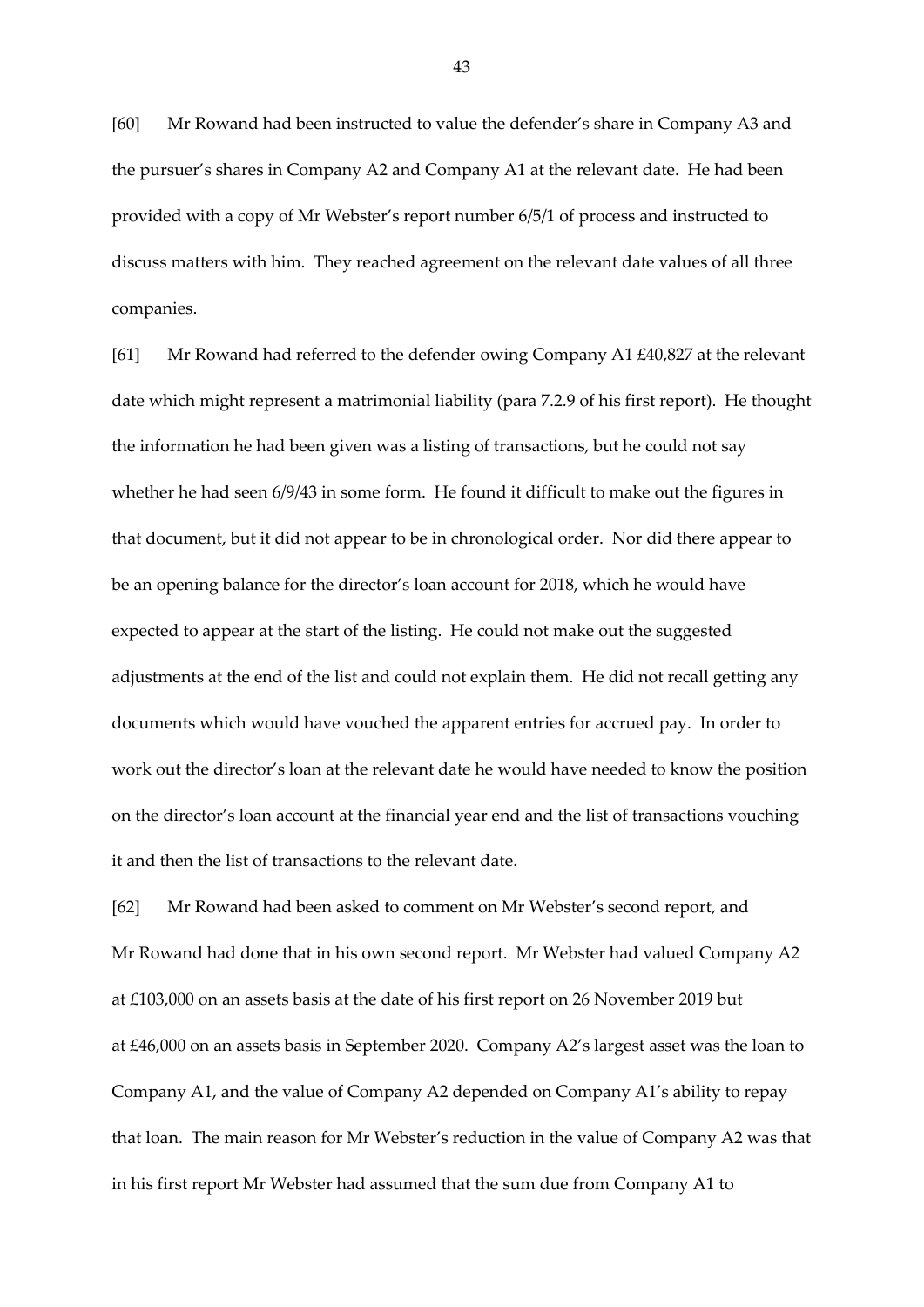Company A2 was recoverable in full, but in his second report he had written off £44,000 of the loan. There was nothing in the balance sheets of Company A1 at either date to suggest a deterioration in the financial position and ability of Company A1 to repay Company A2. The change in valuation of Company A2 appeared to have arisen mainly because of the change in Mr Webster's valuation of Company A1's client book. Mr Webster had attributed a value of £51,000 to Company A1's client book in his first report, which would have allowed Company A2 to be repaid in full. The defender had sold Company A1's client book to her other company, Company C1, for £10,000, which would have meant there were fewer funds in Company A1 to repay Company A2, with an allowance for an irrecoverable amount due from Company A2 being made by Mr Webster. No explanation was offered by Mr Webster in his report as to why the market value of the client book would fall by £41,000, when the original valuation of £51,000 had been based on estimated recurring turnover plus a multiplier and there was no evidence of a decrease in either of these components. Mr Webster had also allowed for liquidation costs of £5,000 for Company A2 in his second report but he did not explain why, and it was inconsistent for him to include these costs for Company A2 and Company A1 but not Company A3.

[63] If Company A1 had received £51,000 for the client book instead of £10,000, Company A1 would still have had a nil value at the current date using Mr Webster's methodology but the value of Company A2 would increase. Mr Webster had assumed that Company A1 would use funds to pay Company A2 in full before repaying Company A3, although there were issues with this. If £51,000 had been received for the client book for Company A1, Company A1's realisable assets would have increased by £41,000 leaving £88,000 to settle intercompany balances. If Company A2 were paid first, as Mr Webster suggested, then the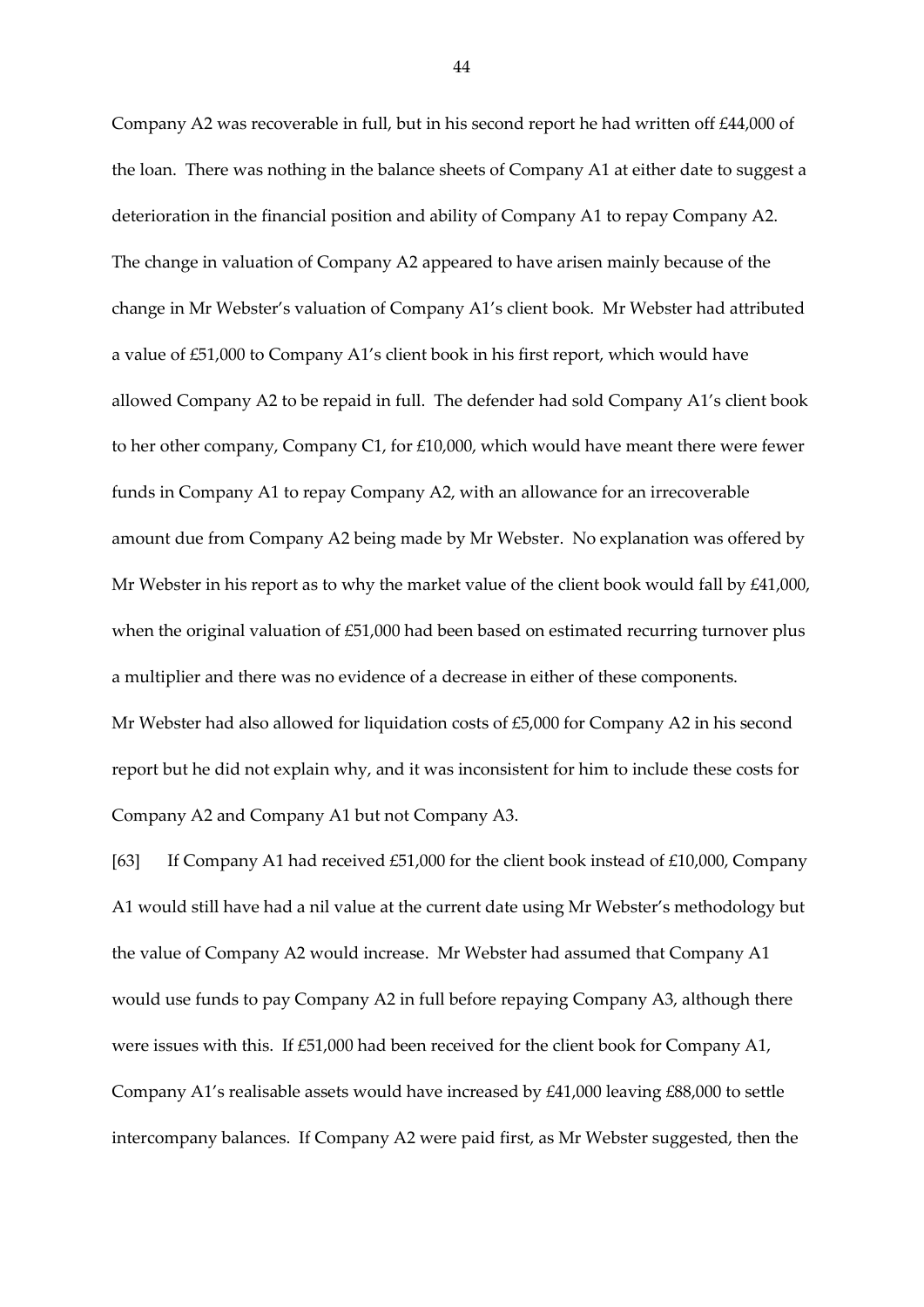value of Company A2 would increase from £46,000 to £87,000, with only £3,000 rather than £44,000 being irrecoverable from Company A1.

[64] With reference to the valuation of Company A3, Mr Webster had valued it at £797,000 on an assets basis at the time of his first report on 26 November 2019 and at £426,000 on an assets basis at the time of his second report on 21 September 2020. One reason for the difference was the payment of a dividend of £228,572 to the three shareholders. Another reason was that in the first report Mr Webster had adjusted the figures to include the net assets of Company B, £125,000, but had removed this adjustment in his second report. In his first report Mr Webster explained that he had made the adjustment because the pursuer had transferred income and engagements with Company A3 clients to Company B, and that there might be a serious breach of the pursuer's statutory and fiduciary obligations as director of Company A3 to act in good faith and in the best interests of Company A3 (paras 9.5 - 9.7).

[65] Mr Rowand disagreed with Mr Webster's adjustment to transfer Company B's net assets of £125,000 to Company A3. The profit and loss account and balance sheet of Company B's first period of trading to 31 May 2019 showed that Company B achieved an operating profit of £154,000 on turnover of £166,000. The net asset position was £125,000, presumably after deduction of corporation tax. Mr Rowand explained that the typical approach for a "one-man company" such as Company B was to charge a modest level of salary and extract most of the earnings from the company by way of dividend. If the pursuer were undertaking the same work for another company in which there were external shareholders, as there were in Company A3 following the parties' separation, he would not adopt that approach but would have charged a market rate for his services. That rate would be the operating profit of £154,000, given that the fees received by Company B were solely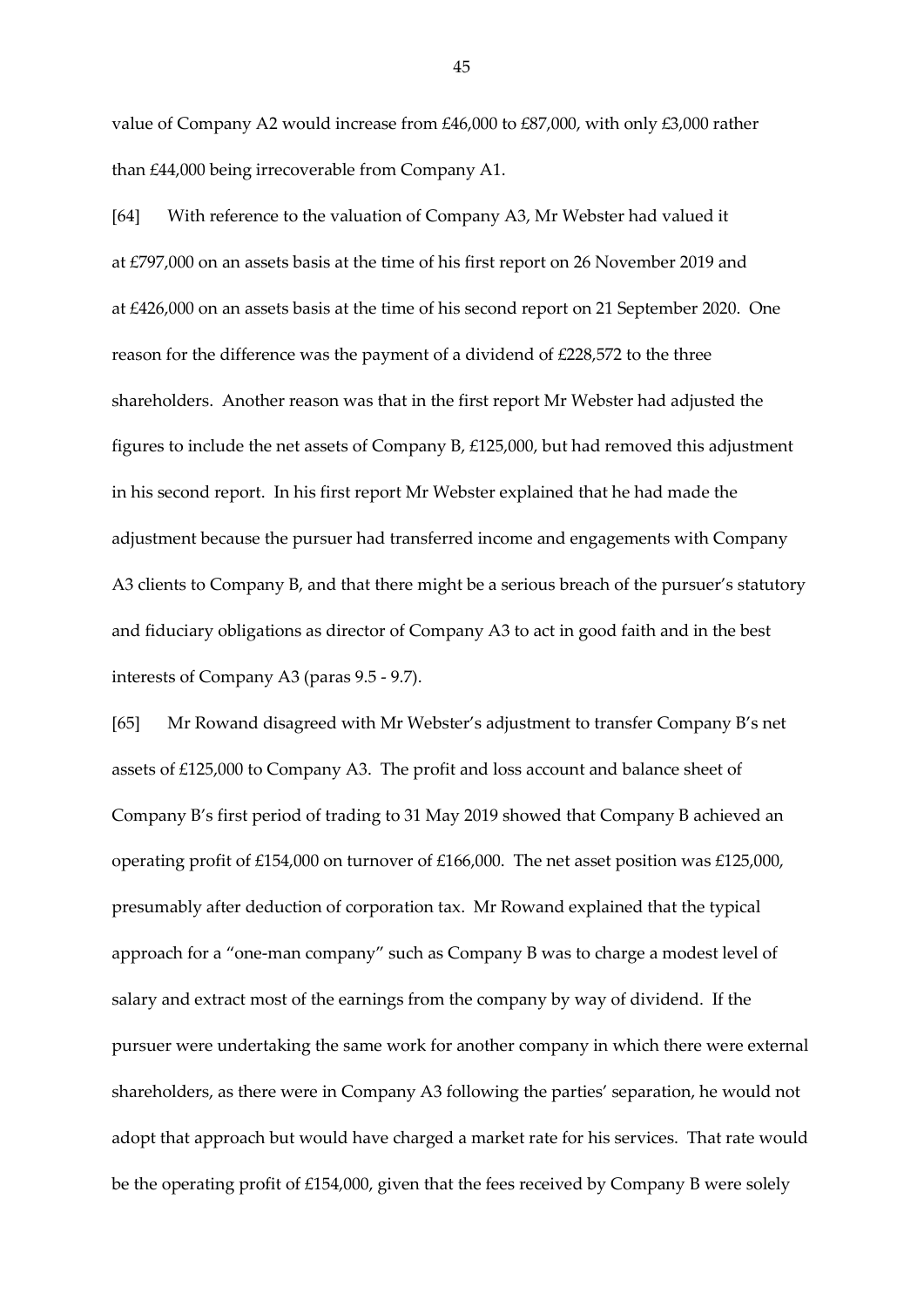for the provision of the pursuer's services. Accordingly even if the work had been done in Company A3 there would not have been a profit of £125,000 because the pursuer would rightly have paid himself at the market rate for his services which would probably have ended in no profit at all. Instead the pursuer had done the work for Company B, charging a modest salary and leaving the rest of the profit to be taken as dividends or left in Company B, but this is what Mr Webster effectively transferred to Company A3. In his second report Mr Webster had not included an adjustment of this nature. Mr Webster's reasoning was that recovery of that asset was only likely to be available if the Company A3 shareholders presented a petition to the court on the basis of minority prejudice under section 994 of the Companies Act 2006, which would be expensive and with no certainty of outcome (para 8.9). Mr Rowand did not follow Mr Webster's logic. An independent accountant should provide his opinion on value and if an adjustment was required to give the market value of the business, then the adjustment should be noted: the costs of and likely outcome of litigating based on that were for others to consider and were not a reason for an accountant to change his independent opinion. Furthermore there was no change in circumstances between Mr Webster's two reports. If the cost of litigation had been a valid reason to exclude the £125,000 in the second report then it would have been a valid reason in the first report too. [66] Cross-examination of Mr Rowand was limited. He had seen some financial information relating to the defender's loan to Company A1. Company A1 is insolvent: it has net liabilities and is not able to pay its liabilities as they fall due. Company A1 requires to be wound up, and accordingly liquidation costs should be included. Mr Rowand and Mr Webster had done asset valuations for all three companies and consistency required that liquidation costs should be allowed in each case. Mr Rowand would value a company and if he thought income required to be included, he would include it. If litigation was required,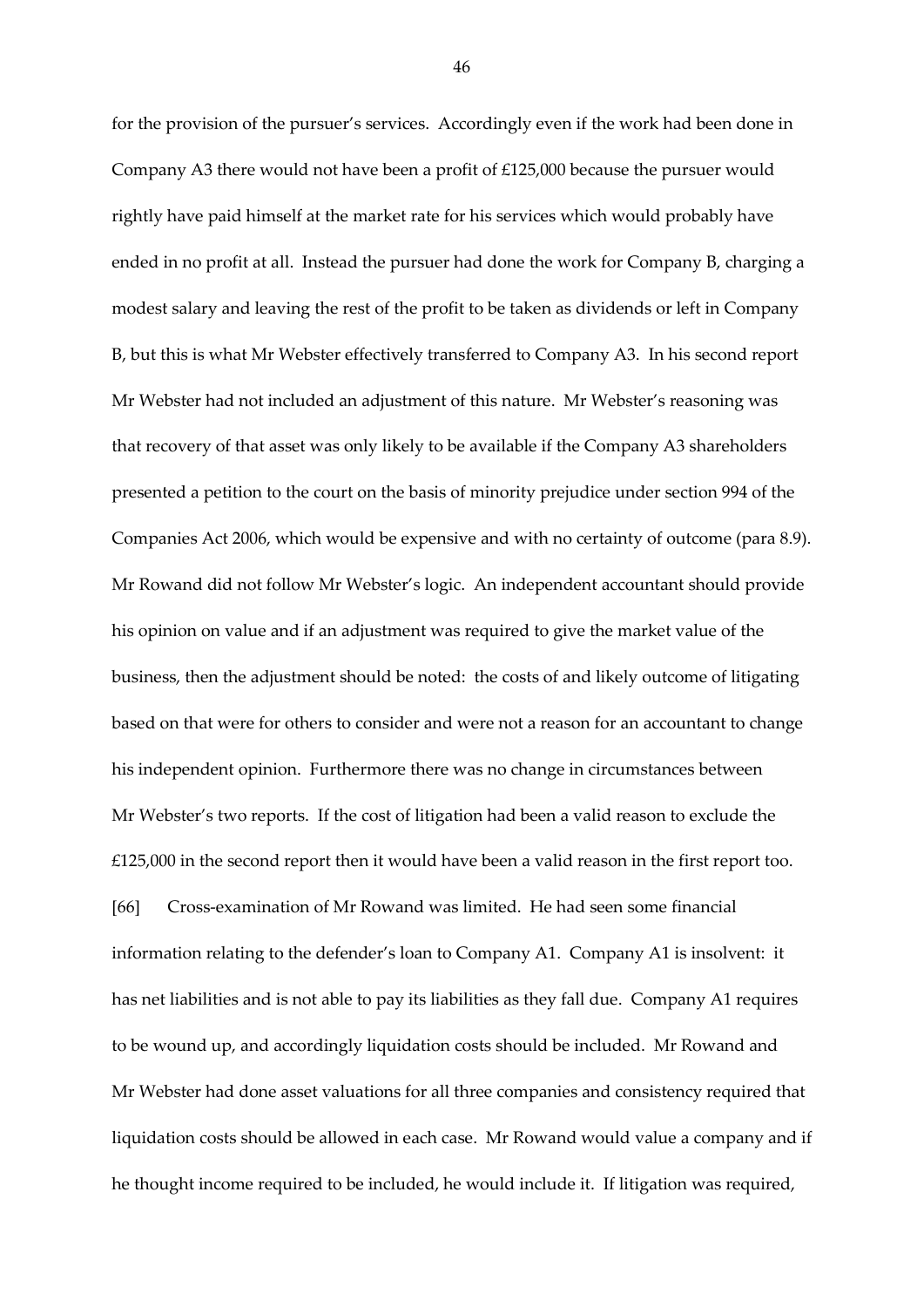that would require legal input which Mr Rowand would have sought rather than taking a view on it himself. Nor would he have excluded an asset on a pragmatic basis, having regard to potential litigation. The effect of Mr Webster's change was to reduce the value of the company and that was relevant whether someone was looking to sell or to wind up the company.

[67] I accept Mr Rowand's evidence. He has a considerable amount of experience in financial provision on divorce, where he is a recognised expert. He made cogent criticisms of Mr Webster's methodology and his reasoning. I have made relevant findings in fact based on his evidence.

## *Iain D C Webster*

[68] Mr Webster has a Master of Arts degree, is a Chartered Accountant, has been a Member of the Institute of Chartered Accountants of Scotland since 1985, a Member of the Corporate Finance Faculty of the Institute of Chartered Accountants in England and Wales since 1997 and is a Fellow of the Securities Institute. He has provided evidence in a number of cases. His expertise is in valuing businesses. He had prepared two reports for these proceedings: a report dated 26 November 2019 (number 6/5/1 of process) and an updated report dated 21 September 2020.

[69] Mr Webster was cross-examined on the basis of the criticism levelled at him by Senior Counsel and Lady Smith in *Watt* v *Watt* (paras 54, 62 – 64, 69 - 72). He accepted that in *Watt* v *Watt* he had accepted instructions as an expert knowing that his firm had acted for the company for many years and that in doing so that betrayed a lack of judgment on his part as to the independence required of an expert. He did not accept Lady Smith's criticism in *Watt* v *Watt* that a number of his factual assertions were wrong, that he gave evidence on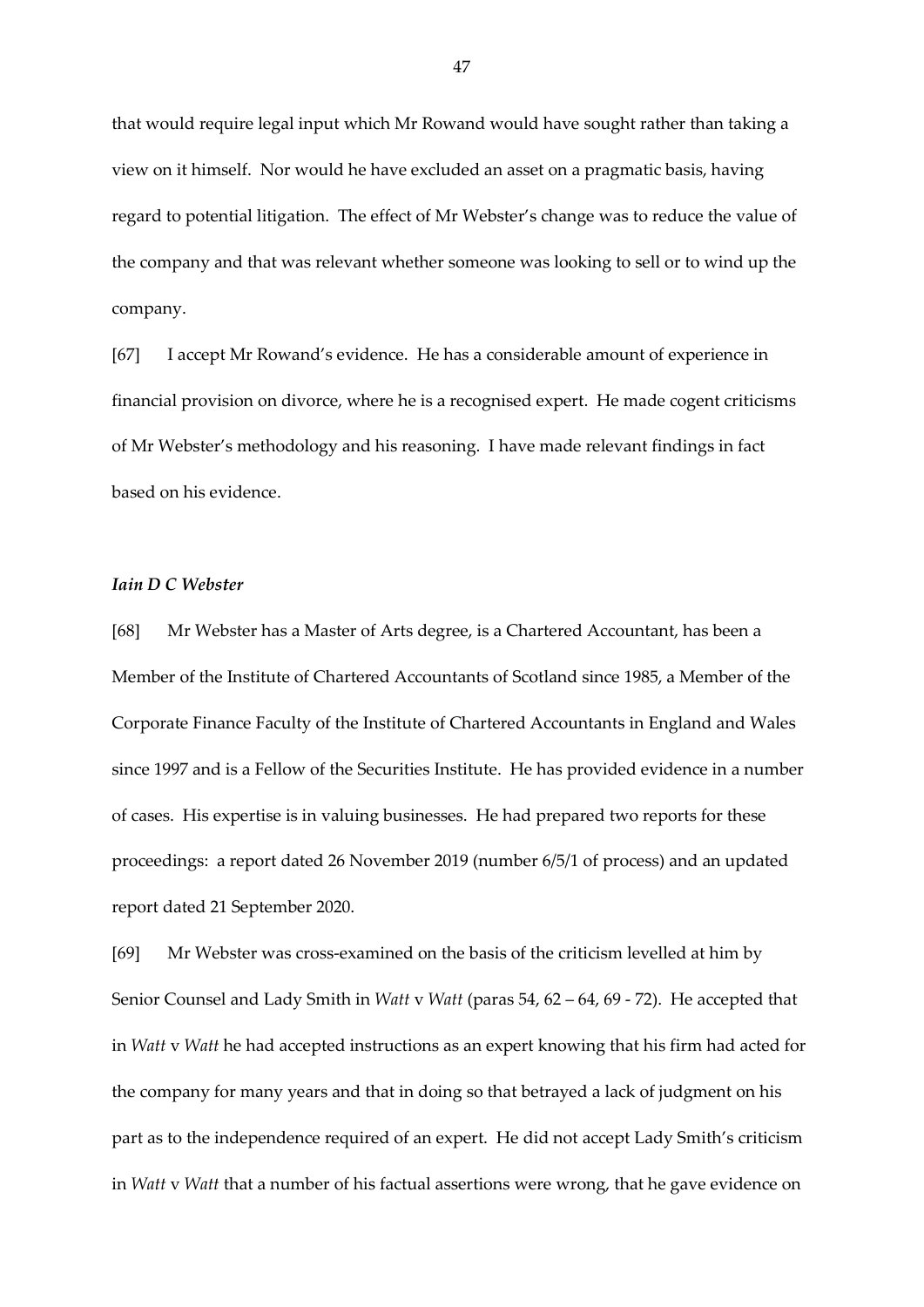a matter outwith his own knowledge and without expert advice, that he had taken into account a contractual matter in respect of which legal advice would have been required, that he lacked independence, that he sought to act as an advocate for his client and that there were problems with his methodology. He said *inter alia* that he had taken a view on the legal interpretation of a contract, and he had experience of contracts. He said that he had ended up giving evidence against his better judgment because a report had been lodged and someone from his firm had to speak to it. He said that he had exercised his duty to the court but Senior Counsel had done a very good job cross-examining him and Lady Smith had accepted the criticisms.

[70] Perhaps understandably, given that cross-examination began with *Watt* v *Watt*, Mr Webster was defensive.

[71] Mr Webster denied that he had been acting as an advocate for the defender. In his original report he had valued Company A3 at £797,000 by including assets of Company B worth £125,000 and accrued income of £16,000. Company B was incorporated post separation and the pursuer was the only shareholder in it. At the time of his original report the proposals were that the defender would sell her shares in Company A3 to the pursuer. Mr Webster said that this was a fair value on the basis of a willing seller and a willing buyer. He denied that he had done this to inflate the price that the defender would obtain on transfer. In his second report he had removed Company B from the valuation. By this time the pursuer did not want to buy the defender's shares. Mr Webster said that he had just updated the report for current circumstances and was not advocating for the defender. In examination in chief he had said that the later valuation took into account the expense of a potential section 994 petition, but if that had been a relevant consideration at the time of his second report it would have been relevant at the time of his first report too.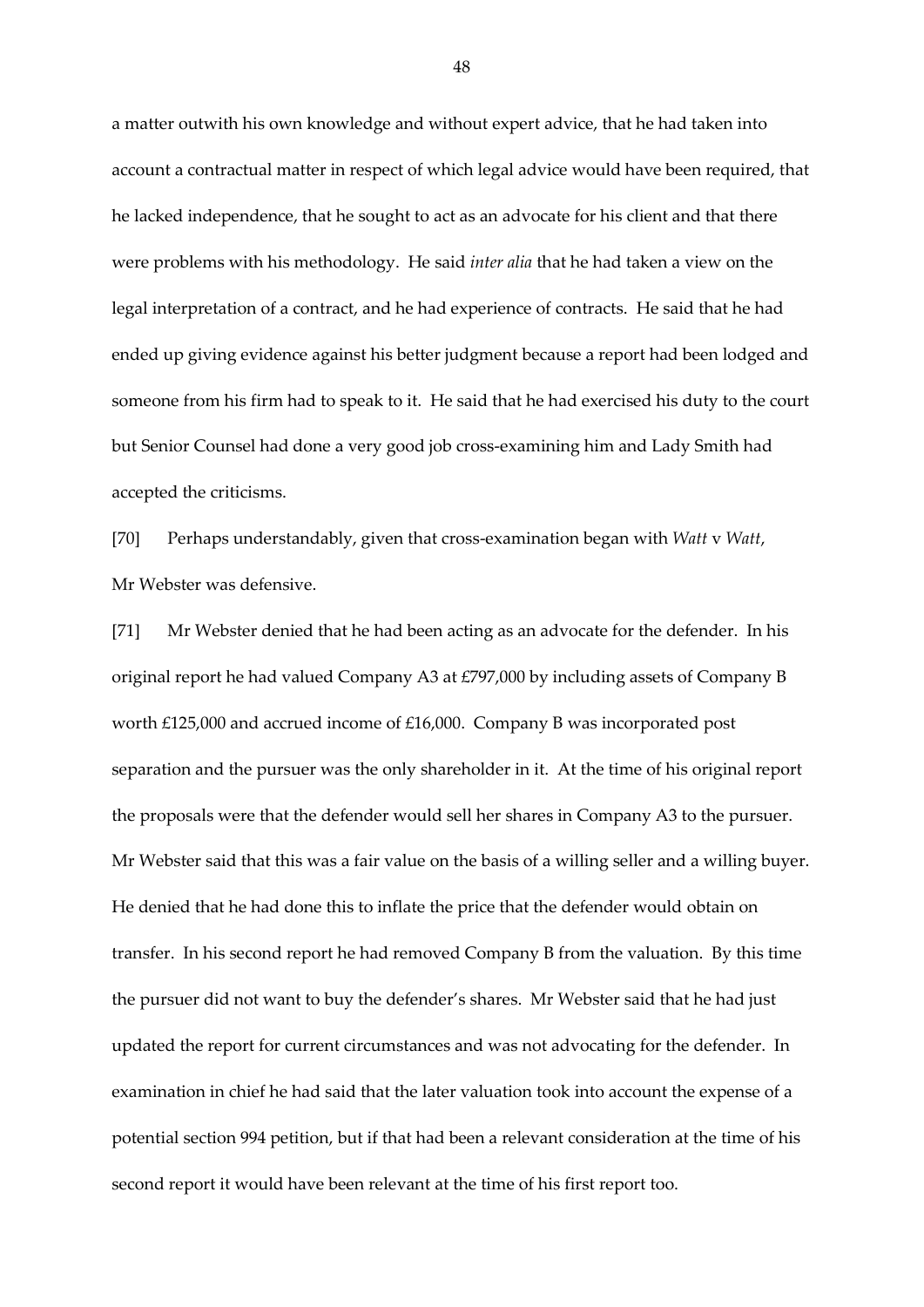[72] Mr Webster admitted that in his second report he had not commented on the sale by the defender of Company A1's client book, which he had valued at £51,000 in his first report, to Company C1 for £10,000. He accepted that an independent objective expert might have thought to comment on a transfer by the defender to herself. He accepted that if the client book had been correctly valued in his first report and there was an absence of vouching about the subsequent sale then that sale might have been a sale significantly under value, and that this had not been mentioned in his report. He denied this was advocacy by omission on behalf of the defender.

[73] In his second report Mr Webster had commented on the pursuer's income forecasts. He was reluctant to accept that he did not have expertise in the provision of accountancy services in the renewable energy sector. He accepted that he did not have the expertise that the pursuer had of the renewable sector, but he thought that his previous experience of corporate finance equipped him to comment on the pursuer's figures because the pursuer's work was financial modelling. He did not agree with the pursuer's analysis that his income would fall. The pursuer had referred to the removal of subsidies, but Mr Webster referred to articles in Appendix XI to his report which he said showed that there had been a lifting of the block on onshore subsidies and painted a very positive outlook for the sector. He was taken to a report from *The Guardian* dated 16 March 2020 which stated that there had been a sharp decline in the number of new onshore windfarms since 2016 and that the rollout of new onshore wind capacity fell to its lowest level since 2015 in 2019. Mr Webster thought that there might be an upturn. He was referred to *The Guardian* article of 2 March 2020 which referred to the rollout of new onshore wind projects falling in 2019 to its lowest level since 2011, and he said that this did not indicate what might happen in future. Both the United Kingdom and the Scottish governments had ambitious targets to meet and the future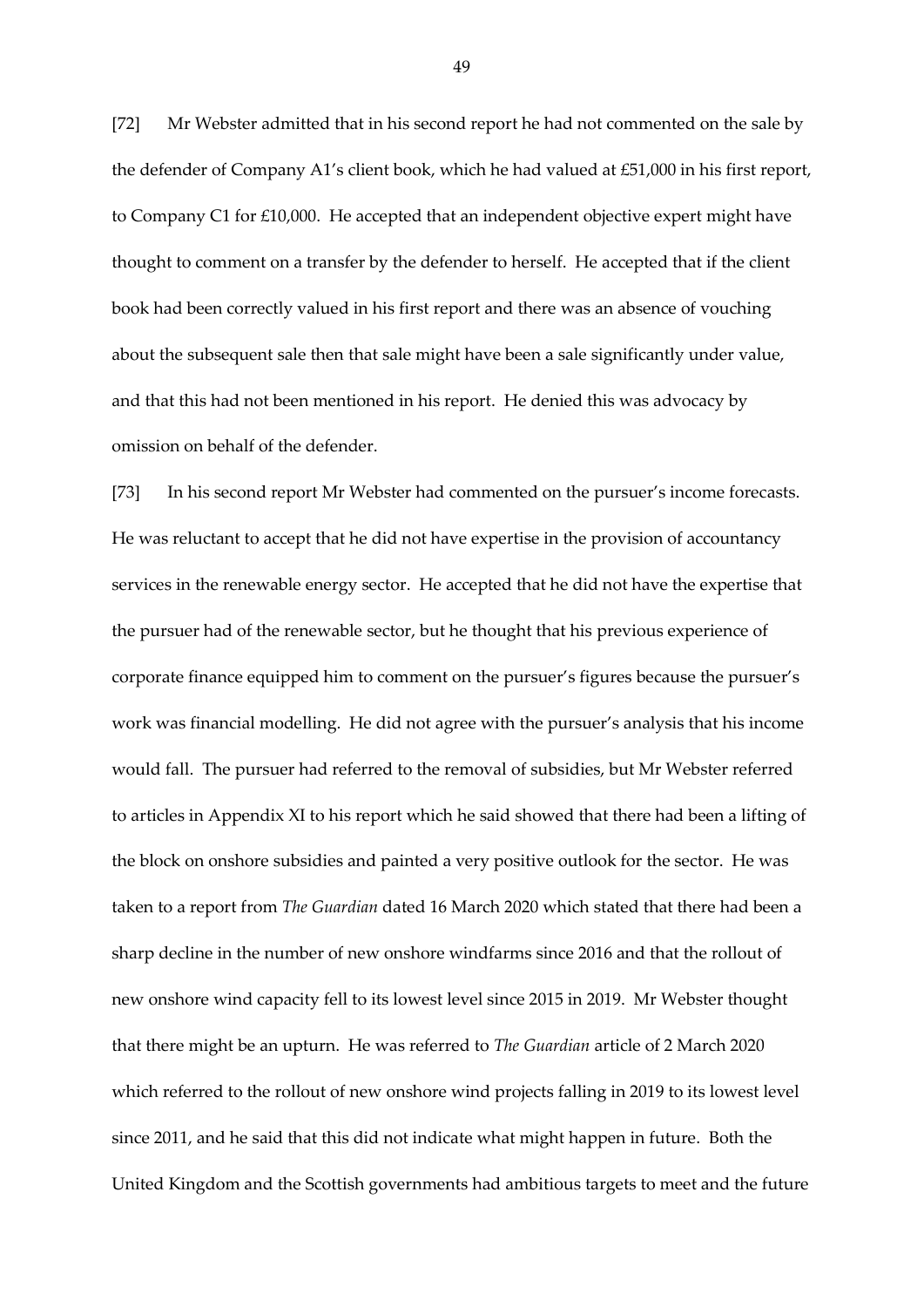was not quite so dim. He accepted that he was not in a position to dispute the pursuer's expertise and evidence about Contract for Difference and wind farms and about why it was unlikely to create any increase in his business.

[74] In re-examination Mr Webster said his expertise to comment on the pursuer's future income came from being an expert in analysing numerical financial information and interpreting it for the future. He had looked at what the businesses did and what the pursuer said he would do and seen the disconnects.

[75] The pursuer himself (in his third affidavit number 43 of process) had criticised Mr Webster's second report insofar as it related to Mr Webster's analysis of the pursuer's projected future income and expenditure and the pursuer had been cross-examined on this by Counsel for the defender. In paras 10.6 and 10.7 Mr Webster had calculated that the pursuer would have an after-tax disposable average income three times the level that the pursuer himself had estimated. This was wrong, because Mr Webster had based his forecast on the pursuer's income for the previous five years and his calculation for those five years was incorrect. He did not adjust for the four brokerage contracts which would not be replicated and accounted for 50% of turnover. He did not recognise any sector specific factors, in particular that the renewable energy sector, particularly for smaller projects, had seen a huge decline since 2017, and that the number of projects commissioned had fallen from more than 700 in the year ending 31 May 2017 to 43 in the year ending 31 May 2019. His failure to deduct the intercompany turnover also overstated the position. No contracts were assigned or transferred from Company A3 to Company B.

[76] Ultimately Mr Webster conceded that he was not an expert in the provision of accountancy services to the renewable sector, and Counsel for the defender indicated in his submissions that Mr Webster's opinion as to the pursuer's future income was not relied on.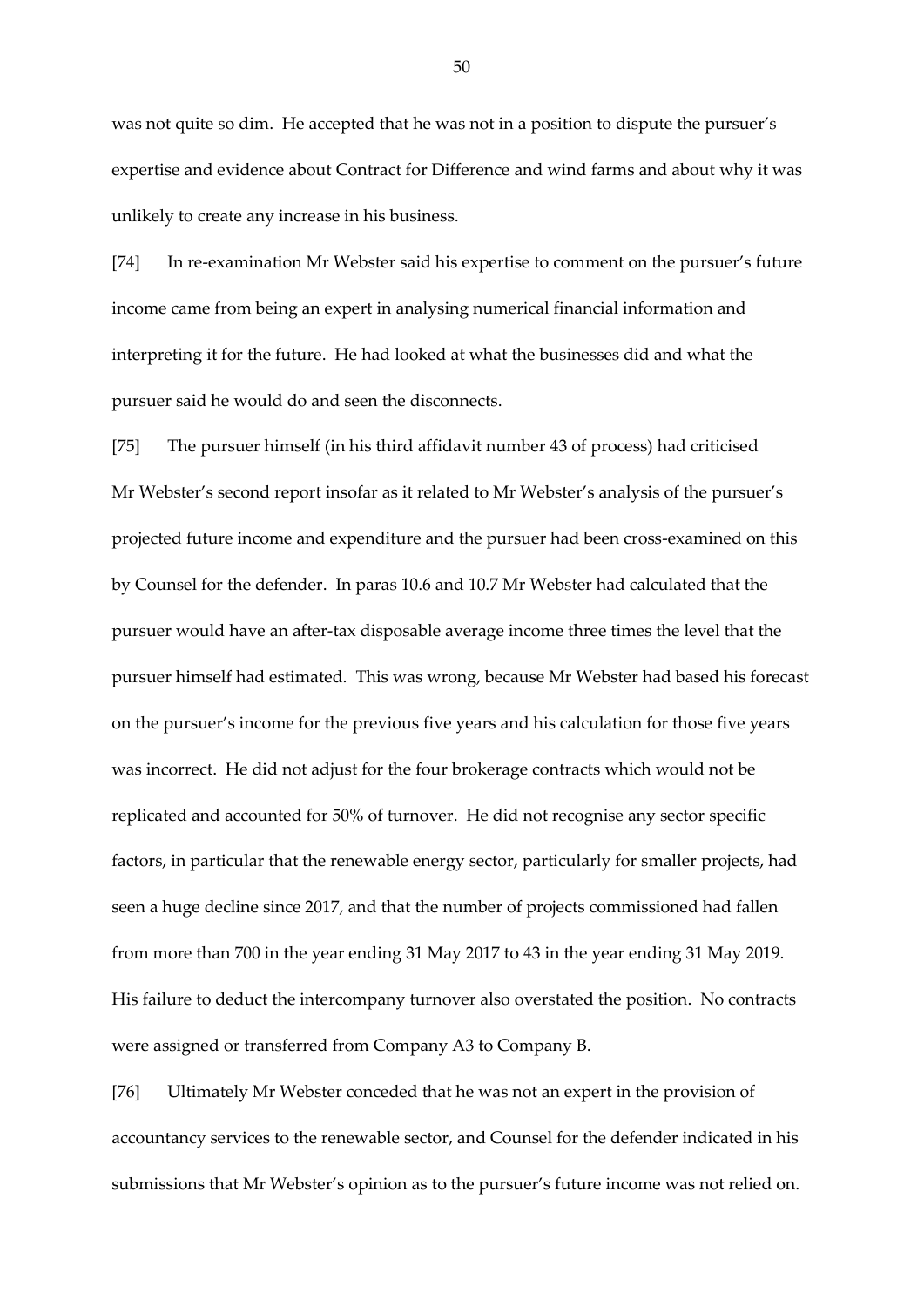[77] I have carefully considered Mr Webster's evidence but I cannot rely on it. He has fallen into some of the same errors identified in *Watt* v *Watt*.

[78] In including the assets of Company B, a post separation company in which the pursuer was the sole director and shareholder, in the valuation of Company A3, in which the parties each held 42% of the shares, and in suggesting that the pursuer might be in breach of statutory and fiduciary duties, Mr Webster has failed to realise that the value in Company A3 during the marriage came from the pursuer taking a basic salary of approximately £12,000 a year because he was prepared to share the profits with his wife. On separation the pursuer was no longer prepared to work at below market value to create profits, 42% of which would go to the defender, and so he set up Company B, the assets of which are derived from the pursuer's services. Mr Webster has failed to realise that if the pursuer did not operate Company B on the basis of taking a reduced salary plus dividends as remuneration, he would have charged the market rate for his services and there would have been no profit in Company B to add to the value of Company A3 in November 2019. His explanation for deducting the value of Company B from the value of Company A3 in September 2020, namely the cost and uncertainty of minority shareholder litigation, was illogical because the same reasoning would have applied in November 2019. He has no qualifications to opine on legal issues. As an accountant, if he had thought Company A3 was entitled to the value of Company B, he should have included it in his valuation and let others decide whether to challenge it.

[79] The first valuation of Company A3 was in the defender's favour, because it artificially increased the value of the shares at a time when the pursuer was seeking to have Company A3 transferred to him. By the time of the second report, a transfer was no longer being sought and the basis changed.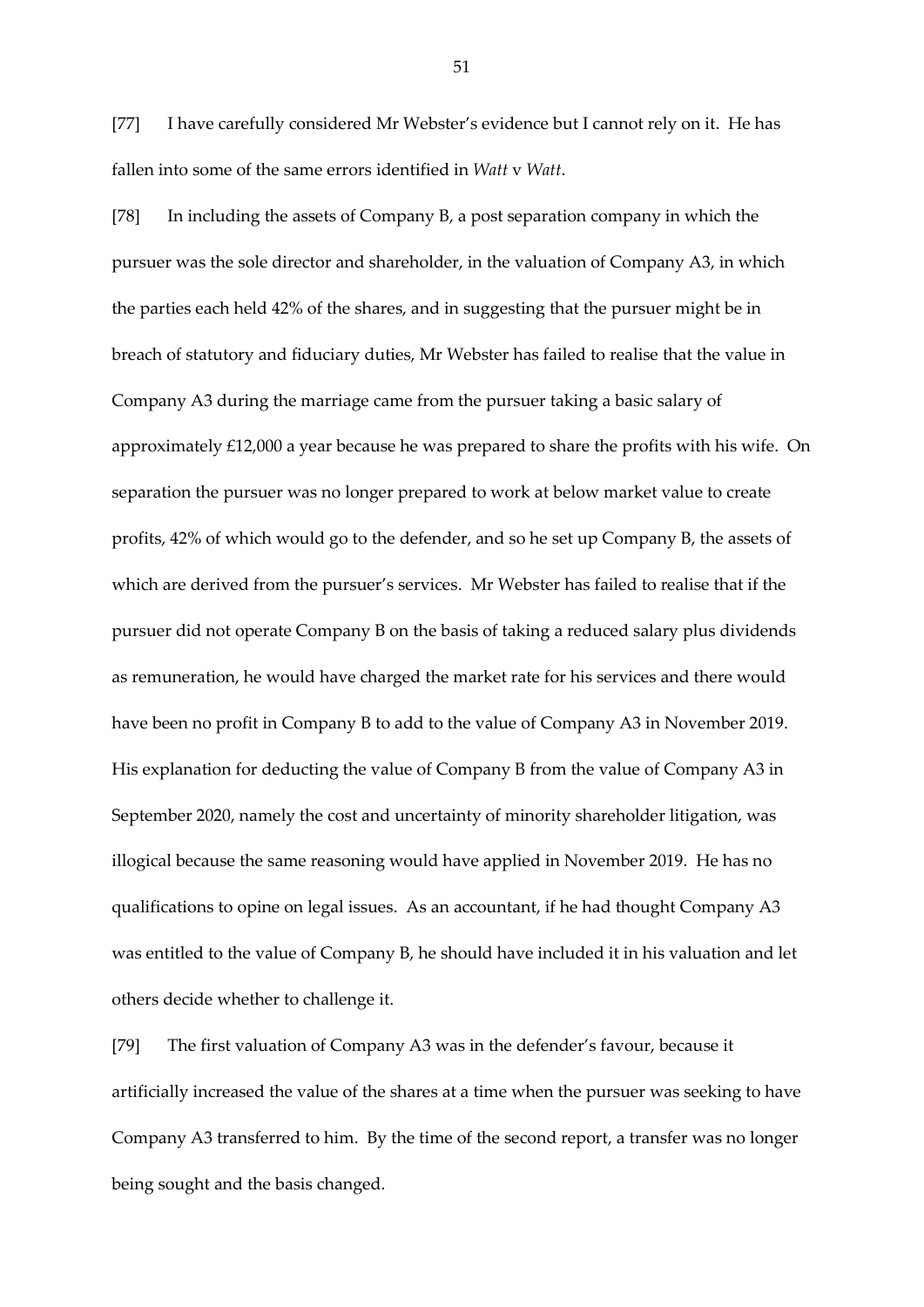[80] He provided no explanation for why the market value of the Company A1 client book fell by £41,000. The failure to address the defender's sale of Company A1's client book to Company C1 for £10,000 when it had been valued at £51,000, both companies being the defender's companies, was also in the defender's favour.

[81] He made arithmetical errors in his reports, which were pointed out by the pursuer in his third affidavit and conceded.

[82] He relied on two articles from *The Guardian* to justify his assertion that there was a very positive outlook for the windfarm sector, but those articles indicated the opposite. In making that assertion he also failed to appreciate the difference between windfarm businesses in general and the niche market in which the pursuer operated, and the convincing reasons the pursuer had given as to why he was extremely unlikely to secure any further brokerage contracts.

[83] Mr Webster's second report contains a section on the pursuer's income and expenditure which was not part of his first report. He was not qualified to provide expert evidence in relation to the pursuer's future income and expenditure because he had no expertise in the provision of accountancy services in the renewable energy sector, and Counsel for the defender ultimately conceded this. Some of the language used in this section of the report suggests that he is biased against the pursuer. In para 10.16 he described two of the pursuer's arguments as to why it would be extremely unlikely that he would secure any further brokerage contracts as not credible. He described the pursuer's tax payments, including his payment of tax in advance of the deadline, as "bizarre" (paras 10.26, 10.28). He believed that the pursuer's schedule of income and outgoings was "presented in a manner which is misleading", with the early payment of tax being "unnecessary and designed solely to show that the pursuer has no cash" (paras 10.37, 11.10).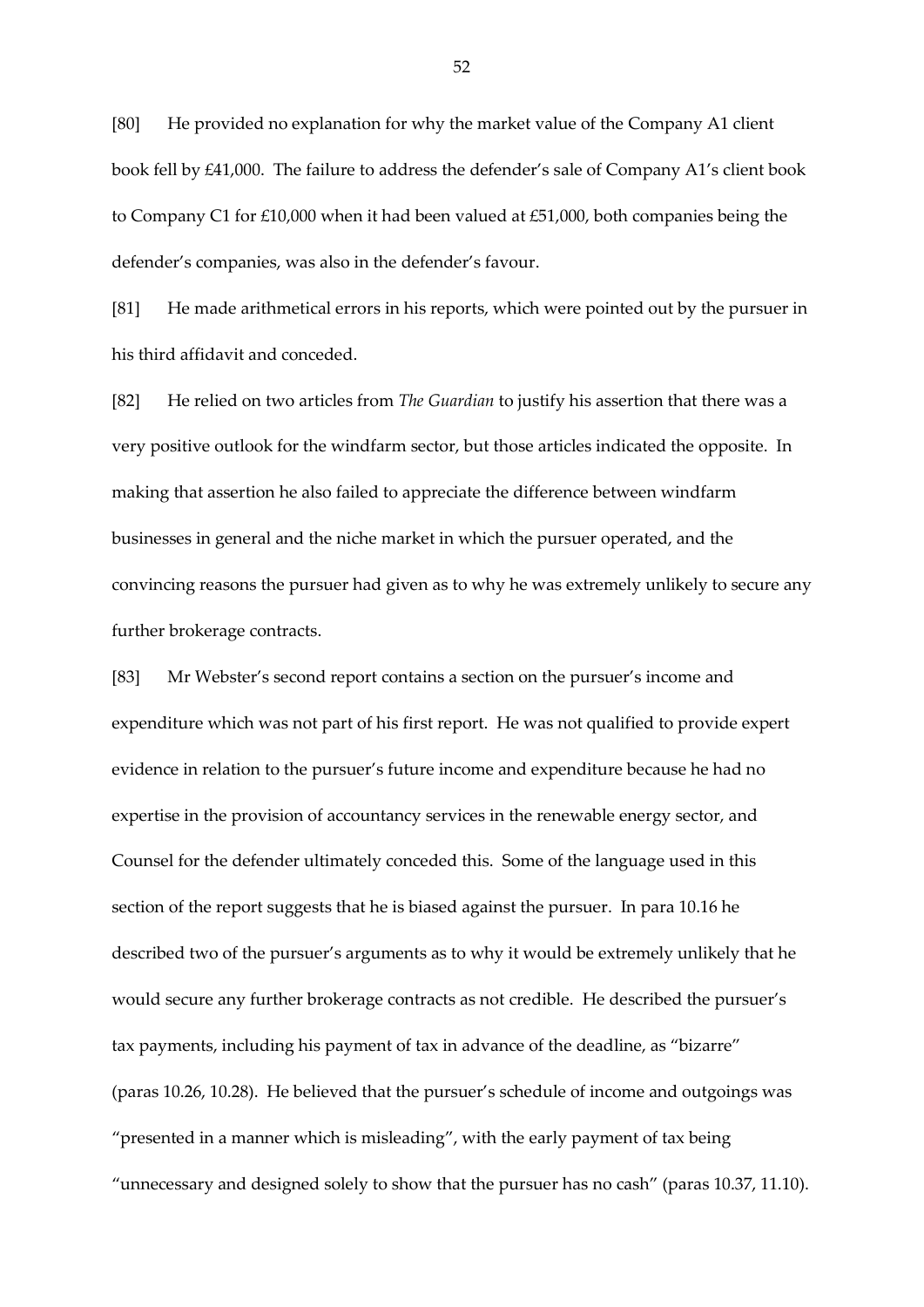[84] I am not prepare to conclude that Mr Webster was deliberately advocating on behalf of the defender, though his reports have had that effect. Mr Webster has, however, allowed himself to be drawn into the parties' dispute and he has clearly taken sides with the defender. He is not impartial. He may have misunderstood his role as an expert witness.

## **Marion Foy, curator ad litem**

[85] On 31 January 2020 the court had considered appointing a curator to the children because three motions had been enrolled in relation to the children's education, and it appeared that the children were being drawn into the dispute over their education. Neither counsel had supported the appointment.

[86] The curator ad litem was appointed to the children on 12 August 2020 to safeguard their interests. The Note attached to the interlocutor referred to the dispute over the affordability of school fees and to the children having been involved in the dispute as to their education, and the need to appoint a curator to protect the interests of the children and to help express their views. A report was not called for, but there was a suggestion that the curator might be present at the next hearing. At the pre-proof hearing on 2 September 2020 the curator was present and offered to give an oral report, but I asked her to lodge a written report. I indicated that she was not expected to participate in the proof.

[87] The curator has taken the children's views, and I have incorporated some of these into the findings in fact. This is all that I can take from her report.

[88] I do not accept the curator's conclusions and recommendations. On the basis of partial financial information, she has concluded that the pursuer is able to afford Private School 1 fees, that he is not telling the truth and that his behaviour regarding the children's schooling is disappointing. At proof there was a full forensic examination by Counsel for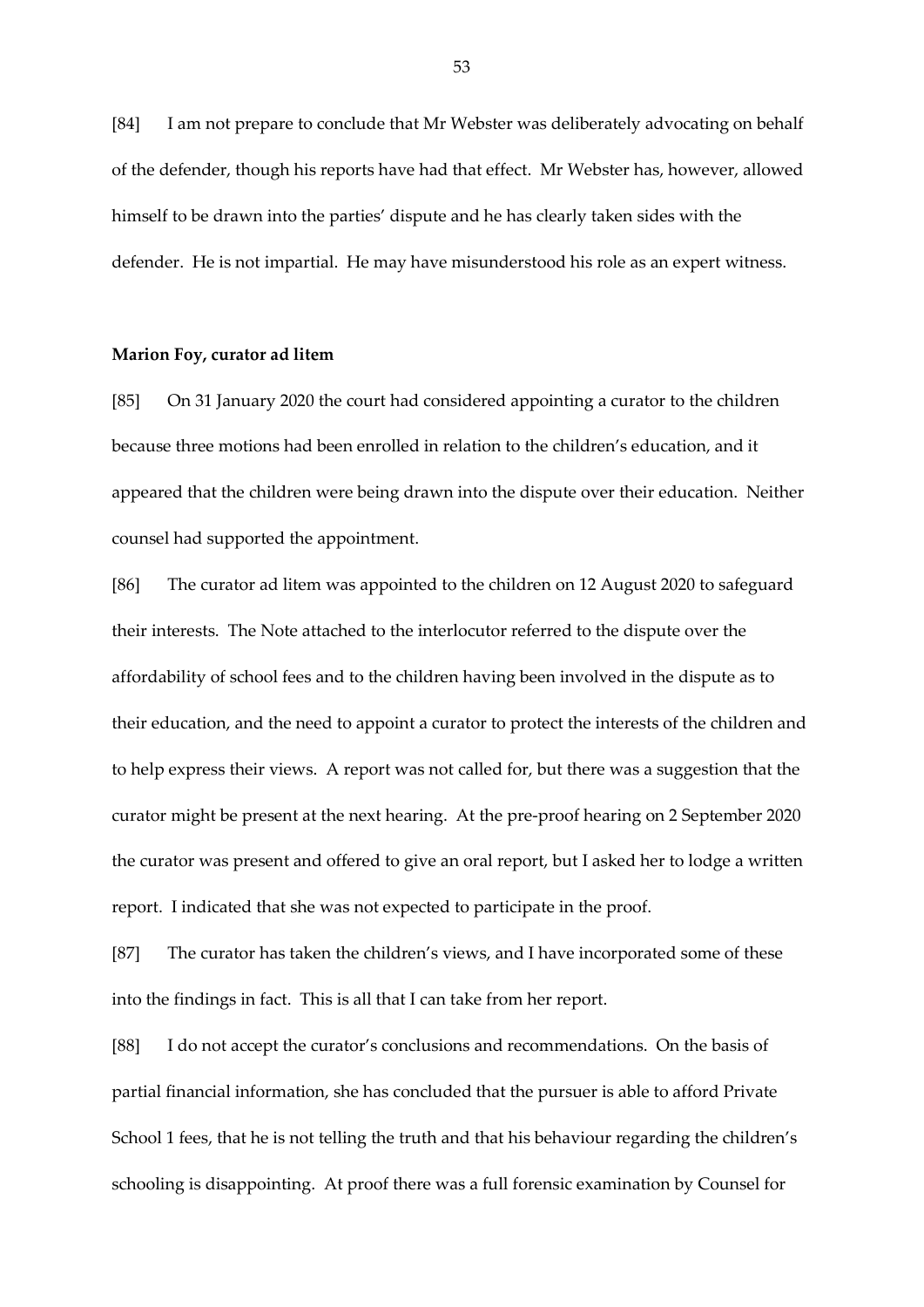each party of all the financial evidence, including the expert accountancy evidence and the evidence of the parties who are themselves accountants.

[89] I do not know why the curator engaged in a discussion with the children about how they would have felt if they had had to leave Private School 1 before the end of the summer term, with Kate starting at a state primary school for a term and then transferring to State School 1, and with both missing Private School 1 end of term events and being unable say goodbye to their friends (page 28). By the time the curator spoke to the children this could not have happened, because the children had completed the academic year at Private School 1. The discussion is likely to have unsettled the children.

# **Legal framework**

[90] The legal provisions applicable to the parties' claims for financial provision on divorce are set out in sections 8 - 10 and 27 of the Family Law (Scotland) Act 1985. In an action for divorce, either party to the marriage may apply to the court for certain orders including an order for the payment of a capital sum to that party by the other party and an order for the transfer of property to that party by the other party (section 8(1)). Where such an application has been made, the court shall make such order, if any, as is (a) justified by the principles set out in section 9 of the Act and (b) reasonable having regard to the resources of the parties (section 8(2)). "Resources" are defined in section 27(1) of the Act as meaning present and foreseeable resources. The only relevant principle relied on in this action is set out in section 9(1)(a) which provides that the net value of the matrimonial property should be shared fairly between the parties to the marriage.

[91] Section 10 of the Act considers the sharing of the value of the matrimonial property. Section 10(1) provides that in applying the principle set out in section 9(1)(a) of the Act, the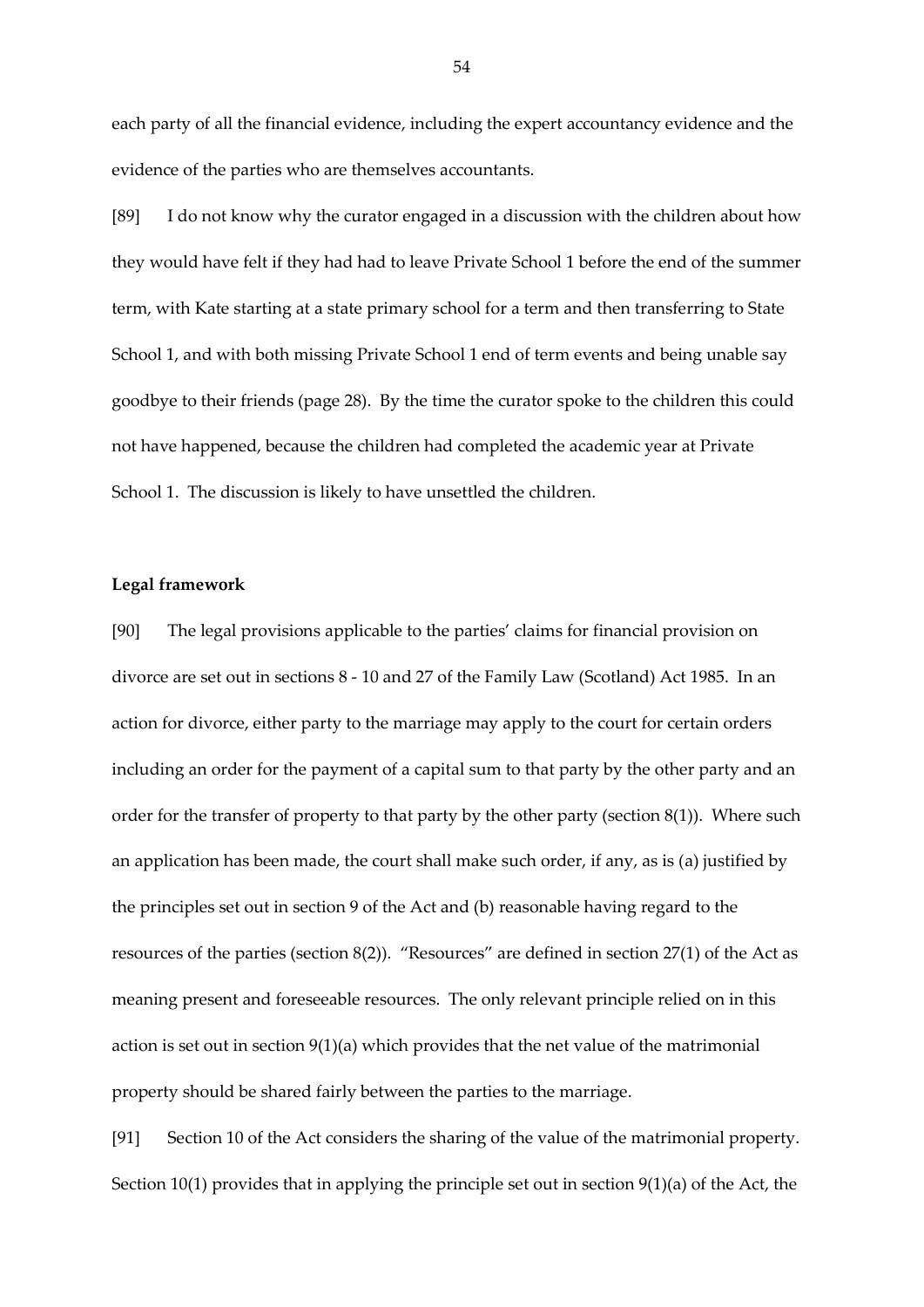net value of the matrimonial property shall be taken to be shared fairly between the parties when it is shared equally or in such other proportions as are justified by special circumstances. "Matrimonial property" is all the property belonging to the parties or either of them at the relevant date which was acquired by either of them during the marriage but before the relevant date (section 10(4)). Subject to an exception which applies to property transferred by virtue of an order for the transfer of property, the net value of the property is the value of the property at the relevant date after deduction of any debts incurred by one or both of the parties during the marriage which are outstanding at that date (section 10(2)). Where a transfer of property order is made, the property is to be valued at the transfer date rather than the relevant date (section 10(3A)). The "relevant date" is the date on which the parties ceased to cohabit (section 10(3)). Section 10(6) sets out examples of special circumstances which might justify a departure from equal sharing of the matrimonial property.

[92] Despite all the detail in the provisions of the Act "the matter is essentially one of discretion, aimed at achieving a fair and practicable result in accordance with common sense": *Little* v *Little* 1990 SLT 785 per Lord President Hope at 786L-787C. The underlying principle is that "the wealth acquired by the parties … or generated by their activity and efforts during the course of their life together is … to be shared": *Whittome* v *Whittome* (No 1) 1994 SLT 114 per Lord Osborne at 126C-D.

[93] Where a party argues that special circumstances exist, the court requires to consider whether special circumstances do exist, and if so whether that justifies a division in proportions other than equal: *Jacques* v *Jacques* 1997 SC (HL) 20 per Lord Jauncey of Tullichettle at 22, Lord Clyde at 24. Where special circumstances are found to exist an unequal division is not automatic.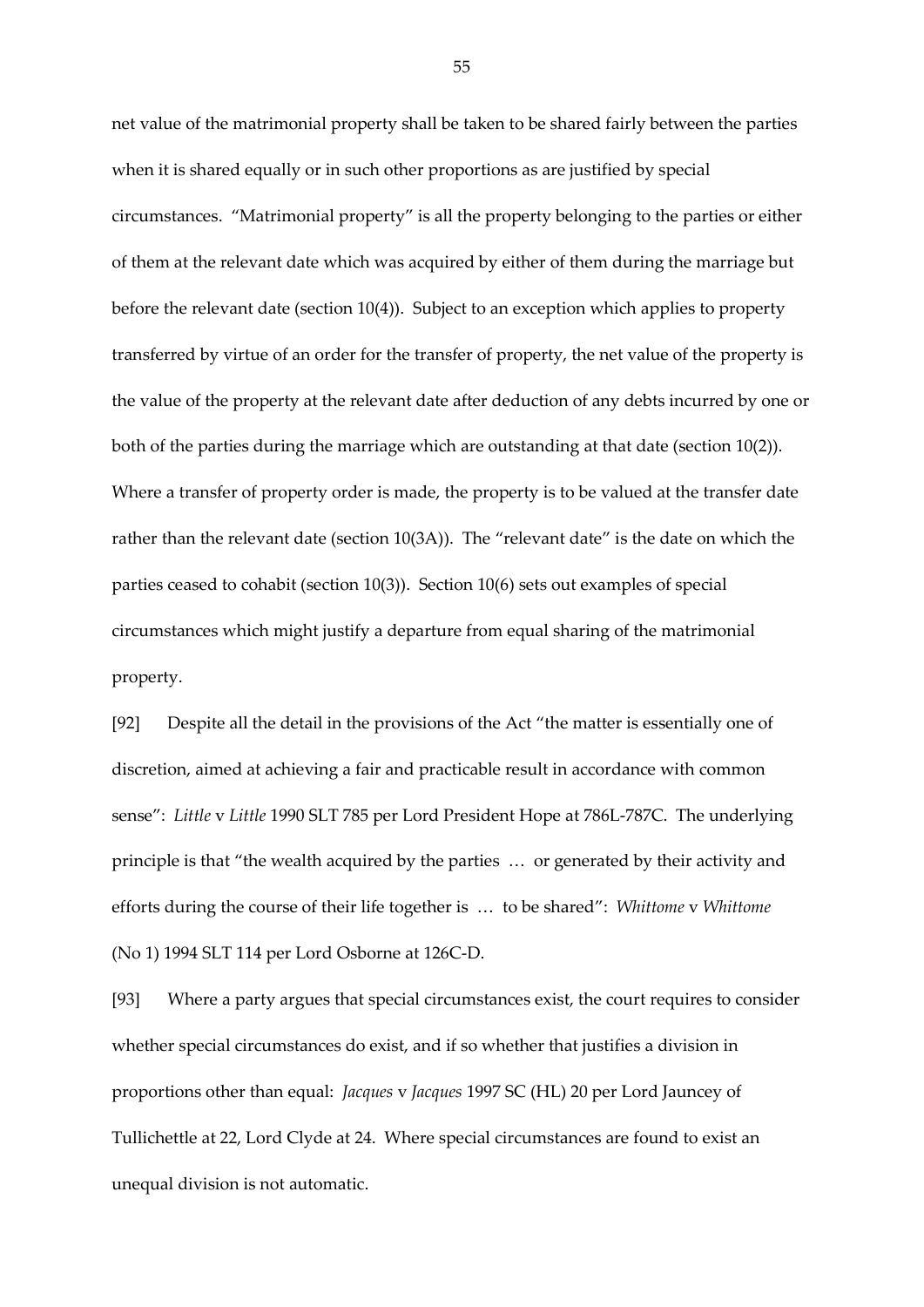[94] Section 10(3A) of the Act is concerned only with the valuation of the property that is being transferred, and has no application to property retained, and this is so whether or not the transfer is of one half of an asset where the recipient already owns the other half. The net value of the matrimonial property is to be determined by reference to the relevant date value: it is at the stage of distribution that the property will be transferred at the current day value. (See *Watt* v *Watt* 2009 FamLR 62 at paras 160, 161-165 and commentary).

[95] The legal provisions applicable to the orders sought by the parties regarding the regulation of payment of Private School 1 school fees are set out in sections 1 to 5 and 27 of the 1985 Act. In terms of section 1(1) and (2) a parent owes a child an obligation to provide such support as is reasonable in the circumstances, having regard to the matters to which the court is required or entitled to have regard under section 4 of the Act. Section 4 provides that:

"4(1) In determining the amount of aliment to award  $\ldots$  the court shall  $\ldots$  have regard -

(a) to the needs and resources of the parties;

(b) to the earning capacities of the parties;

(c) generally to all the circumstances of the case.

(2) Where two or more parties owe an obligation of aliment to another person, there shall be no order of liability, but the court, in deciding how much, if any, aliment to award against any of those persons, shall have regard, among the other circumstances of the case, to the obligation of aliment owed by any other person."

[96] The court may, if it thinks fit, grant decree for aliment (section 3(1)). Decrees may be varied or recalled on a material change of circumstances (section 5). "Resources" mean present and foreseeable resources (section 27(1)).

[97] In *Maclachlan* v *Maclachlan* 1998 SLT 693 at 698F Lord Macfadyen opined that school fees were in their nature a revenue expense and that the court should be slow to make capital provision for a revenue expense. Section 3(2) of the Act recognises that with the prohibition on substituting lump sums for periodical payments.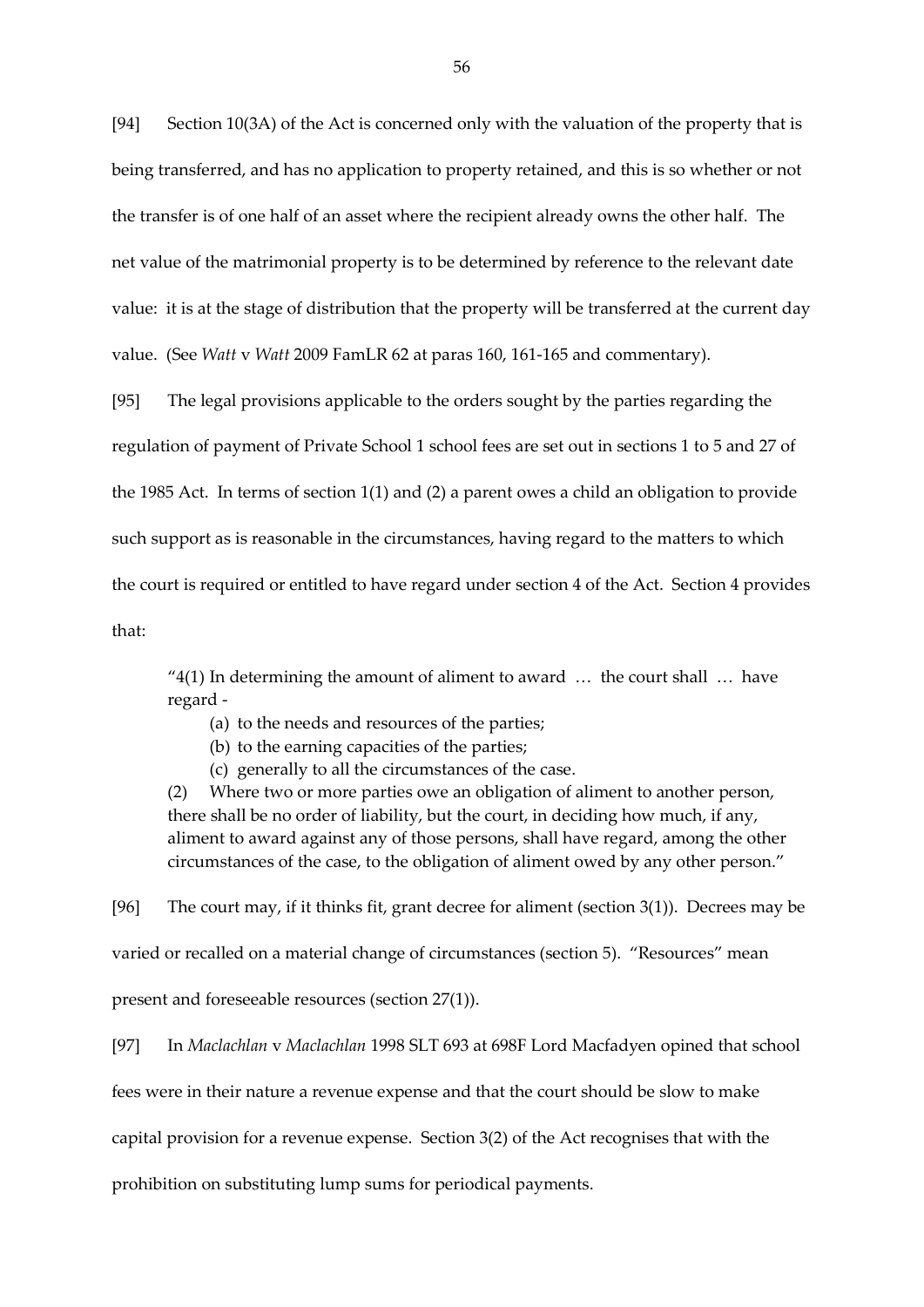[98] The legal provisions applicable to the specific issue orders sought by the parties are set out in the Children (Scotland) Act 1995, section 11. Section 11(2) provides that the court may make such order as it thinks fit. Section 11(7) provides:

" $11(7)$  ... in considering whether or not to make an order ... and what order to make, the court -

(a) shall regard the welfare of the child concerned as its paramount consideration and shall not make any such order unless it considers that it would be better for the child that the order be made than that none should be made at all; and

- (b) taking account of the child's age and maturity, shall so far as practicable (i) give him an opportunity to indicate whether he wishes to express his views;
	- (ii) if he does so wish, give him an opportunity to express them; and
	- (iii) have regard to such views as he may express".

# **Reasons and decision**

[99] I have explained why I preferred certain witnesses to others and that I have made findings in fact based on their evidence. Some of the findings in fact in relation to financial matters and to the dispute over schooling are particularly lengthy. I have felt it appropriate to make those findings in fact having regard to the nature of this action, which saw a number of highly contested interim hearings and five days of proof with complex, disputed accountancy evidence.

# *The orders for financial provision on divorce*

[100] The extent of the matrimonial property and the values have largely been agreed. Counsel for the pursuer submitted, with reference to *Watt* v *Watt*, that the relevant date value of the matrimonial home required to be given at the stage of calculating the net value of the matrimonial property available for division, with adjustment for the current value of the matrimonial home being made in the defender's favour at the stage of division. Counsel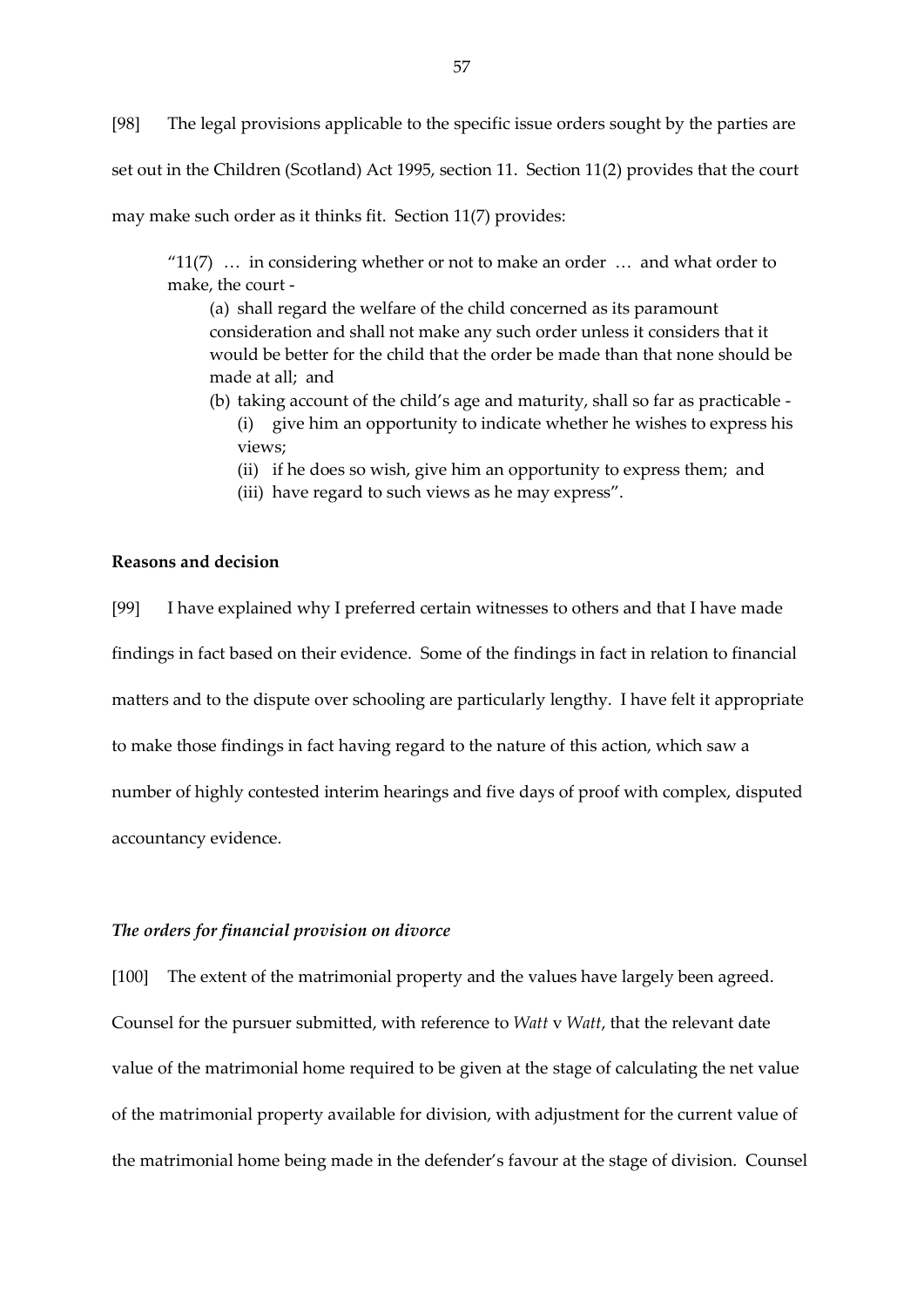for the defender argued for the current value of the matrimonial home to be used when calculating the net value of the matrimonial property, with a balancing payment of  $\text{\pounds}8,500$  to be made to the pursuer at the stage of division. This figure was based, not on the actual payments made by the pursuer, but on the extent to which the outstanding balance on the mortgage had been reduced by those payments. He argued that this would have allowed both parties to share in the increase in the equity of the property, but he accepted that it would not have fully compensated the pursuer for the mortgage payments he had made since the relevant date. I prefer to follow the approach in *Watt* v *Watt*, having regard to the legal analysis of section 10(3A) of the Family Law (Scotland) Act 1985 in that case. The approach proposed by Counsel for the defender does not properly reflect the payments made by the pursuer in discharging the parties' joint and several obligation. The payments of £41,114.13 did not result in a reduction in the outstanding balance on the mortgage by the same amount partly because interest continued to accrue on that outstanding amount over the period since the relevant date. The pursuer met the cost of that interest for the defender, and it is appropriate that the full figure is deducted.

[101] I have preferred the defender's figures for the valuation of Company A2 (reflecting the 51% shareholding of the pursuer and the 49% shareholding of the defender) and for the defender's Smile account ending 4314 (having regard to the joint minute). The extent of the matrimonial property available for division is as follows.

| Assets           | Pursuer     | Defender | Total       |
|------------------|-------------|----------|-------------|
| L Avenue         | £575,000.00 |          | £575,000.00 |
| Hargreaves       | £20,597.00  |          | £20,597.00  |
| Lansdown pension |             |          |             |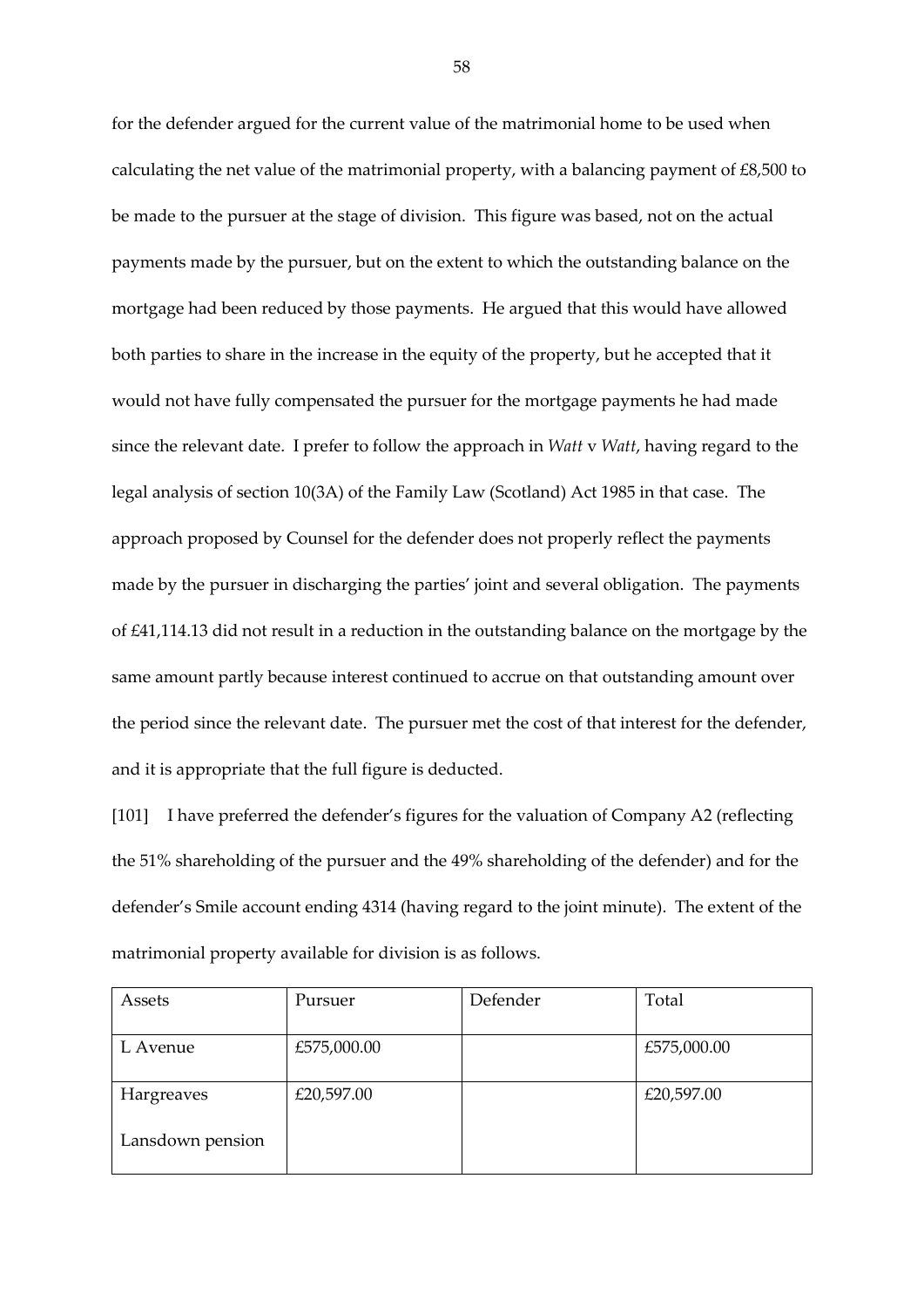| Legal & General     |             | £6,747.00   | £6,747.00     |
|---------------------|-------------|-------------|---------------|
| pension             |             |             |               |
| Company A3          | £274,260.00 | £274,260.00 | £548,520.00   |
| Company A1          |             |             |               |
| Company A2          | £34,680.00  | £33,320.00  | £68,000.00    |
| Jaguar XF           | £19,275.00  |             | £19,275.00    |
| Mazda CX5           |             | £12,825.00  | £12,825.00    |
| Number plate []     | £600.00     |             | £600.00       |
| Number plate []     |             | £526.00     | £526.00       |
| Smile account       | £1,136.23   |             | £1,136.23     |
| ending 9944         |             |             |               |
| <b>HSBC</b> account | £129.88     |             | £129.88       |
| ending 2465         |             |             |               |
| Smile account       |             | £1,350.62   | £1,350.62     |
| ending 4314         |             |             |               |
| RBS account ending  |             | £114.59     | £114.59       |
| 9063                |             |             |               |
| <b>Total Assets</b> | £925,678.11 | £329,143.21 | £1,254,821.32 |

[102] The existence of the various debts and their values was largely agreed. I am not satisfied that the defender has proved that she had a loan outstanding to Company A1 at the relevant date of around £39,000. The documents she relied on contained figures which were inconsistent and 6/9/43, lodged during cross-examination of the pursuer for the purposes of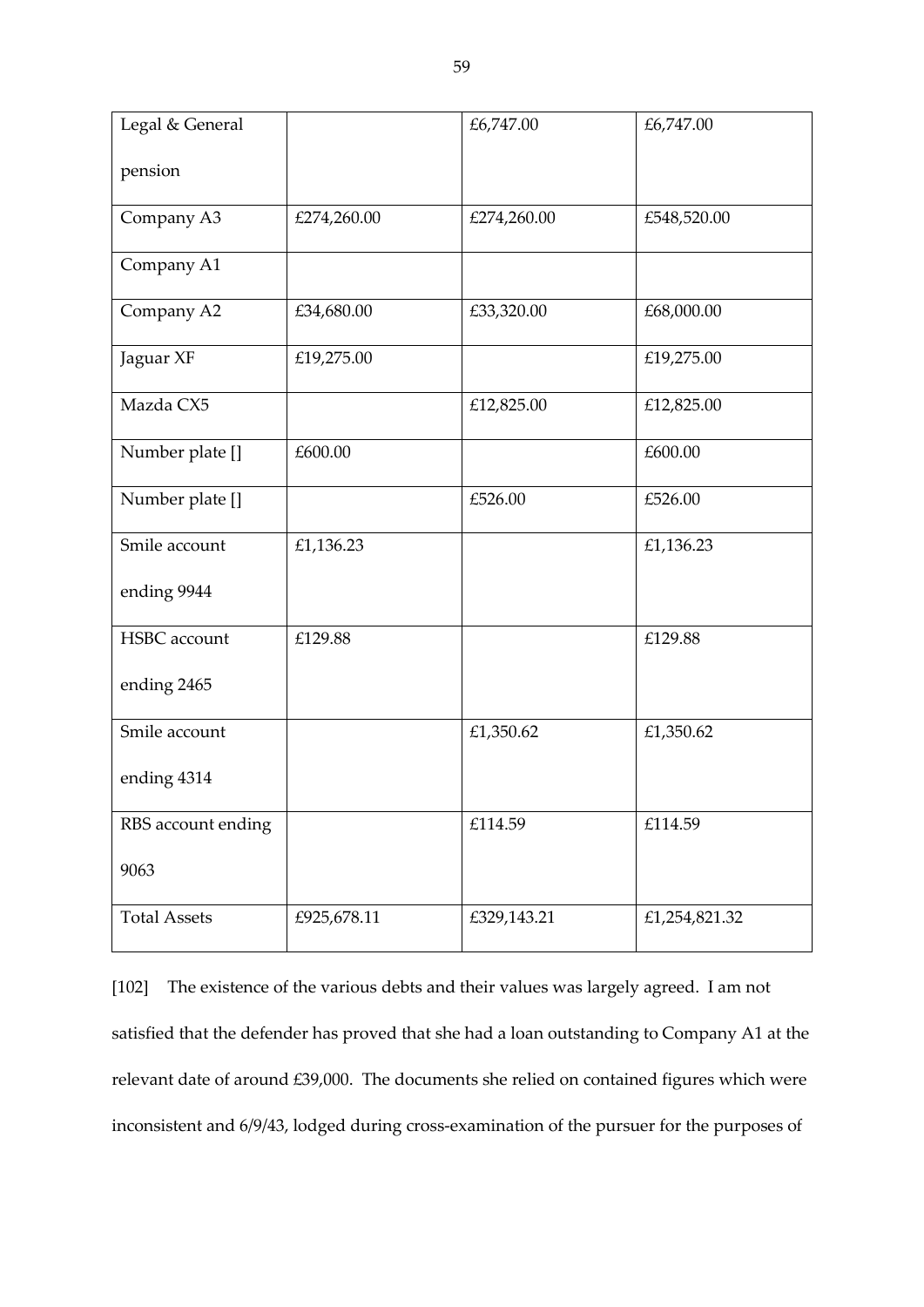challenging his reliability, was illegible. It did not prove the existence of a loan. I have used the figure for the debt to Company A3 which was agreed in the joint minute.

| Liability                | Pursuer     | Defender | Total       |
|--------------------------|-------------|----------|-------------|
| <b>Coventry Building</b> | £210,361.33 |          | £210,361.33 |
| Society 1                |             |          |             |
| <b>Coventry Building</b> | £70,355.07  |          | £70,355.07  |
| Society 2                |             |          |             |
| MBNA account             | £17,146.33  |          | £17,146.33  |
| ending 3985              |             |          |             |
| Amex ending 53004        | £7,156.28   |          | £7,156.28   |
| Smile Visa ending        | £7,655.14   |          | £7,655.14   |
| 3872                     |             |          |             |
| Debt to pursuer's        | £12,000.00  |          | £12,000.00  |
| father                   |             |          |             |
| Debt to Company          | £129,124.00 |          | £129,124.00 |
| A <sub>3</sub>           |             |          |             |
| Debt to Company          |             |          |             |
| A1                       |             |          |             |
| Total matrimonial        | £453,798.15 |          | £453,798.15 |
| liabilities              |             |          |             |

[103] The matrimonial debts are as follows.

[104] The net value of the matrimonial property is £801,023.17. A half share of this is £400,511.58. The defender retains matrimonial property worth £329,143.21. For equality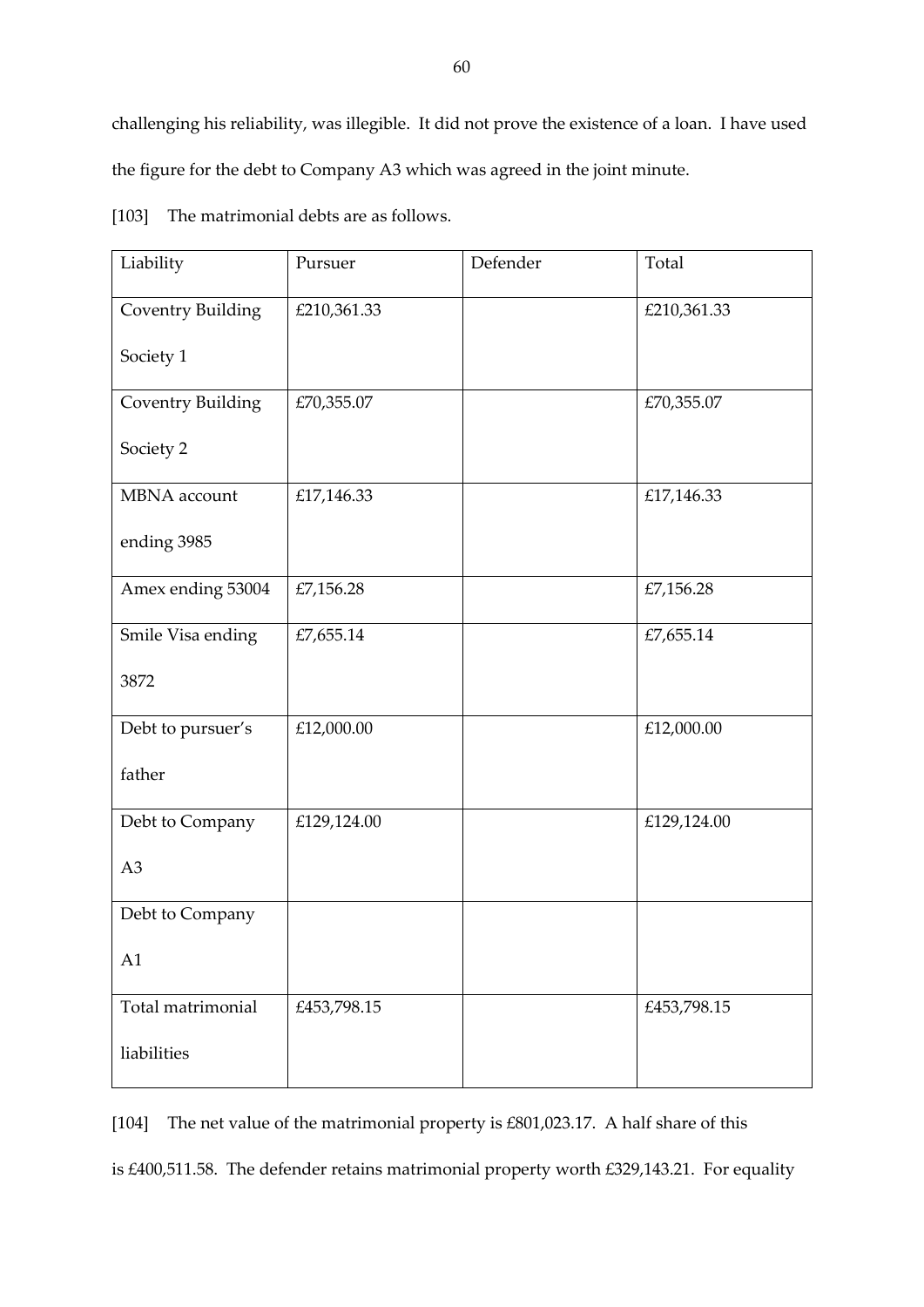she will require a payment of £71,368.37. The net value of the assets retained by the pursuer is £471,879.96.

[105] Various payments were made by the parties after the relevant date, and the pursuer sought to have these taken into account at the stage of division. The defender did not dispute that the parties should both be liable for the sums taken three days after the relevant date from the pursuer's account by various direct debits for costs associated with the matrimonial home incurred before the relevant date. She disputed liability for the mortgage payments, on the basis that she had had her own housing costs. In my view the defender is liable for her share of the mortgage costs. The pursuer, in paying the whole of the mortgage, was discharging the defender's joint and several liability to the building society. He was increasing the equity in the property by reducing the loan, and the defender will benefit from that increase in equity. The cost of the boiler is also a legitimate deduction, the parties having known since before the relevant date that it was faulty. The pursuer also spent £7,741.60 on items required to maintain the matrimonial home including estate factor payments, building maintenance, life and critical illness cover in both parties' names, boiler checks, burglar alarm checks, roof maintenance and home maintenance for the period from May 2018 to September 2020. In doing so the pursuer has maintained or increased the value of the property, and the defender benefits from that because the transfer of her half share to the pursuer is valued at the current date, which is £50,000 more than the relevant date valuation.

[106] The pursuer has paid interest on two loans which were outstanding at the relevant date. The parties were accustomed to borrowing from the companies for their joint living expenses. These loans were matrimonial liabilities and it is appropriate that the defender contributes to the interest payments post separation.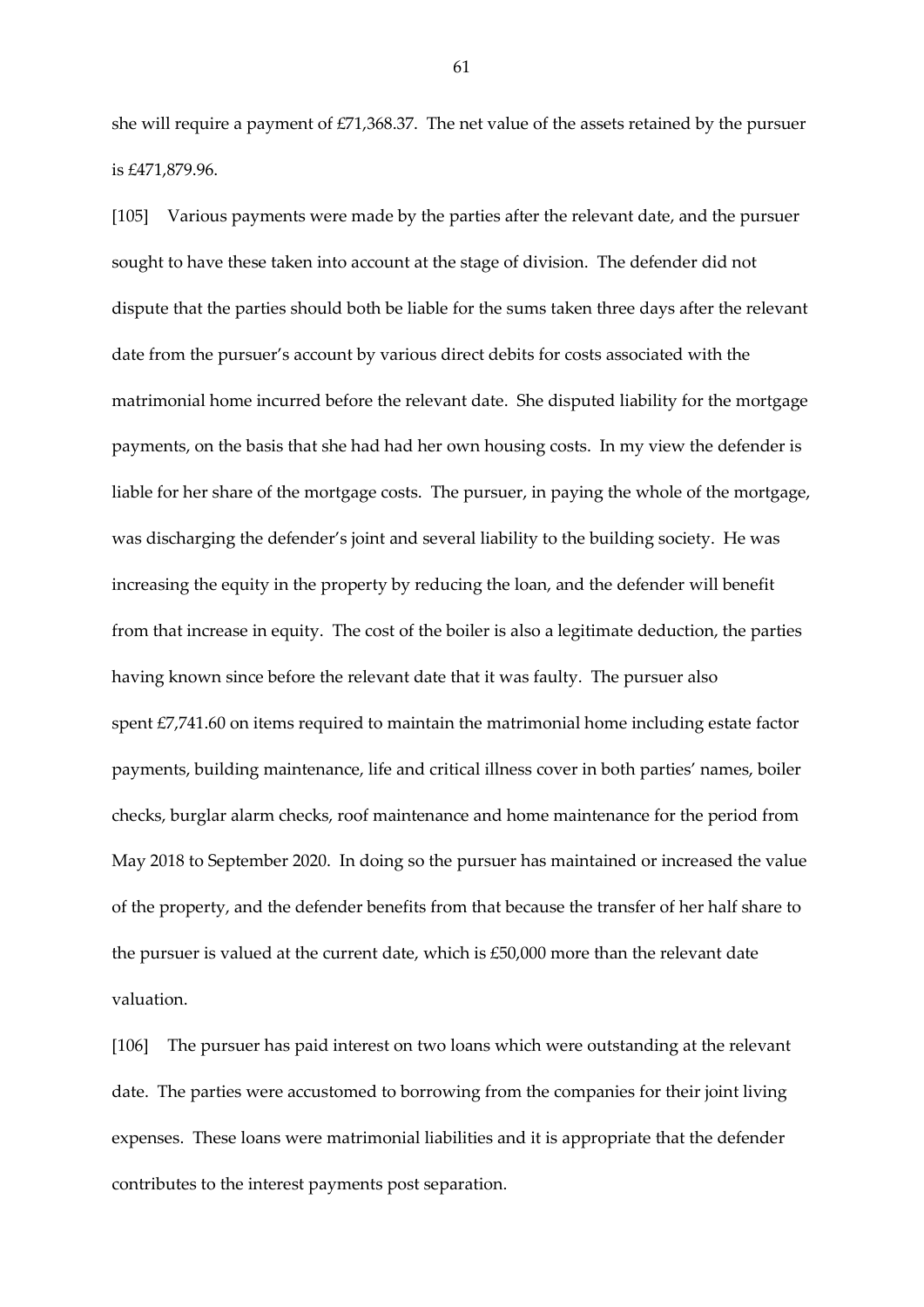[107] The cost of Private School 1 fees should be shared between the parties. Parties have joint and several liability for school fees in terms of their contract with Private School 1. The pursuer has made his concerns about the continued affordability of Private School 1 clear, but the defender has resisted that and continued to incur the fees. It is appropriate that she pays half of the fees.

| Payment             | Pursuer    | Defender | Total      |
|---------------------|------------|----------|------------|
| <b>BT DD</b>        | £50.99     |          | £50.99     |
| City of Edinburgh   | £313.71    |          | £313.71    |
| Council DD          |            |          |            |
| Life insurance      | £53.64     |          | £53.64     |
| Gas homecare        | £39.13     |          | £39.13     |
| Gas and electricity | £97.50     |          | £97.50     |
| <b>Boiler</b>       | £3,540.00  |          | £3,540.00  |
| Mortgage            | £41,114.13 |          | £41,114.13 |
| House payments      | £7,741.60  |          | £7,741.60  |
| Director's loan     | £7,483.69  |          | £7,483.69  |
| interest            |            |          |            |
| Interest on loan to | £900.00    |          | £900.00    |
| father              |            |          |            |
| Music lessons       | £712.00    |          | £712.00    |
| School laptop       | £1,330.00  |          | £1,330.00  |

[108] The payments made by the parties after the relevant date are as follows.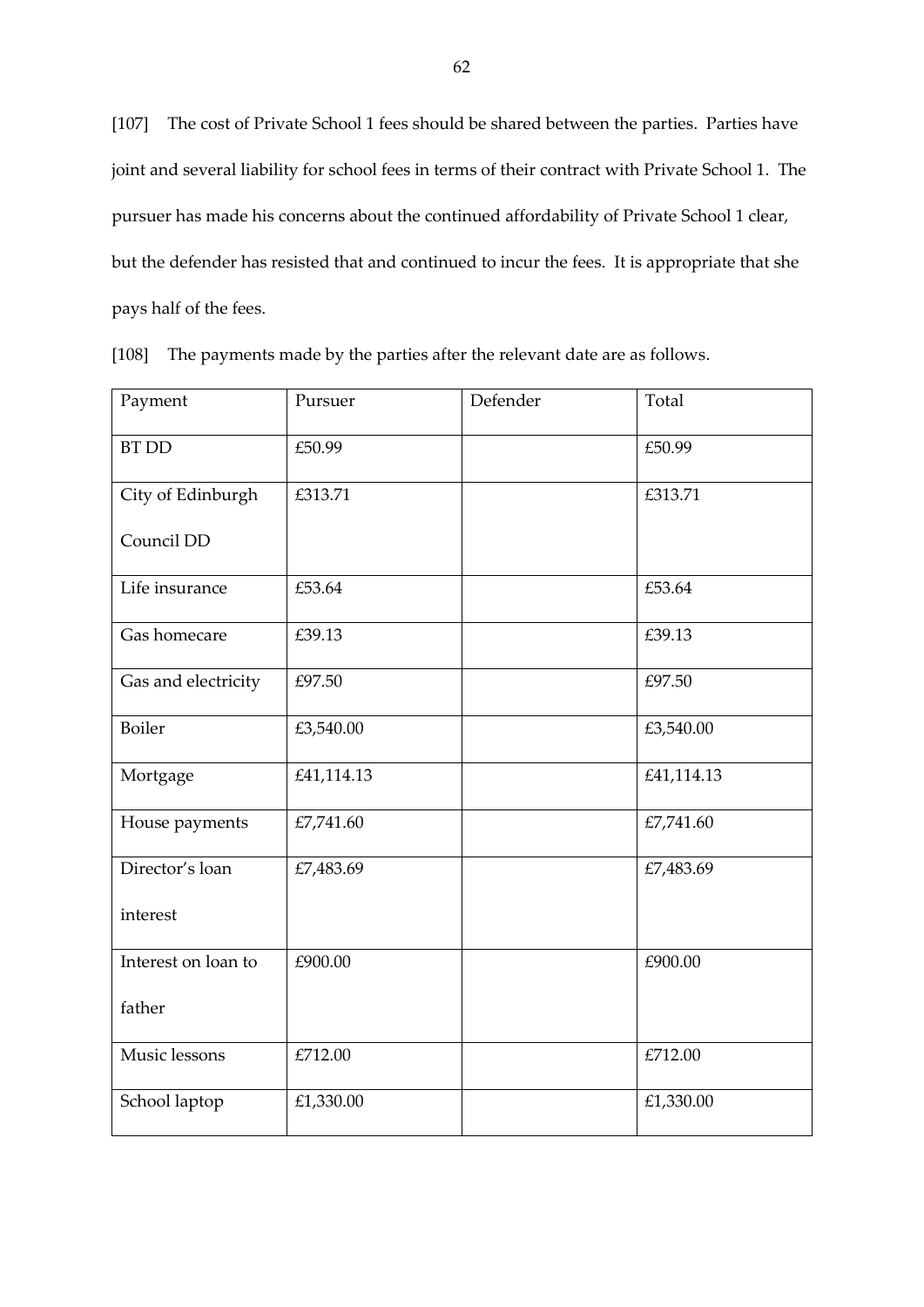| School fees winter |             | £13,143.82 | £13,143.82  |
|--------------------|-------------|------------|-------------|
| 2018               |             |            |             |
| School fees spring | £13,416.87  |            | £13,416.87  |
| 2019               |             |            |             |
| School fees summer | £6,409.00   |            | £6,409.00   |
| 2019               |             |            |             |
| School fees winter | £8,467.10   | £14,874.63 | £23,341.73  |
| 2019               |             |            |             |
| School fees spring | £17,091.91  |            | £17,091.91  |
| 2020               |             |            |             |
| Total              | £108,761.27 | £28,018.45 | £136,779.72 |
| 50% of above       | £54,380.64  | £14,009.22 | £68,389.86  |

[109] The pursuer sought further adjustments.

[110] The pursuer seeks to be repaid in full the £3,772.87 spent by the defender on the pursuer's credit card following separation, but the defender did not remember an agreement that this should be repaid. I prefer the pursuer's evidence. The discussion took place on "the morning after the night before" and he was "shell-shocked", as the pursuer put it. He was in no mood to agree to fund the defender's lifestyle with the paramour. The pursuer's evidence has the ring of truth. The defender's evidence on this point was unsatisfactory and unlikely.

[111] The pursuer sought repayment of the sums of £725.00 and £625.00 reflecting the sums of £1,450 and £1,250 spent by the defender on the deposit and rent of L Street immediately before the separation on the grounds that there were special circumstances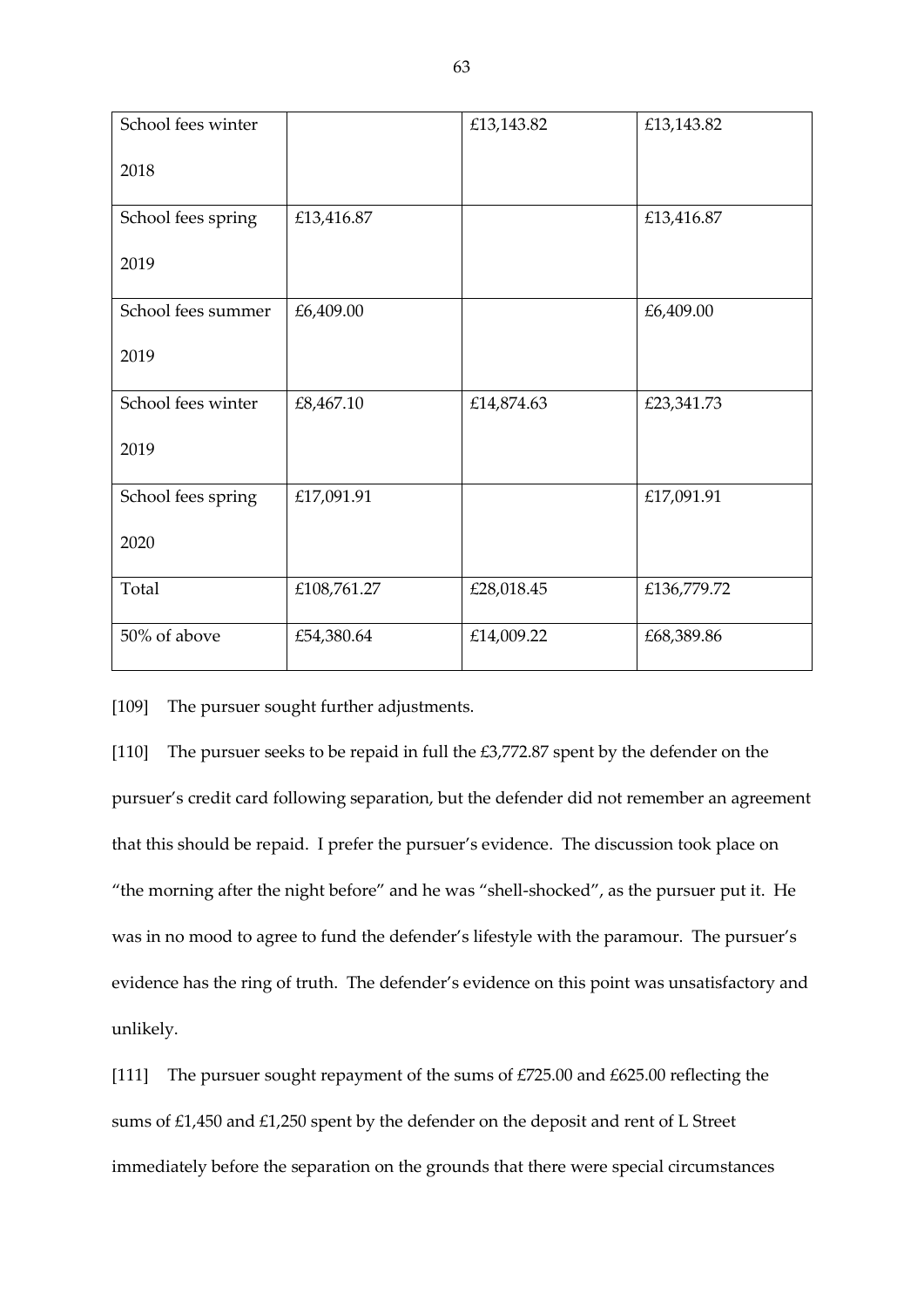justifying an unequal division of the matrimonial property. I am satisfied that special circumstances exist. These costs were incurred not in connection with furthering the parties' life together: rather they were a rejection of the marriage. The defender left the pursuer without giving him any notice at all, and without offering him any say in whether such costs should be incurred. Tenancy deposits tend to be refundable in any event, and the defender ought to have the benefit of that in future. The special circumstances justify a departure from equal sharing of this liability. It would not be a fair division of the matrimonial property to make the pursuer pay half this cost.

[112] The pursuer also sought to deduct £20,090 from the sum to be paid to the defender on an equal sharing of the matrimonial property. This sum reflects his 49% shareholding in Company A1, and the sale by the defender of Company A1's client book to Company C1 for £10,000 when it had been valued at £51,000 both at the relevant date and in November 2019 by Mr Webster. It was not until the defender was part way through her cross-examination that it became clear she was no longer seeking a transfer of Company A1 to herself. In my view special circumstances exist in the defender having sold part of a matrimonial asset to her new company for £41,000 less that it was valued. She will retain the benefit of the client book in that other company. There was no evidence to suggest that a lower value should be attributed to the client book, other than the evidence of the defender herself which I do not accept. These are special circumstances and they justify a departure from equal sharing. It would not be fair not to take account of these special circumstances. [113] From the £71,368.37 which would to be paid to the defender for equal sharing, the following adjustments need to be made.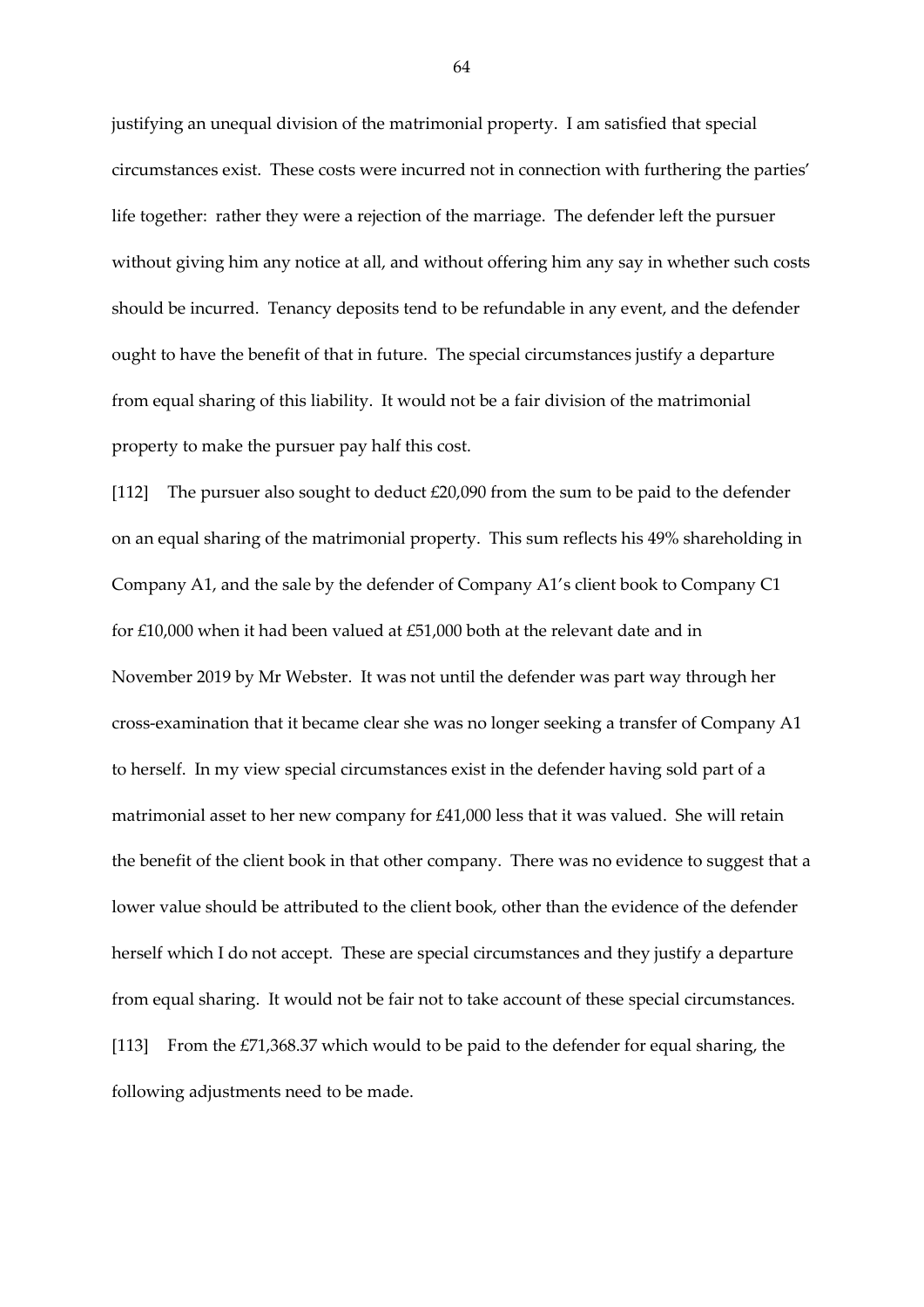| Add balance due for increase in the value of | £25,000.00 |
|----------------------------------------------|------------|
| the house                                    |            |
| Add 50% of payments made by the              | £14,009.22 |
| defender                                     |            |
| Less 50% of payments made by the pursuer     | £54,380.64 |
| Less credit card payments                    | £3,772.87  |
| Less 50% deposit on L Street                 | £725.00    |
| Less 50% rent on L Street                    | £625.00    |
| Less 49% of the defender's gain on sale of   | £20,090.00 |
| Company A1 client book                       |            |
| Sum due to defender                          | £30,784.08 |

[114] A fair sharing of the matrimonial property will be achieved by transferring the defender's share in the matrimonial home to the pursuer in return for a capital sum of £30,784.08. The pursuer has the resources to pay a sum of this nature, and no adjustment is required in terms of section 8(2)(b) of the Act.

# *The orders for payment of school fees*

[115] The fees for Emily to attend Private School 1 for the academic year 2020 - 2021 are £29,925 and for Kate the fees are £16,445. Music tuition is an extra £780 for Emily and £1,560 for Kate for the current year. The pursuer calculated the total cost of sending the children to Private School 1 until the end of their secondary education as £331,116 whereas the defender calculated it as £285,769.50. The pursuer had included inflation at a rate of 5.4% based on his analysis of previous annual increases and he had also included the cost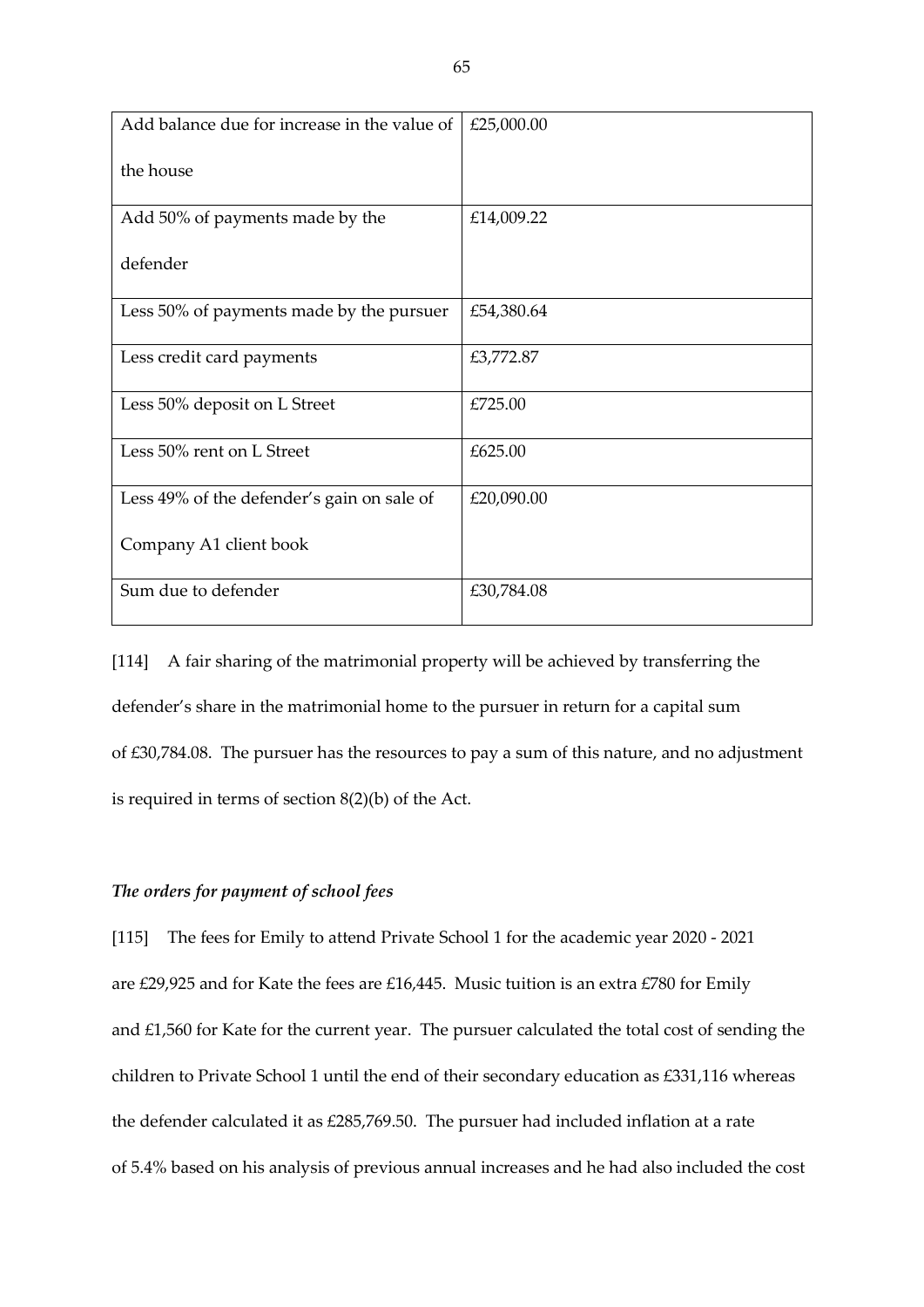of music lessons. The defender had excluded inflation in the expectation that the fees the parties charged for their own services would also see inflationary increases. She had not included music costs because she thought Kate would get a scholarship. Her calculation appears to have omitted the sibling discount on Kate's first three years of senior school. I prefer the pursuer's principled and reasoned calculation to the defender's rough and ready calculation. Either way the figures are large.

[116] The parties do not have the resources, individually or collectively, to continue to send the children to Private School 1. The pursuer's projected gross income for the next six years is £92,529, with a net figure of £68,371 each year, after deduction of tax and repayment of the director's loan. He cannot afford to pay £48,710 for school fees out of his net income. His normal expenditure is £78,227, leaving a shortfall of £9,856 before school fees are considered. In order to meet that level of expenditure Company B would require to generate an additional profit of £89,089 this year, with an increasing level of profit required in each subsequent year until Emily leaves school. The downturn in the renewable energy sector has affected the pursuer's income.

[117] The defender is unlikely to be able to contribute anything towards the fees from her income. Her future income will be in the region of £30,000 (from a company salary of £11,600 and Company A3 dividends of £18,115), from which her normal expenditure will have to be deducted. Although she claims to be able to earn in the region of £150,000 as an employee she has not done that to date.

[118] School fees are in their nature a revenue expense, and I would not be prepared to order that they are paid out of capital in this case. The matrimonial home requires to be retained as a home for the pursuer and the children and cannot simply be sold to fund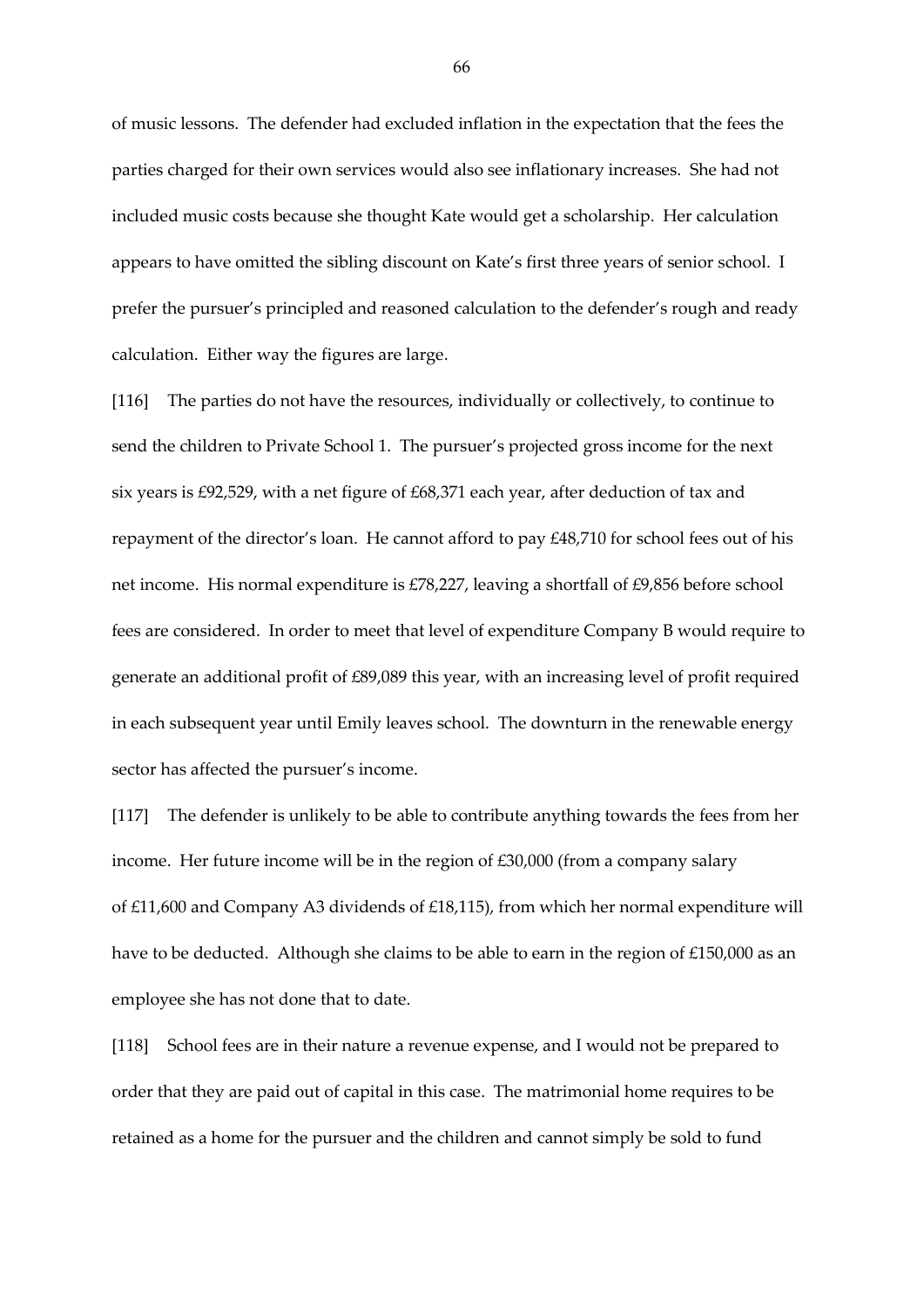education. The capital sum payable to the defender and the dividends which are expected to be paid shortly will not cover much of the fees.

[119] I am not prepared to grant decree making either party liable for the payment of school fees. Having regard to the needs and resources of the parties and their earning capacities in particular, it is not reasonable to require either party to pay fees of £48,710 this year and the increased fees in subsequent years.

#### *The specific issue orders for attendance at named schools*

[120] This is a very sad case. Everyone agrees that it is in the children's best interests to remain at Private School 1 until they complete their secondary education. The children do not want to leave Private School 1 and they are of an age where their views should be given weight. The problem is that the parents can no longer afford the fees following the breakdown of their marriage. Fees are unpaid and there are concerns about how long Private School 1 will tolerate this. The defender has borrowed money to pay fees previously. The children are aware of the difficulties and that they may have to move schools. They hope that they will not have to.

[121] It is not feasible for the children to remain at Private School 1 for another two years because there are no funds for these two years. The children have not sat the entrance exams for the Private School 2, 3 or 4 and those fees are no longer affordable, having regard to the money the parties have spent litigating about the children's education. The only option now for the children is State School 1.

[122] The welfare of the children is my paramount consideration. The children face having to change school part of the way through an academic year. It is in the children's best interests to start at State School 1 immediately after the October break 2020. That will allow